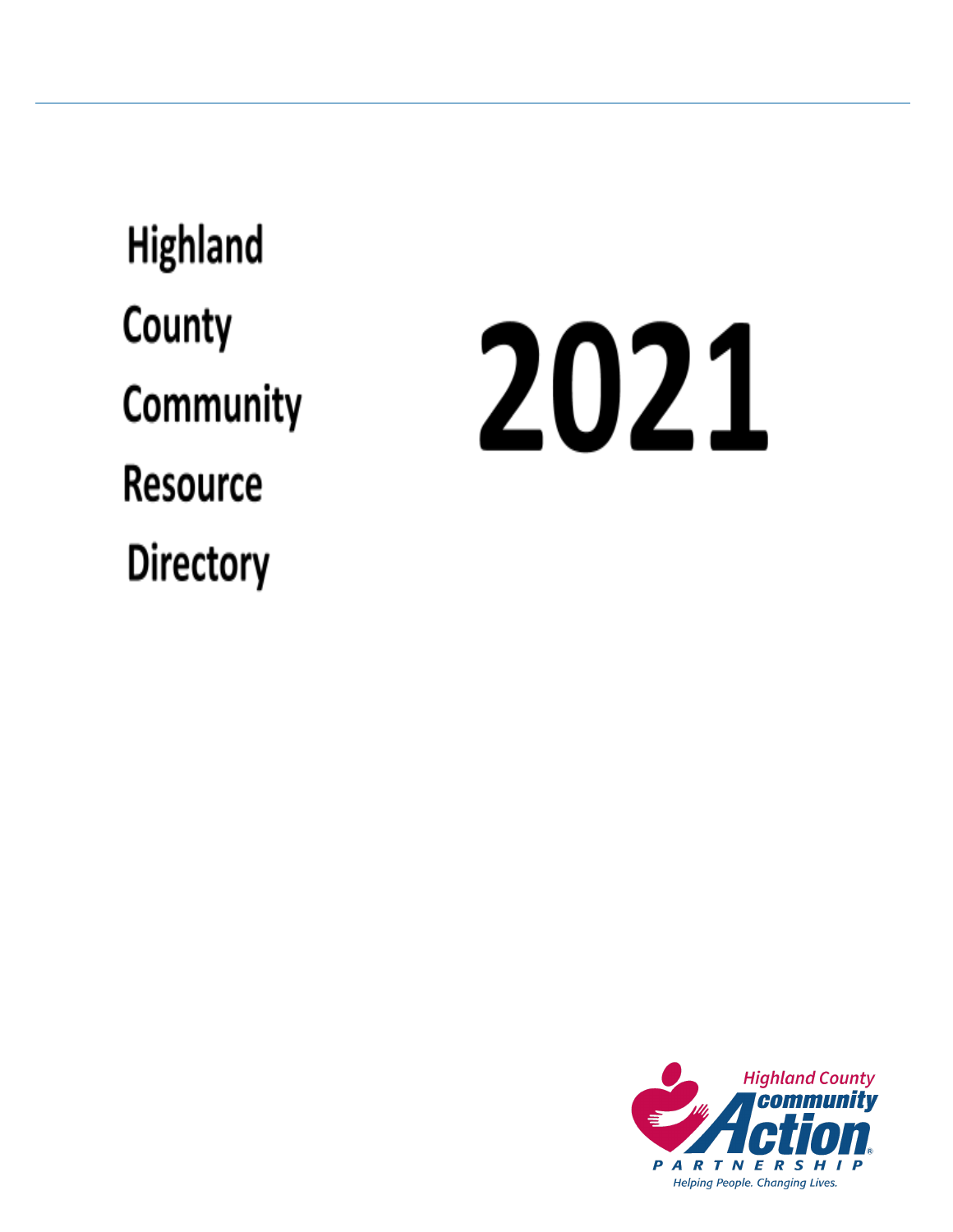## **INDEX**

| <b>Supportive and Social Service Providers</b>       | 3  |
|------------------------------------------------------|----|
| <b>Child Care and Preschools</b>                     | 12 |
| <b>Schools and Educational Services</b>              | 13 |
| <b>Medical and Chiropractic Care</b>                 | 15 |
| <b>Nursing Homes and Rehabilitation Centers</b>      | 19 |
| Legal                                                | 20 |
| <b>Recreation and Parks</b>                          | 22 |
| <b>Post Offices and Libraries</b>                    | 23 |
| Mental Health, Disabilities, and Addiction Treatment | 24 |
| <b>Transportation Services</b>                       | 28 |
| <b>Highland County Offices</b>                       | 29 |
| <b>Courts</b>                                        | 30 |
| <b>City and Village Governments</b>                  | 31 |
| <b>State and Federal Government</b>                  | 32 |
| <b>Highland County Housing Possibilities</b>         | 33 |
| <b>Churches</b>                                      | 35 |
| <b>Hotlines</b>                                      | 39 |

<span id="page-1-0"></span>**\*If using a computer/laptop to search the directory hit "Control" and "F" to search for agency or service by word.**

**\*For corrections, updates, additions, removals please contact Tara Campbell at 937-393-3458 or tcampbell@hccao.org**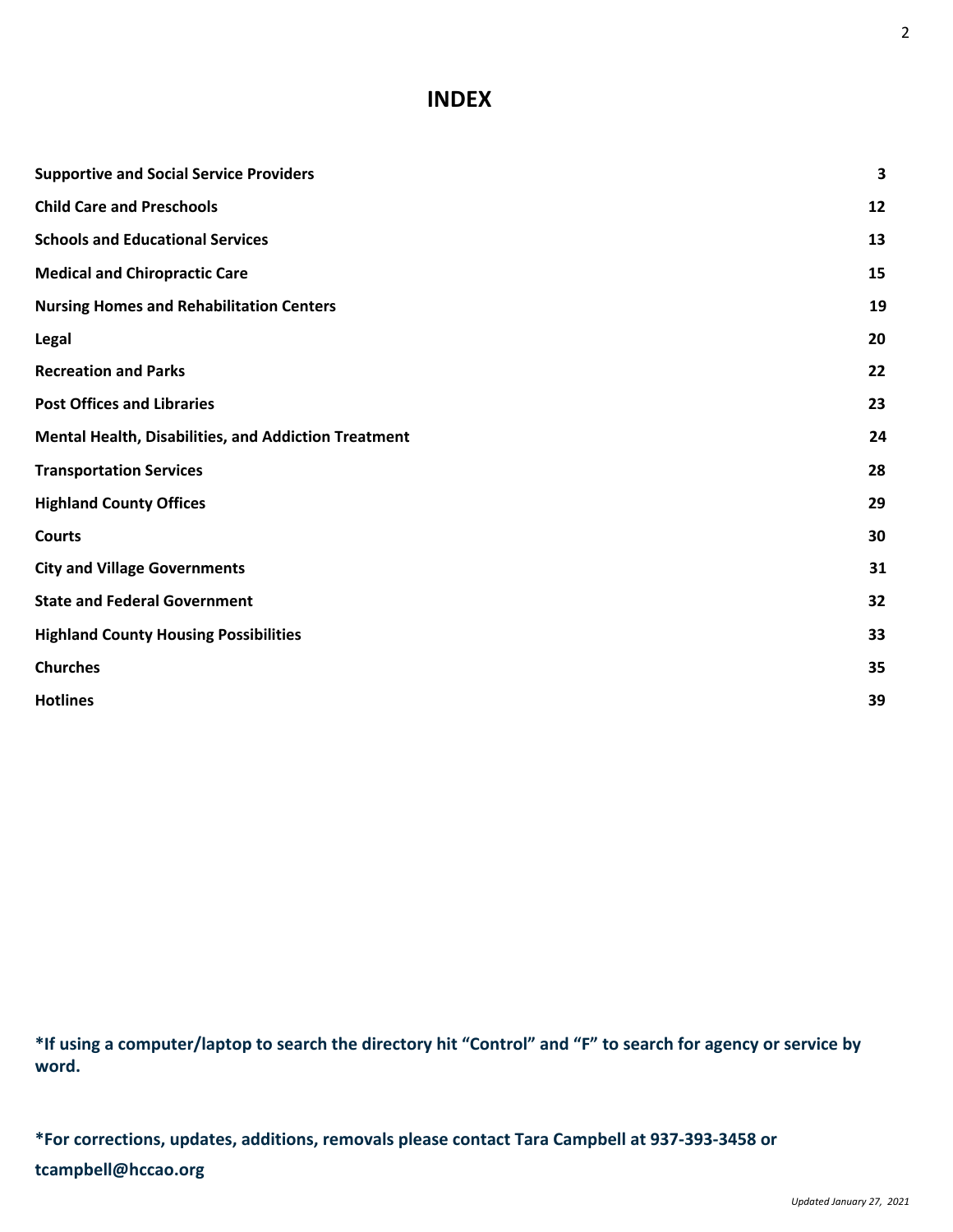## **Supportive and Social Service Providers**

#### **American Legion**

1310 Northwoods Dr. Hillsboro OH. 45133 937-393-2516

The American Legion assists with filing for benefits for veterans and their families. The meetings are held at the Senior Citizens Center on the 3<sup>rd</sup> Tuesday of every month at 7:00pm

#### **Assurance Wireless**

#### <https://www.assurancewireless.com/> 1-888-321-5880

Free government cell phone. Eligibility: You may qualify for Assurance Wireless if you participate in any of the following public assistance programs: Medicaid, Food Stamps/SNAP, General Assistance, Supplemental Security Income (SSI), TANF/Work First (TANF/ Ohio Works First), Section 8/Federal Public Housing Assistance, Home Energy Assist Programs (HEAP, LIHEAP @ E-HEAP), National School Free Lunch Program (NSLP), and Supplemental Security Income- Blind & Disabled (SSDI) or you may qualify based on household income.

#### **Area 937 Ministries**

8387 St. Rt. 73, PO Box 937, Hillsboro, OH 45133 937-840-0937 Fax: 937-393-5634 Email: [area937outreach@att.net](mailto:area937outreach@att.net) Hillsboro Church of Christ provides food, daily necessities and clothing for those who are either unemployed, under-served or struggling; this service is one of the many ministries of the. *Income guidelines apply.*

#### **Area Agency on Aging District 7**

| F32-URG PO Box 500, 160 Dorsey Dr. Rio Grande, OH 45674 | 1-800-582-7277      |
|---------------------------------------------------------|---------------------|
| info@aaa7.org                                           | Fax: 1-740-245-5979 |
| www.aaa7.org                                            | TTY: 711            |
|                                                         |                     |

The Area Agency on Aging District 7, Inc. (AAA7) supports independence, choice and dignity through a number of home and community-based services in the ten counties it serves in Ohio, which include Highland. The Agency can offer an in-home assessment at no cost to determine what programs are available to best serve the needs of older adults and adults age 18 or older living with disability. Serves could include care management, personal care, homemaking, home-delivered meals, emergency response systems, medical equipment, transportation, caregiver support, health and wellness programs, as well as other long-services designed to support an individual's health and well-being.

#### **Passport**

Ohio's alternative to nursing home care, PASSPORT helps low-income, disabled older adults remain safe and independent at home. Services could include care management, personal care, homemaking, home delivered meals, emergency response systems, medical equipment and transportation. To learn more about the services and programs that are available, please call the Agency's toll-free number at 1-800-582-7277. Serving Adams, Brown, Gallia, Highland, Jackson, Lawrence, Pike, Ross, Scioto and Vinton counties, providing an alternative to nursing home placement through coordinated in-home services to Medicaid eligible adults. Must be at least 60 years of age, Medicaid eligible, at risk of nursing home placement, must be in agreement with a Service Plan.

#### **Because He Lives Food Pantry**

| 220 Washington Street Lynchburg, OH 45142                                      | 937-579-5210 |
|--------------------------------------------------------------------------------|--------------|
| Food available to Lynchburg residents - Monday 9am to noon, Tuesday 5pm to 7pm |              |
| <b>From Our House to Yours</b>                                                 |              |
| 320 McClain Ave., Greenfield, Ohio 45123                                       | 937-403-8098 |
| Offering clothes and household items for those in need in the Greenfield Area. |              |
| <b>Bright Local Food Pantry</b>                                                |              |
| SR 136 Old Concord School Hillsboro, OH 45133                                  | 937-763-8989 |
| Food available to those in need in Bright Local School District                |              |

#### **Catholic Charities Southwestern Ohio**

<https://www.ccswoh.org/programs/food-for-all/> 937-981-5172

Every month, Catholic Charities travels to Clermont, Clinton, Highland, Brown, Adams and Hamilton counties with food. Working with local organizations, a pantry is set up for the day. Food is both purchased and donated from the Freestore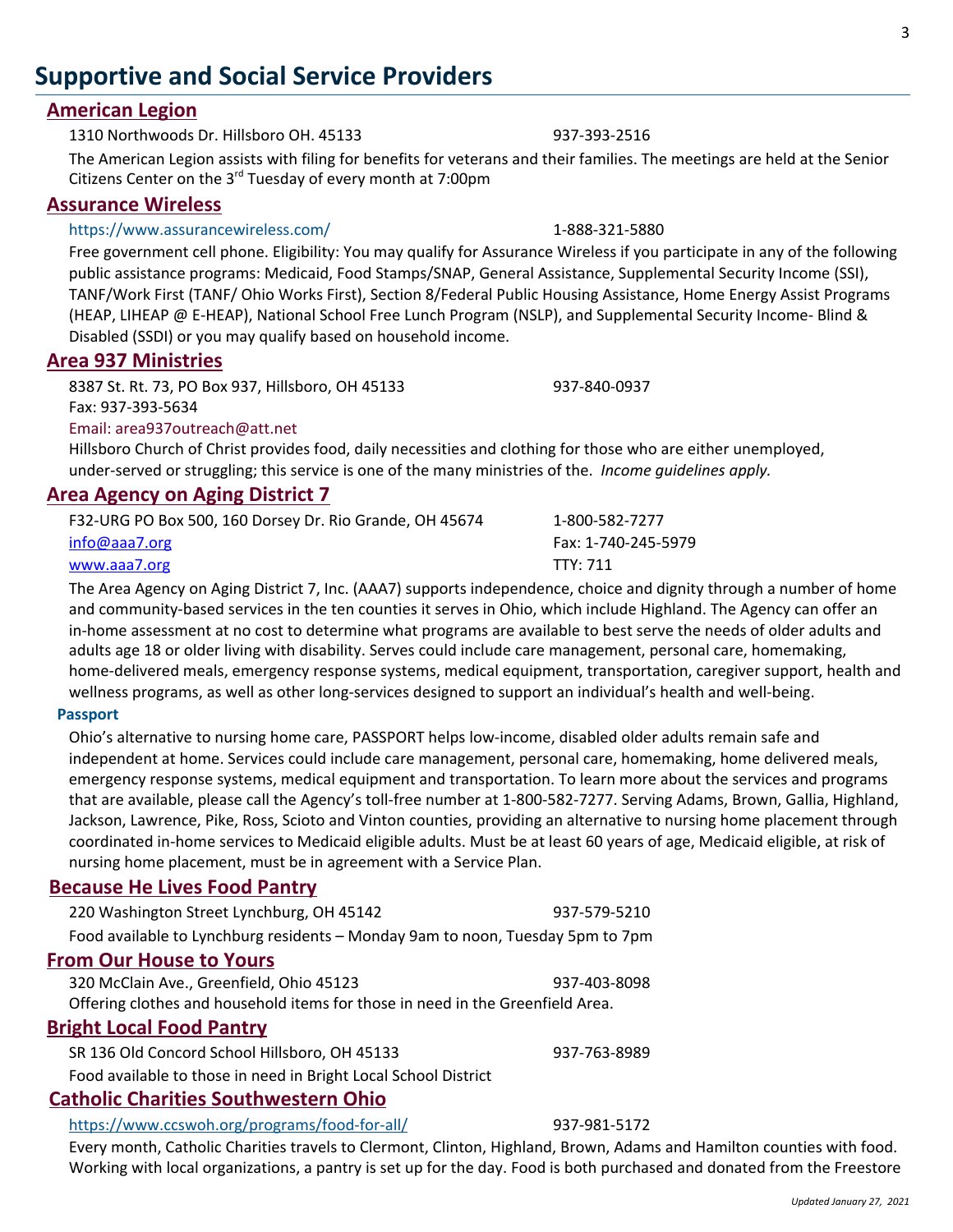Food Bank. Volunteers set up the food for distribution at each site. For Highland County the Food for All mobile pantry is the 4<sup>th</sup> Thursday of the month at Greater Life Assembly Church.

## **Greenfield Area Christian Center**

912 North Fifth Street Greenfield, OH 45123 937-981-5172

Community offering a food pantry, clothing center, tragic & transient emergency assistance program, an education department offering bible studies, helpful literature, and other classes, and the New Directions Youth Ministry.

## **Highland County Help Me Grow**

[highdd.org](http://highdd.org/)

8919 U.S. Rte. 50, Hillsboro, OH 45133 937-840-0100 Fax: 937-840-0101

Help Me Grow provides health and developmental services so that children start school healthy and ready to learn. Children who qualify for Help Me Grow may receive specialized services at no cost which include but are not limited to: Service Coordination, Home Visiting, Parent Education, Development Screening and Evaluations, Transition and Monthly Play Groups.

## **Highland County Alternatives to Violence**

938 West Main Street, Suite 1, Hillsboro, OH 45133 937-393-8118 or 1-800-339-5066 Fax: 937-393-8135 Crisis Hot Line: 1-888-816-1146

<https://www.avconline.info/>

Counseling, court/hospital/community advocacy, family advocacy, information and referrals, offenders programs, parenting classes, safe homes, support groups, and teen anger management group. Eligibility: Victims of domestic violence or sexual assault. Children 9-18. Assist with court orders and offenders.

## **Highland County Board of Realtors**

PO Box 1807, Hillsboro, OH 45133 **[info@highlandcountyrealtors.org](mailto:info@highlandcountyrealtors.org)** [www.highlandcountyrealtors.org](http://www.highlandcountyrealtors.org/)

## **Highland County Chamber of Commerce**

338 W. Main St, Hillsboro, OH 45133 937-393-1111

[www.thehighlandchamber.com](http://www.thehighlandchamber.com/) [info@thehighlandchamber.com](mailto:info@thehighlandchamber.com)

Offers programs that strengthen and support new and existing businesses in Highland County.

## **Highland County Community Action Organization, Inc.**

1487 North High Street, Hillsboro, OH 45133 937-393-3458

#### [www.hccao.org](http://www.hccao.org/) Fax: 937-393-7707

1300 Jefferson Street, Greenfield, OH 45123 (starting Spring 2021)

*Highland County Community Action Organization, Inc. strives to empower individuals and families through opportunities and support to achieve self-sufficiency.*

#### **Early Head Start**

A comprehensive educational and developmental program that serves pregnant women, children, and infants until the age of 3; which include home based and center based services.

## **Emergency Services**

This program provides follow-up and long term services to empower individuals and families to overcome poverty situations. Such services provided include but are not limited to emergency rental, mortgage, or other housing payments, utility assistance, transportation, case management/coaching/navigator services, and emergency food assistance. Funds are limited. Intake assessment will be completed and referrals made to other program services. Contact the Outreach Department for more information. Services include housing, rental, foreclosure and financial counseling.

## **Reproductive Health Services**

These services are available in Greenfield, Hillsboro, Lynchburg, and Wilmington for men and women. Include STD testing and treatment, pregnancy planning and testing, breastfeeding support, crib and car seat program, and pregnancy and parenting support. No one will be denied services due to financial reasons.

## **Financial Capability and Housing Counseling**

This program provides tools and resources to all Highland County residents to increase knowledge of financial and housing best practices. HCCAO offers workshop formats and one-on-one counseling. Our primary focus is on developing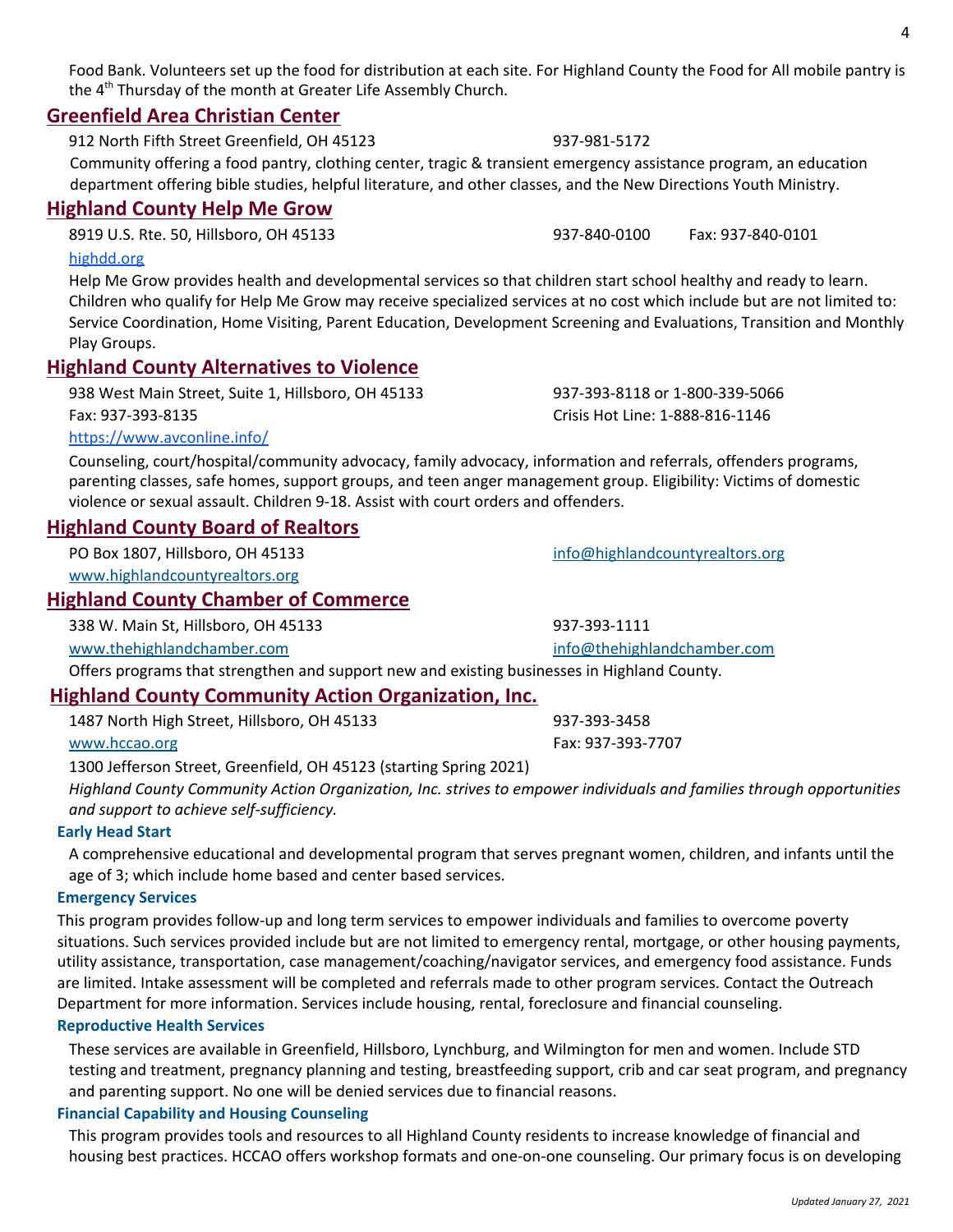a spending plan to avoid reactionary spending and to achieve goals set by the participant, to be successful in any and all housing situations to ensure stability, health and safety.

#### **Food Pantry**

This program provides emergency food assistance to residents of Highland County.

#### **Head Start**

Early childhood education program for ages 3-5. Classrooms located in Hillsboro and Greenfield.

#### **Highland Appalachian Transportation System (HATS)**

HCCAO provides transportation to and from medical appointments including but not limited to: physician, vision, or dental appointments for those age 60 and older or those covered by valid Medicaid upon availability. For this age group, there may also be transportation for other services as needed, feasible, and allowable.

#### **Highland Heights Apartments**

This housing complex is located on Harry Sauner Road in Hillsboro. There two and three bedroom units are reserved for people with low to moderate income. No direct subsidy available to customers. Call 937-393-0568 for more information.

#### **Home Energy Assistance Program (HEAP):**

This program has four components offered:

*\*Winter Crisis Program* – This program assists eligible households who have an immediate need for heating assistance: minor furnace repair, 10 day supply of fuel or less (25% or less in tank,) service terminated/off, new or transferring of service, or a disconnect within the next 30 days. The program is available generally November 1 through March 31 of each year.

*\*Summer Crisis Program –* This program provides one time assistance in the summer time months for households with a member over the age of 60 or with a medical condition that requires electric or A/C. Eligible households may receive a window unit A/C and/or a one time payment toward electric service and/or a minor central air repair. *\*State HEAP Program –* provides a one time benefit in the winter months to assist in the high cost of heating the home. Applications are taken year round.

*\*PIPP Plus*- ( percentage of income payment plan) – provides an opportunity for low income households utilizing regulated utility services to maintain service through payments based on income rather than usage, this is a year round program. Eligibility determined by family size and income guidelines as well as other guidelines set forth each season by the States' Office of Community Assistance. Contact the Outreach Department for additional information.

#### **Home Ownership Counseling**

HCCAO provides counseling to homeowners and potential homeowners with pre-purchase, post purchase, and default counseling. All services are provided within the national industry standards by certified counselors and meet or exceed HUD standards.

#### **Housing Rehabilitation Program**

This program provides housing rehab services to income eligible residents within targeted areas in the county with grant funds under CHIP. Services may include the following: roof, wiring, septic, plumbing and any other health and safety issue in the home.

#### **Kinship Navigator program**

This program provides a single point of contact and supportive services to formal and informal kinship caregivers and children. Long term intensive coaching/case management is available as well as short term intervention assistance. The program includes access to the Parent's Anonymous© peer support program

#### **Pregnancy, Parenting, and Family Navigator program**

This program provides support and guidance through the web of social services. Working with your navigator you will be provided support and linkage to an array of social services to include pregnancy services, parenting (kinship, single parent, foster parent, two parent household, etc) housing, financial, food, and other basic needs. This program focuses on gaining self-sufficiency and planning for the future, as well as housing stability.

#### **Salvation Army**

The Highland County Community Action Organization, Inc. is the local delegated Salvation Army unit. Families and individuals in need of minor assistance may qualify for a one-time payment to help meet a financial need. Services are limited by donation totals annually and eligibility as determined by the unit's guidelines. Applicants should contact the agency to discuss the need and make an appointment for intake.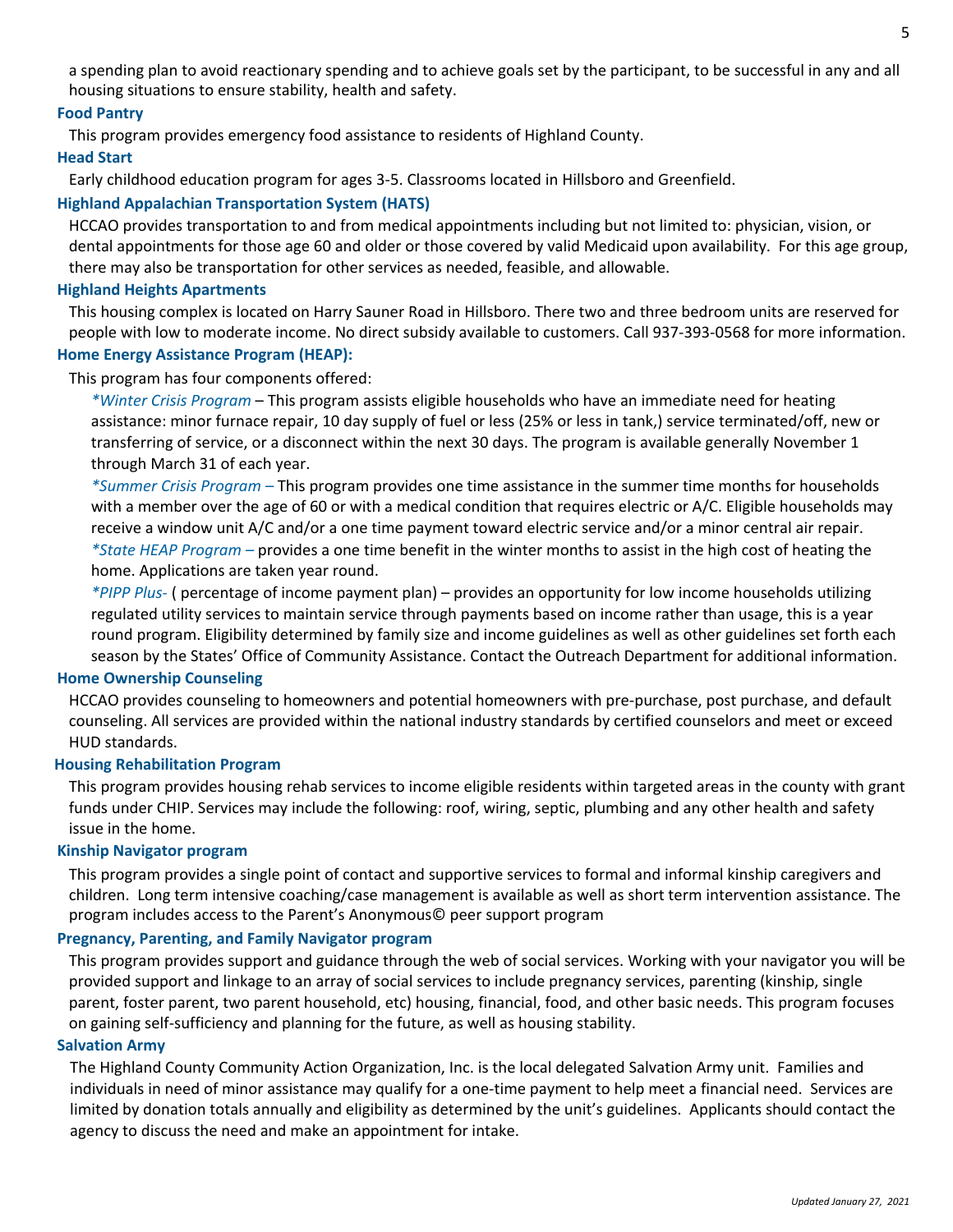#### **Senior Nutrition**

This program provides home delivered meals to adults 60 years of age or older that are homebound. Congregate meals also provided to adults at the Greenfield Nutrition site.

#### **Sycamore Glen**

A housing development consisting of 36 single family homes located at the corner of Eleventh and McClain Streets in Greenfield. These are three and four bedroom homes reserved for people with low to moderate income, no direct subsidy.

#### **Weatherization Program**

This program assists with the weatherization repairs and insulation of homes of the elderly and low-income families. Services include the inspection of the heat exchanger, safety control, venting, flue pipe, chimney, wiring, exhaust equipment, ductwork and thermostat of the home. Also examination of the carbon monoxide production and combustion efficiency will occur. The service includes caulking, glazing, weather stripping and insulation of attic and basement/crawl spaces with the goal of reducing fuel consumption and lowering heating bills.

#### **Women, Infants, Children Program (WIC)**

This program provides women (pregnant, postpartum, and breastfeeding), infants 0-12 months and children up to the age of five, who are medically certified as being at nutritional risk; may assist with special supplemental foods without cost. For more information contact the WIC Department at 937-393-3060 or 937-981-2953. Income guidelines apply.

#### **Workforce Services**

Educational and Career counseling, job training, search and placement. Job search resource center and resume preparation assistance. Operates OhioMeansJobs Highland County Center.

#### **Recycling and Litter Prevention**

[www.hccao.org/recycle](http://www.hccao.org/recycle) or [rphfsolidwastedistrict.com](http://rphfsolidwastedistrict.com/) recycle@hccao.org Environmental awareness activities and programs available to schools, children's and civic clubs at no charge. Also provides recycling information and opportunities in Highland County.

#### **Highland County Department of Job and Family Services**

| 1575 North High Street, Suite 100, Hillsboro, OH 45133   | 937-393-4278      |
|----------------------------------------------------------|-------------------|
| Hours: 7:30am-5pm Monday-Thursday, Friday 7:30am-11:30am | Fax: 937-393-4461 |

#### **Adult Protective Services**

Case management services for people 60 years and older who are alleged to be abused, neglected, or exploited by self or others. Investigation of allegations, court intervention, information and referrals. No income requirement.

#### **Child Care**

Funded Assistance: This program assists with the full or partial child care subsidy while parents are working, attending school or training. Providers must be approved by HCDJFS.

#### **Child Support Enforcement Agency (CSEA)**

Our services are to assist with the collecting and the enforcement of a court ordered child support order; The collection of the paternity establishment, location of the absent parent, income withholding tax offset, and UIFSA (Inter-stat e actions), legal representation to establish and enforce child support.

#### **Children's Services**

Children Services is mandated to investigate all reports of child abuse, neglect and dependency in Highland County. Our mission is to keep children safe while helping families stay together, learn healthy living habits, and become a stronger family unit.Even in situations where a child must be temporarily removed, we work hard to help families overcome their problems. Some of those problems may include: drug/alcohol addiction, financial problems, domestic violence, anger management issues, lack of parenting skills, and more. We create a plan with each family to help them address these issues, and then link them with other agencies and services, depending on their needs. Most families that we work with want to improve their situation and are willing to cooperate on achieving their plans. When families are not able to improve their situation so that their children may return home safely, the agency may seek permanent custody and develop a stable, permanent plan for the children through adoption services. All children are served, birth to 18 years of age or until the age of 21 if the child has special needs. 937-393-3111

#### **Disability Assistance**

This program provides cash and/or medical assistance to persons disabled, medication dependent, pregnant or over 60.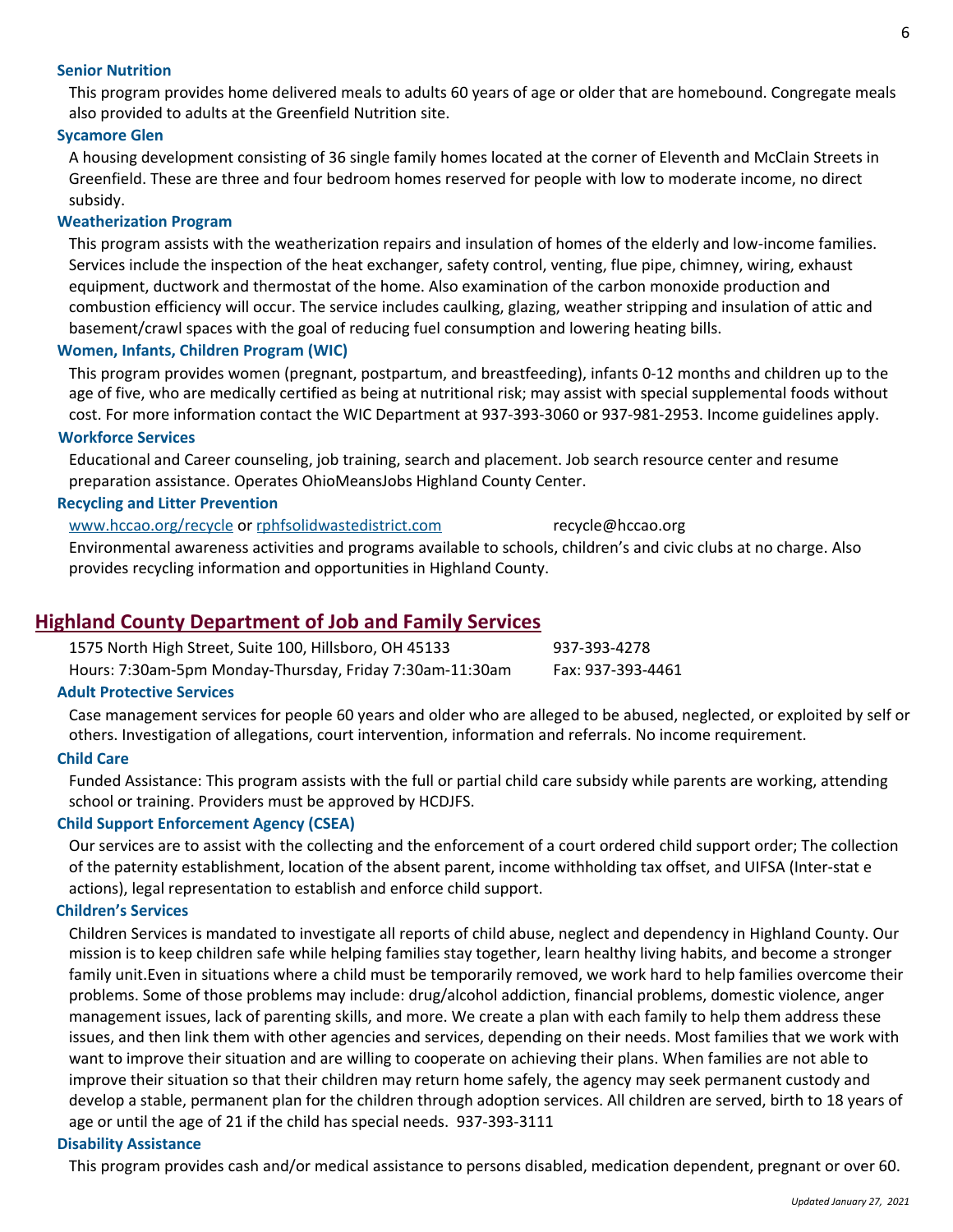#### **Supplemental Nutrition Assistance Program (SNAP – Food Stamps)**

This federally funded program assists and promotes better health and nutrition by providing families with limited resources of greater food purchasing power.

#### **Healthy Start**

This program assists pregnant women and children under the age of 20 with medical insurance. Your household income must meet the eligibility guidelines.

#### **Extended Healthy Start**

This program assists medical uninsured children up to age 18 with family income between 150% and 200% of poverty level.

#### **Healthy Families**

This program provides children up to age 19 and their parents with family income less than 100% of poverty level with medical insurance.

#### **Home & Community Based Waivers**

This program assists with cost effective substitutes for institutional care. There are a variety of waivers such as a Disability - Waiver IV, Individual Options – Waiver VI, the Medical Fragile – Waiver VII, and Passport - Waiver III.

#### **Information & Referrals**

HCDJFS provides information and referral services to other agencies and organizations that assist with individual and family needs. No income requirement.

#### **Intensive Vocational Services**

This service provides a comprehensive, specialized series of assessments to develop an individual employment plan, career counseling and planning along with case management assistance for individuals searching for employment.

#### **Learning, Earning and Parenting (LEAP)**

Teen parents receiving OWF who remain in school or get their GED may receive transportation allowances, child care, and cash bonuses.

#### **Local Interagency Network for Children and Family Services (LINCS)**

This is a drug and alcohol education program recognizing barriers to gain full or part time employment.

#### **Medicaid for Children and Families**

Medical coverage. Expedited Medicaid: Pregnancy related medical services only.

#### **Non-Emergency Transportation**

Transportation for Medicaid eligible individuals to Medicaid reimbursed medical appointments.

#### **Ohio Works First (OWF)**

This program provides cash assistance for families with children and not to exceed 36 months. This program emphasizes self-sufficiency, personal responsibility, community involvement and employment.

#### **Pregnancy Related Services (PRS)**

This program is supportive for pregnant women who are Medicaid eligible.

#### **Prevention, Retention and Contingency (PRC)**

This program is an employment related supportive service to enable individuals to obtain and maintain employment. I.Ecar repair, car insurance, work clothes and tools.

Qualified Medicare Beneficiary (QMB): This program assists individuals with some of the payment of Medicare premiums and coinsurance for low income eligible participants of Medicare Part A.

#### **Specified Low-Income Medicare Beneficiary (SLMB)**

This program assists individuals with the payment of Medicare Premium for income eligible participants.

#### **Training Services**

HCDJFS assists with the payment of state approved training services. This may include on the job training, skill upgrading and retraining, entrepreneurial activities and other customized training. Transitional: This program provides up to 12 months of Medicaid coverage for families who lose OWF cash assistance or medical assistance because they exceed income guidelines due to higher paying jobs.

#### **Work Activities Program**

This program provides intensive case management for adults to find employment and become self-sufficient.

#### **Highland County Family Advocacy Center**

111 Crestwood Drive, Hillsboro, OH 45133 937-393-4642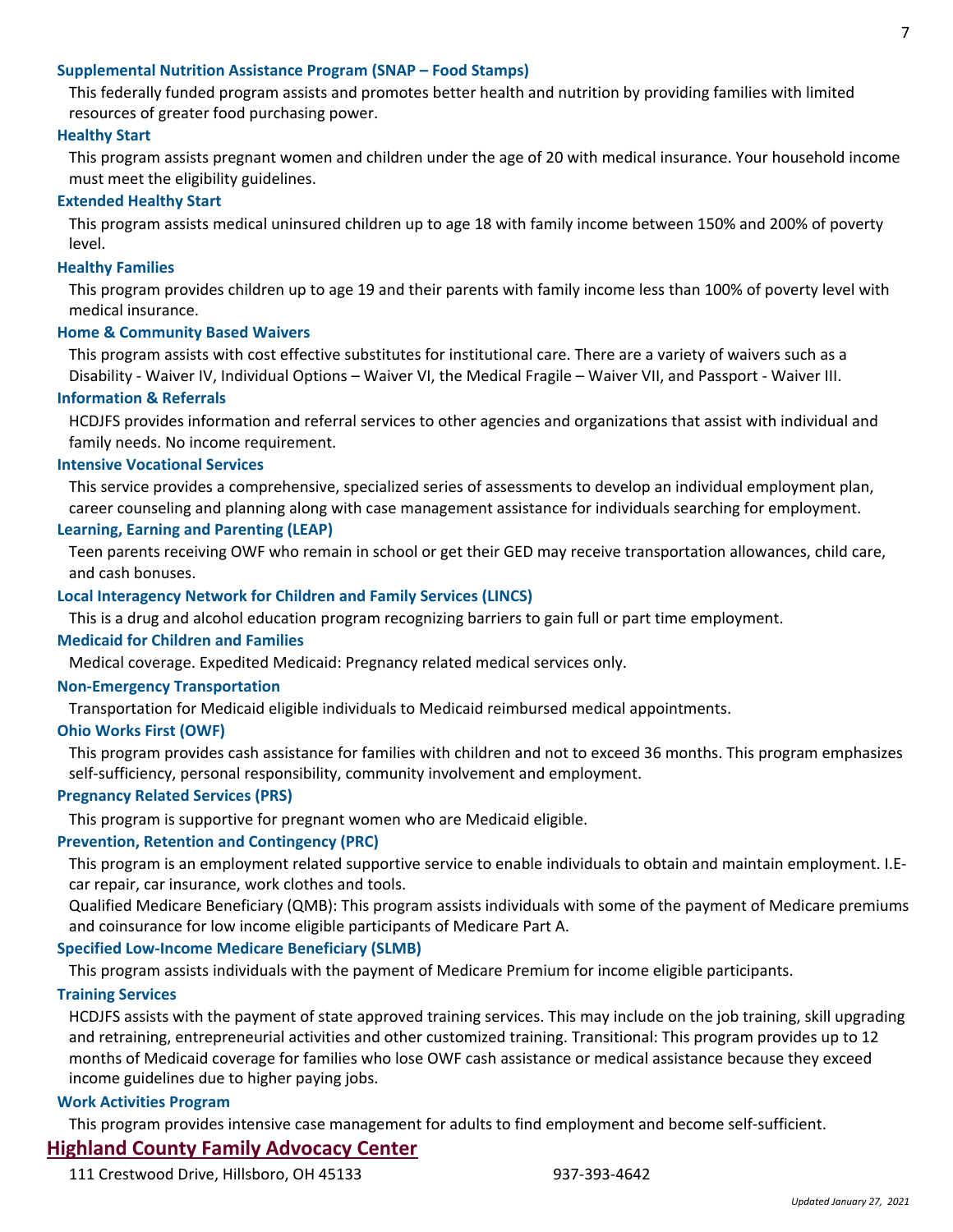8

The Highland County Family Advocacy Center is a family resource facility operating as a satellite entity to Highland County Children Services. The center is home to family based, supervised visitation, family conferences, and reunification services. The facility serves as a safe exchange center. The facility offers a variety of educational and supportive services designed to strengthen family units, promoting healthy home environments and self-sufficiency. Some services are limited to children service families and/or court involved cases. Supervised visitation and safe exchange services are offered to the general public.

#### **Highland County Health Department**

1487 North High Street STE. 400, Hillsboro, OH 45133 937-393-1941

[www.highlandcountyhealthdept.com](http://www.highlandcountyhealthdept.com/) Fax: 937-393-4694

**Nursing Services:** Infant through adult immunizations; clinics held the 1st Monday of each month from 9am to 11:30am and 2pm to 6pm; Other Mondays of each month from 1pm to 3pm, unless it is a holiday. We offer HIV and Hepatitis C testing and counseling as well as pregnancy testing, vision and cardiac clinics (open to Ohio

residents), communicable disease surveillance and education, preventative health services, hearing and vision screenings, lead screening and tuberculosis screening and emergency response programs.

**Care-A-Van:** A preventative mobile health assessment and screening unit. Services provided the 1st four Tuesdays and Thursdays of each month. We administer infant and adult immunizations. Cholesterol, Lipid profile, diabetes, blood pressure and hemoglobin testing are available.

**Vital Statistics:** Certified birth and death certificates; Research and genealogy records available on Wednesdays and Fridays from 12pm to 3pm.

## **Highland County Homeless Shelter**

145 Homestead Avenue, Hillsboro, OH 45133 937-393-0634 [www.hcshelter.org](http://www.hcshelter.org/) Fax: 937-402-4253

#### [hchs2004@sbcglobal.net](mailto:hchs2004@sbcglobal.net)

Emergency shelter for single adult men, women and families with children. Must be from Highland or surrounding counties. No transients or out of state residents admitted. Must pass a background check and be free of drugs and alcohol. Will not admit anyone who is a registered or convicted sex offender or has been charged with a sex crime of any kind; anyone charged with manufacturing, selling or cultivating drugs of any kind; anyone charged with violent crimes involving weapons of any kind; anyone with a history of violence, or domestic violence issues. Must be able to verify homelessness, with no other housing options available. May be eligible for 30-90 days of shelter. *Office hours: Monday-Friday 8AM-4PM*

#### **Highland County Humane Society**

| 9331 State Route 124, PO Box 471, Hillsboro, OH 45133 | 937-393-2110 |
|-------------------------------------------------------|--------------|
| Animal Cruelty Division: 740-406-8801                 |              |

#### [www.highlandhumane.com](http://www.highlandhumane.com/)

Provide education to the community and people on proper pet care. The shelter is one of the last 300 "No-Kill" animal shelters that is still operating nationwide and is operated from itemized and monetary donations.

## **Highland County Metropolitan Housing Authority**

Operated by Fayette County MHA 121 E. East Street, Washington Court House, OH 43160 740-335-7525 [fayette-co-oh.com/departments/housing\\_authority/](https://www.fayette-co-oh.com/departments/housing_authority/) Fax: 740-335-6644

## **Highland County Ohio State University (OSU) Extension**

119 Governor Foraker Place, Hillsboro, OH 45133 937-393-1918

[www.highland.osu.edu](http://www.highland.osu.edu/) Fax: 937-393-0222

Agriculture and natural resources, family & consumer science, family nutrition program, 4-H youth development, and community development.

## **Highland County Society for Children and Adults, Inc.**

111 West Walnut Street, Hillsboro, OH 45133 937-393-2142

Provides health needs for disabled adults and children when no other help is available. Services available include: transportation to other health facilities, home nursing supplies, medications, doctor bills, physical therapy, corrective shoes, orthopedic devices, hospital tests, repertory supplies, equipment repair, and equipment loan closet. Free items such as: walkers, canes, wheelchairs, commode chairs, lifts, lift chairs, or elevated toilet seats. Anything that is needed will be considered.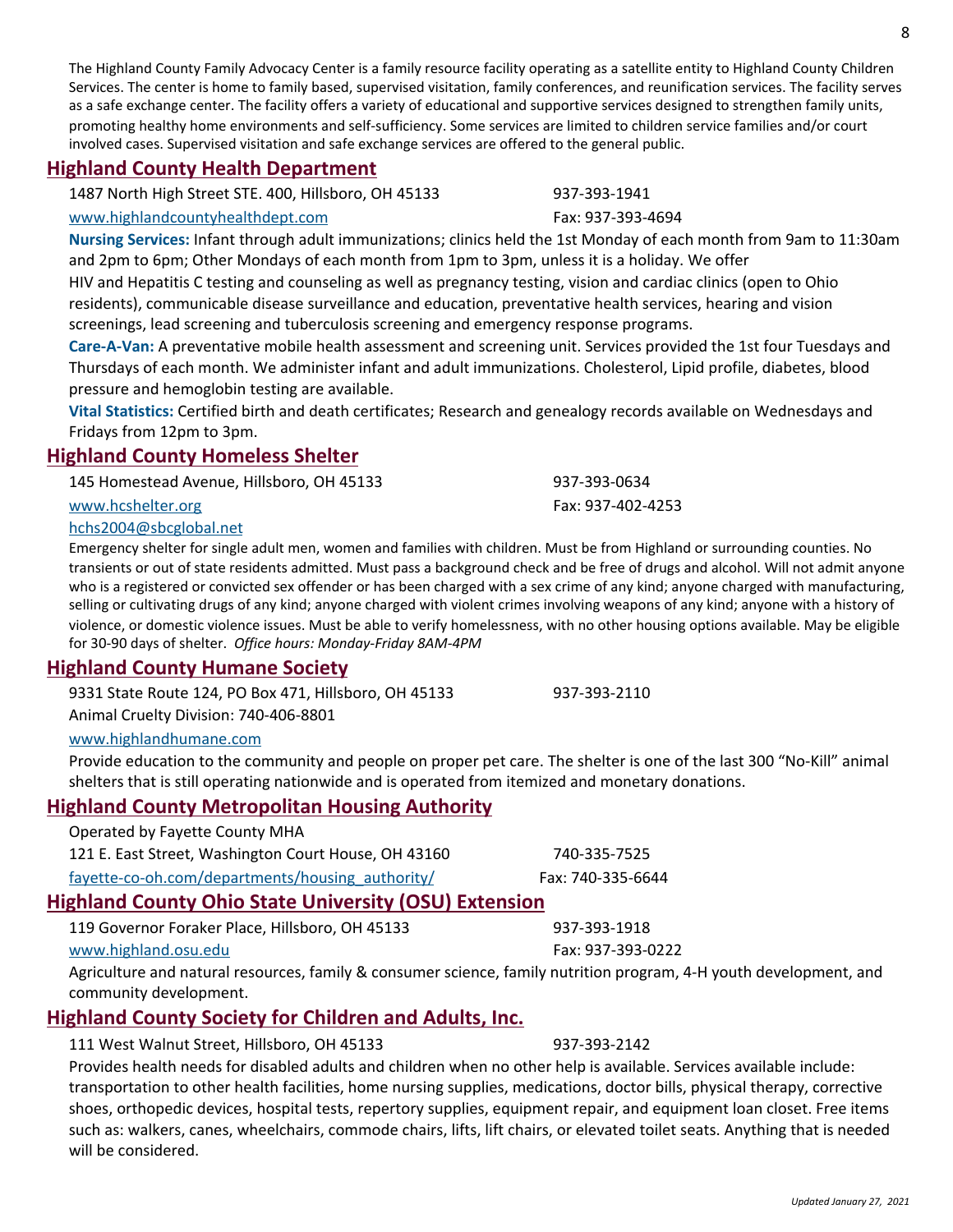#### **Highland Masonic Lodge #38 F. & A.M. - Masonic Mitchell Trust Fund**

134 N. High St, Hillsboro, OH 45133 937-393-1815 [highlandlodge@att.net](mailto:highlandlodge@att.net)

Provides funds for adults to obtain eye care, utilities and medical expenses. Must submit a completed application along with copies of expenses or bills needing assistance with and must show financial need. Applications may be obtained by mail, email, or picked up at Samaritan Outreach and Community Action.

#### **Highland County Senior Citizens Center**

185 Muntz Street, Hillsboro, OH 45133 937-393-4745

[www.highlandseniors.net](http://www.highlandseniors.net/) Fax: 937-393-8797

Provides persons age 50 and over with opportunities and activities designed to help them remain active and involved in the community. The Center will advocate for the needs, issues and concerns of older adults and represent their interest in the community, the state and the nation. Operates a center in Hillsboro with programmed activities, recreation, and exercise equipment. Lunches are available on site and home delivered in Hillsboro. See website for meal costs and membership information.

#### **Hope Emergency Program**

5333 Kernan Road, Lynchburg, OH 45142 937-364-1055

#### <https://hopeemergency.org/> Fax: 937-364-2598

Hope Emergency provides residents with food and clothing assistance. Some clothing, furniture, and baby items are available. Serving: Highland, Adams, Brown and Clinton Counties.

Distributions: Wednesdays, 900 am to 11:45 am and from 1:00 pm to 2:30 pm.

Donations: Accepted Tuesdays and Thursdays. Call for hours

#### **Hopewell Center/Region14**

5350 W. New Market Road, Hillsboro, Ohio 45133 phone: 937-393-1904 fax: 937-393-0496

#### [https://www.sst14.org](https://www.sst14.org/)

The Region 14 State Support Team is responsible for the regional delivery of school improvements, early learning and school readiness, early and school-age literacy and special education compliance services to districts within Region 14. Region 14 currently serves school districts in Adams, Brown, Clinton, Fayette and Highland counties.

#### **Leesburg Village Food Pantry**

Food pantry for residents of the Fairfield School District: Saturdays 9am-12pm 937-763-9031

#### **Lions Clubs**

Assistance to families whose child is in need of eyeglasses or related services. Eligibility: Families not eligible for Medicaid, referral from school or health agency.

**Leesburg:** 937-780-6204, <https://www.facebook.com/leesburgohlions/>

**Lynchburg:** 937-364-2728, <https://www.facebook.com/Lynchburg-Lions-Club-1725010877592236/>

**Mowrystown**: <https://www.facebook.com/MowrystownLions/>

**Liberty**: facebook.com/LibertyTownshipLionsClub

#### **New Life Church and Ministries**

#### 610 St Rt 247 Hillsboro, OH 45133 937-393-2429 or 937-402-1429

**Psalm 91 Shelter House Food:** Fri 2pm Must be present to receive groceries

**Ivy's Clothes Closet:** Wed, Thurs, and Fri 9am-3pm; Sunday 12pm-6pm

**Soup Kitchen Sunday:** Breakfast-8am Lunch-12pm Dinner-5pm

*Furniture and appliances as available*

#### **Ohio Department of Health - Vital Statistics**

PO Box 15098, Columbus, OH 43215 614-466-2531

#### [www.odh.gov](http://www.odh.gov/)

Birth and death certificates available for people born or who have died in the state of Ohio. May be a fee to obtain copies of records.

#### **OhioMeansJobs Highland County**

Operated by HCCAO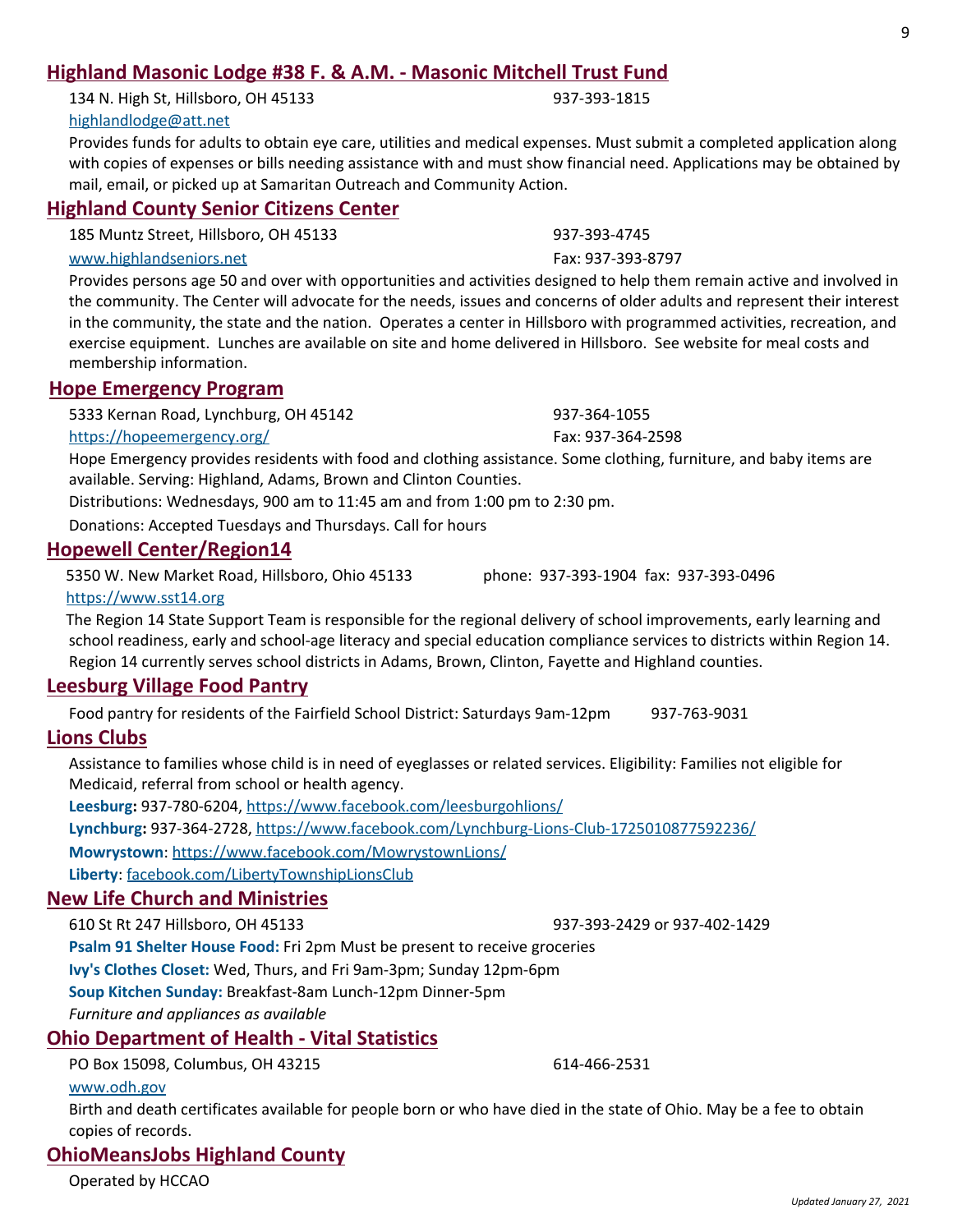| www.glinkwireless.com                                                                                                                                                                                                                                             | 1-855-754-6543               |  |  |
|-------------------------------------------------------------------------------------------------------------------------------------------------------------------------------------------------------------------------------------------------------------------|------------------------------|--|--|
| <b>SafeLink Wireless</b>                                                                                                                                                                                                                                          |                              |  |  |
| PO Box 220009 Milwaukie, or 97269-0009                                                                                                                                                                                                                            | 1-800-723-3456               |  |  |
| www.safelinkwireless.com                                                                                                                                                                                                                                          |                              |  |  |
| Free government cell phone; Offers 3 different calling plans.                                                                                                                                                                                                     |                              |  |  |
| Eligibility: Must participate in at least ONE of the following public assistance programs: Medicaid, Supplemental Nutrition Assistance                                                                                                                            |                              |  |  |
| Program (SNAP) Food Stamps, Supplemental Security Income (SSI), Federal Public Housing Assistance (Section 8), Low-Income Home                                                                                                                                    |                              |  |  |
| Energy Assistance Program (LIHEAP), National School Lunch Program (Free Lunch Program), Temporary Assistance for Needy Families<br>(TANF). You must send a COPY of any current document that proves your participation in one of the programs, all documents must |                              |  |  |
| have the same name and address as provided on the application.                                                                                                                                                                                                    |                              |  |  |
| <b>Samaritan Outreach Services</b>                                                                                                                                                                                                                                |                              |  |  |
| 537 North East Street, PO Box 242, Hillsboro, OH 45133                                                                                                                                                                                                            | 937-393-2220                 |  |  |
| www.samaritanoutreachservices.com                                                                                                                                                                                                                                 |                              |  |  |
| Emergency food assistance; Information and referrals for low-income individuals; Open for clients Monday, Tuesday, and                                                                                                                                            |                              |  |  |
| Wednesday 9:00 am - 3:45 pm.                                                                                                                                                                                                                                      |                              |  |  |
| <b>Social Security Administration</b>                                                                                                                                                                                                                             |                              |  |  |
| 44 Stoneridge Drive, Chillicothe, OH 45601                                                                                                                                                                                                                        | 1-800-772-1213               |  |  |
| www.ssa.gov                                                                                                                                                                                                                                                       |                              |  |  |
| Information regarding Social Security, Supplemental Security Income, and Medicare programs including determination of                                                                                                                                             |                              |  |  |
| eligibility and completion of applications.                                                                                                                                                                                                                       |                              |  |  |
| <b>South Central Ohio Big Brothers/Big Sisters</b>                                                                                                                                                                                                                |                              |  |  |
| Main Office: 173 West 2nd Street, Chillicothe, OH 45601                                                                                                                                                                                                           | 1-800-888-6335 937-393-8642  |  |  |
| Branch Office: PO Box 684, Hillsboro, OH 45133                                                                                                                                                                                                                    |                              |  |  |
| www.bbbsco.org                                                                                                                                                                                                                                                    |                              |  |  |
| Big Brothers/Big Sisters match children from single parent families with volunteer adults. The volunteer adult acts as a                                                                                                                                          |                              |  |  |
| friend and role model for the child. For children ages 7-14 who live in single parent families.                                                                                                                                                                   |                              |  |  |
| <b>Southern Ohio Pregnancy Center</b>                                                                                                                                                                                                                             |                              |  |  |
| 135 West Walnut Street, Hillsboro, OH 45133                                                                                                                                                                                                                       | 937-393-2990<br>937-393-8429 |  |  |
| www.sopcwecare.com                                                                                                                                                                                                                                                |                              |  |  |
| Education on pregnancy and alternatives. Confidential free self-administered pregnancy test. Personal lay counseling;<br>post abortion counseling. Gently used clothing for mother and baby; baby care items; and first time expectant parent                     |                              |  |  |
| support group. Referrals for community service agencies and medical care. *This is not a medical facility*                                                                                                                                                        |                              |  |  |
| <b>St. Vincent De Paul Society</b>                                                                                                                                                                                                                                |                              |  |  |
| 212 South High Street, Hillsboro, OH 45133                                                                                                                                                                                                                        | 937-393-1742                 |  |  |
| One-time emergency financial assistance; Based on need.                                                                                                                                                                                                           |                              |  |  |
| <b>Temporary Employment Services</b>                                                                                                                                                                                                                              |                              |  |  |
| <b>Adecco</b>                                                                                                                                                                                                                                                     |                              |  |  |
| 51 West Main Street, Wilmington, OH 45177                                                                                                                                                                                                                         | 937-383-1001                 |  |  |
| www.adeccousa.com/pages/welcome.aspx                                                                                                                                                                                                                              |                              |  |  |
| <b>Staffmark</b>                                                                                                                                                                                                                                                  |                              |  |  |
| 90 Fairway Drive, Wilmington, OH 45177                                                                                                                                                                                                                            | 937-383-0111                 |  |  |
| www.staffmark.com                                                                                                                                                                                                                                                 |                              |  |  |
|                                                                                                                                                                                                                                                                   |                              |  |  |

Educational and Career counseling, job training, search and placement. Job search resource center and resume

# **Q-Link Wireless**

preparation assistance.

Fax: 937-393-3966 omjhighlandcounty.com

1575 North High Street, #31A Hillsboro, OH 45133 937-393-1933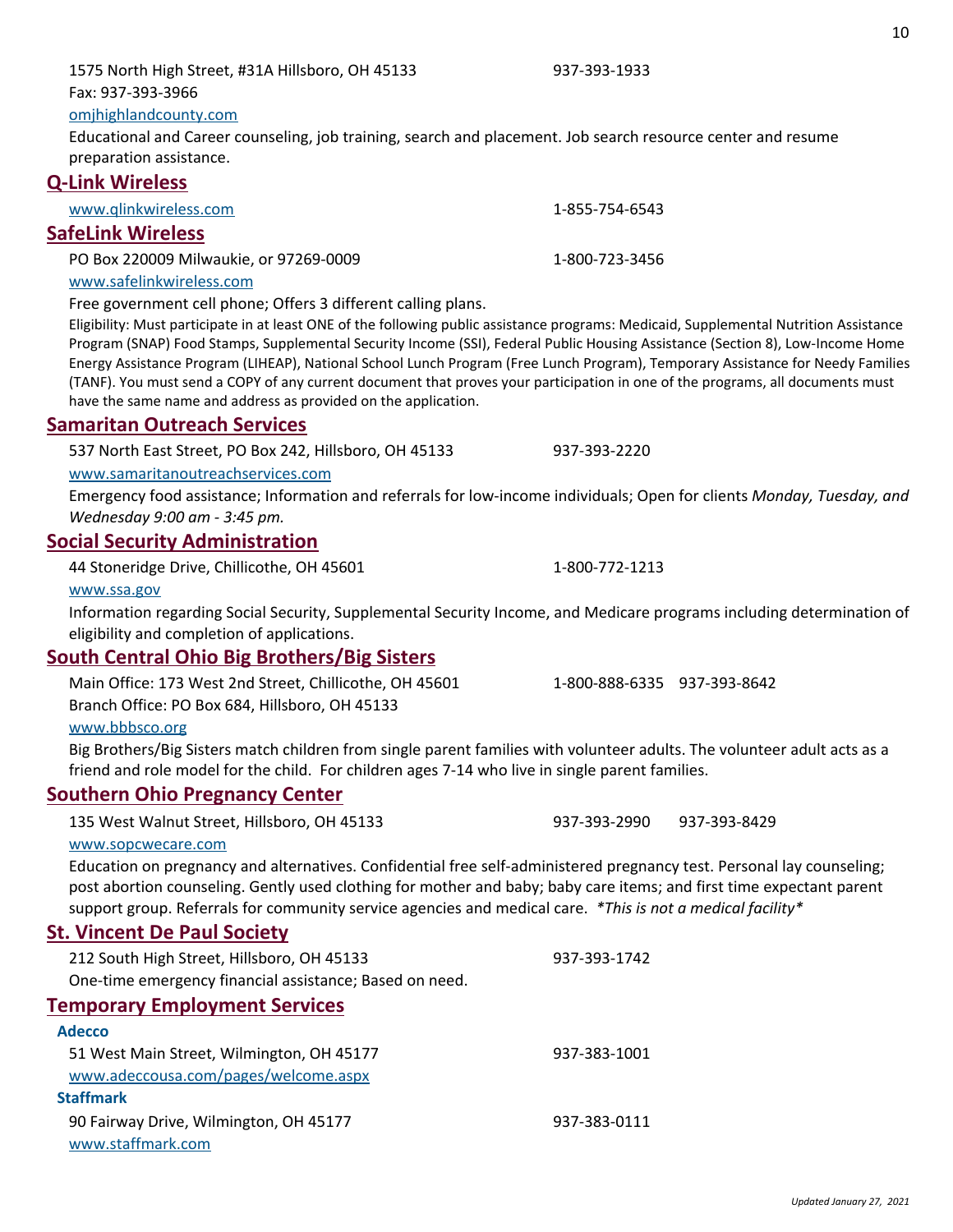#### **Reserves Network**

938 West Main Street, Hillsboro, OH 45133 937-393-0973 [www.trnstaffing.com](http://www.trnstaffing.com/)

#### **USDA/Rural Development**

514 Harry Sauner Road, Suite 3, Hillsboro, OH 45133 937-393-1921

<https://www.rd.usda.gov/> Fax: 937-393-1656

**Rural Development Direct Loan (502) Program**: Provides loans for very low-income individuals and families who cannot obtain credit from other sources to purchase homes in eligible rural areas.

**Rural Development Home Repair Loans and Grants (504) Program:** To improve the living conditions and assist with the needed repairs for very low-income applicants in eligible rural areas.

**Guaranteed Loan Program:** Assist low and moderate-income families through the guarantee of loans made by conventional lenders for the purchase of modest single family new or existing homes in eligible rural areas. Community **Facilities Program:** Loans/Grants may be used to construct, enlarge or improve community facilities for health care, public safety and public services and for the equipment required for its operation.

**Water and Waste Disposal Program:** Loans/Grants may be made to develop water and wastewater systems. Funds are available to public entities and not-for-profit operations.

#### **Vantage (formerly Mature Services)**

1575 North High Street, Suite 300, Hillsboro, Ohio 45133 937-840-0055 <https://vantageaging.org/>

Employment and training for individuals over 55 who income qualify. Participants receive paid training for 20 hours per week including job clubs and computer training.

#### **Veteran's Service Commission**

| 1575 North High Street, Suite 400, Hillsboro, OH 45133                                               | 937-393-8686      |
|------------------------------------------------------------------------------------------------------|-------------------|
| http://co.highland.oh.us/veterans-services-2/                                                        | Fax: 937-393-8738 |
| Accistance filing for VA disability and nension claims: assistance filing for widow's henefits; emer |                   |

Assistance filing for VA disability and pension claims; assistance filing for widow's benefits; emergency financial assistance with food, rent, mortgage, prescriptions, utilities, optical. Provides transportation to VA hospitals, assists veterans in obtaining military records and medals.

#### **U.S. Air Force Recruiting**

<span id="page-10-0"></span>

| 1560 N Bridge St, Suite G, Chillicothe, OH 45601<br>https://www.airforce.com/ | 614-581-1026 |
|-------------------------------------------------------------------------------|--------------|
| <b>U.S. Army Recruiting</b>                                                   |              |
| 120 Roberts Ln, #1, Hillsboro, OH 45133<br>https://www.goarmy.com/            | 937-393-4532 |
| <b>U.S. Marine Corps Recruiting</b>                                           |              |
| 120 Roberts Ln, #2, Hillsboro, OH 45133<br>https://www.marines.com/           | 937-393-1103 |
| <b>U.S. Navy Recruiting</b>                                                   |              |
| 1560 N Bridge St, Suite I, Chillicothe, OH 45601<br>https://www.navy.com      | 740-773-6289 |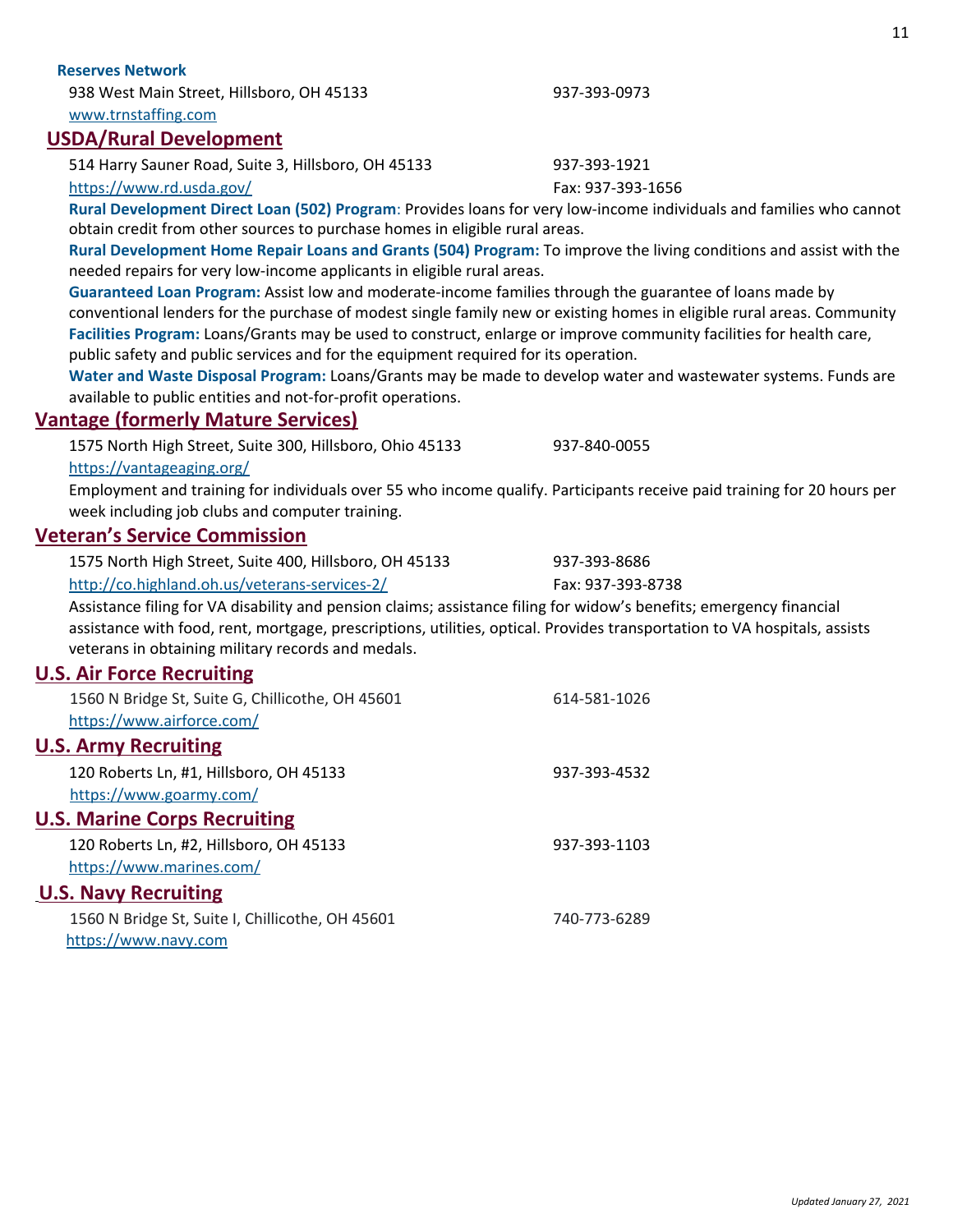# **Child Care and Preschools**

<span id="page-11-0"></span>

| <b>COAD Early Care &amp; Education Division</b>                                                                          |                                |
|--------------------------------------------------------------------------------------------------------------------------|--------------------------------|
| 411 2nd St. P.O. Box 1756, Portsmouth, OH 45662                                                                          | 740-345-6527<br>1-800-577-2276 |
| COAD ECE counselors will assist families with finding child care by providing a list of child care options that may meet |                                |
| their identified needs. Counselors provide families with information on how to choose care. Families may also complete   |                                |
| a childcare search online by connecting to the website: http://www.coad4kids.org/                                        |                                |
| <b>Greenfield Elementary Before and After School Child Care (BASC Care)</b>                                              |                                |
| 200 North Fifth Street, Greenfield, OH 45123                                                                             | 937-981-3241 ext. 31060        |
| Elementary school age K-6. Open 6:00am-9:00am and after school until 6:00pm on school days.                              |                                |
| <b>Bridgewood Child Care Center</b>                                                                                      |                                |
| 8233 ST RT 73, Hillsboro, OH 45133                                                                                       | 937-393-0560                   |
| <b>Bright Local Preschool</b>                                                                                            |                                |
| 6100 Fair Ridge Road, Hillsboro, OH 45133                                                                                | 937-927-7010                   |
| <b>First Presbyterian Preschool</b>                                                                                      |                                |
| 457 Jefferson St., Greenfield, OH 45123                                                                                  | 937-981-4741                   |
| <b>Greenfield Elementary Preschool</b>                                                                                   |                                |
| 200 N 5 <sup>th</sup> St., Greenfield, OH 45123                                                                          | 937-981-3241                   |
| <b>Greenfield Head Start - HCCAO</b>                                                                                     |                                |
| 156 Jefferson St. Greenfield, Ohio 45123                                                                                 | 937-981-2874                   |
| <b>Hills and Dales</b>                                                                                                   |                                |
| 8919 US 50 Hillsboro, Ohio 45133                                                                                         | 937-393-5871                   |
| <b>Hillsboro Early Childhood Center</b>                                                                                  |                                |
| 500 US 62 Hillsboro, Ohio 45133                                                                                          | 937-393-4038                   |
| <b>Hillsboro Head Start - HCCAO</b>                                                                                      |                                |
| 1487 North High St. Hillsboro, Ohio 45133                                                                                | 937-393-9389                   |
| <b>Little Lamb Christian Preschool</b>                                                                                   |                                |
| 155 W Walnut St. Hillsboro, Ohio 45133                                                                                   | 937-393-1752                   |
| <b>Lynchburg-Clay Preschool</b>                                                                                          |                                |
| 6760 St Rt. 134, Lynchburg, OH 45142                                                                                     | 937-364-2338                   |
| <b>The Academy Preschool</b>                                                                                             |                                |
| 234 N. High St Hillsboro, Ohio 45133                                                                                     | 937-402-4047                   |
| <b>Rainsboro Elementary Preschool</b>                                                                                    |                                |
| 12916 Barrett Mill Rd., Bainbridge, OH 45612                                                                             | 937-365-1271                   |
| <b>St. Mary Catholic Preschool</b>                                                                                       |                                |
| 212 S. High St. Hillsboro, Ohio 45133                                                                                    | 937-840-9932                   |
| <b>Sunrise Sunset Childcare &amp; Development Center</b>                                                                 |                                |
| 208 Elm St. Hillsboro, Ohio 45133                                                                                        | 937-393-8744                   |
| <b>YMCA SSCC Patri- Tots Learning Center</b>                                                                             |                                |
| 200 Hobart Dr. Hillsboro, Ohio 45133                                                                                     | 800-628-7722 x2629             |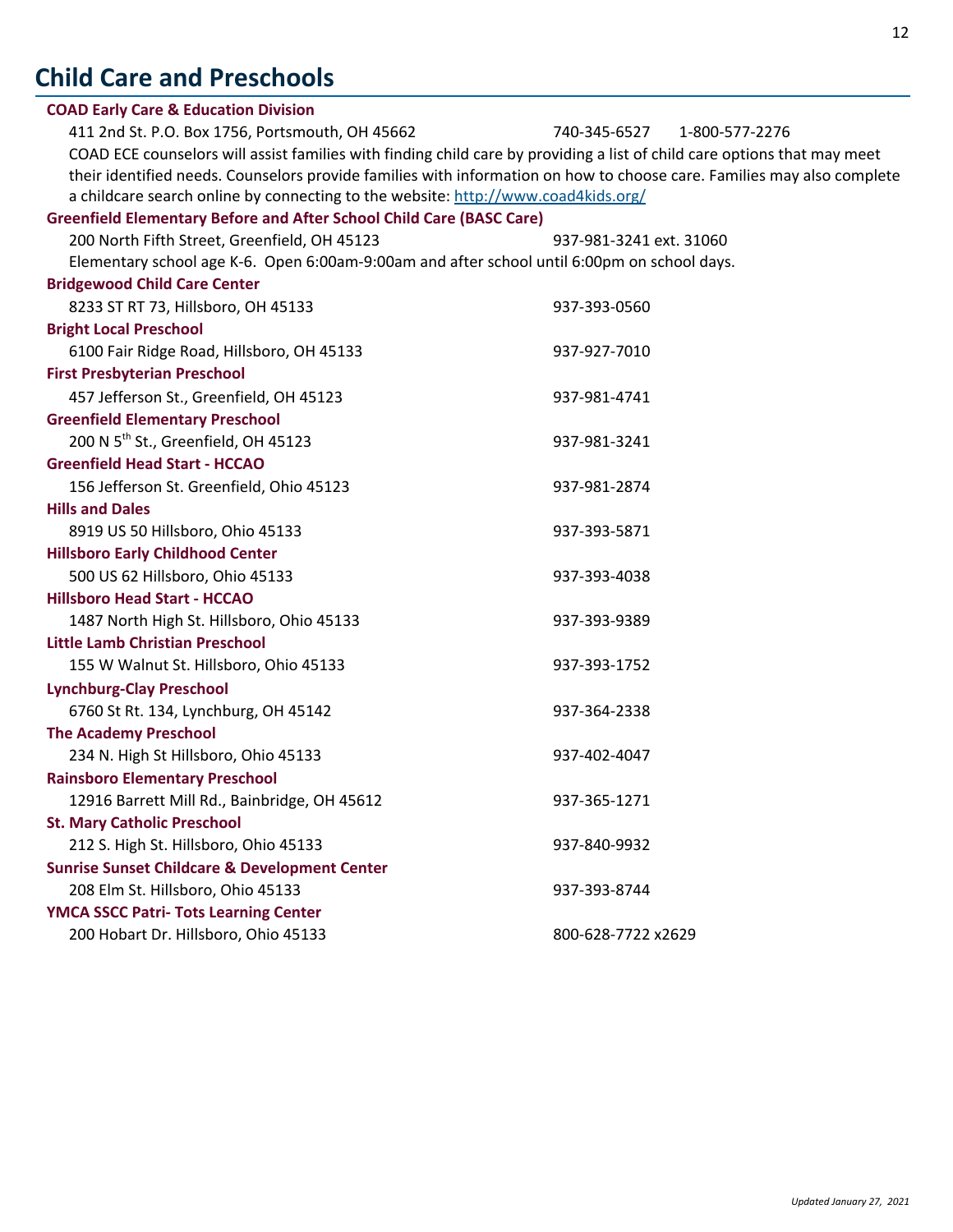# **Schools and Educational Services**

| <b>Bright Local School District</b>                                                                           |                              |
|---------------------------------------------------------------------------------------------------------------|------------------------------|
| 44 N High Taylorsville Rd, Mowrystown, OH 45155                                                               | 937-442-3114                 |
| http://www.bright.k12.oh.us/                                                                                  | 937-442-6655                 |
| <b>Bright Elementary School, Grades K-5</b>                                                                   | 937-927-7010                 |
| 6100 Fair Ridge Rd, Hillsboro, OH 45133                                                                       | 937-927-7015                 |
| Whiteoak Jr./Sr. High School, Grades 6-12                                                                     | 937-442-2241                 |
| PO Box 299, 44 N. High St., Mowrystown, OH 45155                                                              | 937-442-2111                 |
| <b>Fairfield Local School District</b>                                                                        |                              |
| 11611 ST RT 771, Leesburg, OH 45135                                                                           | 937-780-2221                 |
| www.fairfieldlocal.org                                                                                        | Fax: 937-780-6900            |
| Fairfield Elementary School, Grades K-4                                                                       | 937-780-2977                 |
| Fairfield Middle School, Grades 5-8                                                                           | 937-780-2988                 |
| Fairfield High School, Grades 9-12                                                                            | 937-780-2966                 |
| <b>Greenfield Exempted Village Schools</b>                                                                    |                              |
| 200 North Fifth Street, Greenfield, OH 45123                                                                  | 937-981-2152                 |
| www.greenfield.k12.oh.us                                                                                      | Fax: 937-981-4395            |
| <b>Buckskin Elementary School, Grades K-5</b>                                                                 | 937-981-2673                 |
| 4297 Broadway, PO Box 69, South Salem, OH 45681                                                               |                              |
| <b>Greenfield Elementary School, Grades K-5</b>                                                               | 937-981-3241                 |
| 200 North Fifth Street, Greenfield, OH 45123                                                                  |                              |
| Rainsboro Elementary School, Grades K-5                                                                       | 937-365-1271                 |
| 12916 Barrett Mill Road, Rainsboro, OH 45142                                                                  | Fax: 937-365-2006            |
| Greenfield Middle School, Grades 6-8                                                                          | 937-981-2197                 |
| 200 North Fifth Street, Greenfield, OH 45123                                                                  |                              |
| Greenfield McClain High School, Grades 9-12                                                                   | 937-981-7731                 |
| 200 North Fifth Street, Greenfield, OH 45123                                                                  | 937-981-4792                 |
| <b>Hillsboro City Schools</b>                                                                                 |                              |
| 338 West Main Street, Hillsboro, OH 45133                                                                     | 937-393-3475                 |
| www.hillsboro.k12.oh.us                                                                                       | Fax: 937-393-5841            |
| Hillsboro Elementary School, Grades K-5                                                                       | 937-393-3132                 |
| 500 US Route 62 South, Hillsboro, OH 45133                                                                    |                              |
| Hillsboro Middle School, Grades 6-8                                                                           | 937-393-9877                 |
| 550 US Route 62 South, Hillsboro, OH 45133                                                                    | Fax: 937-393-5843            |
| Hillsboro High School, Grades 9-12                                                                            | 937-393-3458                 |
|                                                                                                               | Fax: 937-393-5842            |
| 550 US Route 62, Hillsboro, OH 45133<br><b>Lynchburg-Clay Local School District</b>                           |                              |
|                                                                                                               | 937-364-2338                 |
| PO Box 515, Lynchburg, OH 45142                                                                               | Fax: 937-364-2339            |
| www.lynchclay.k12.oh.us                                                                                       |                              |
| Lynchburg-Clay Elementary, Grades K-5                                                                         | 937-364-9119                 |
| 6760 State Route 134 South, Lynchburg, OH 45142                                                               | Fax: 937-364-8119            |
| Lynchburg-Clay Middle School, Grades 6-8                                                                      | 937-364-2811                 |
| 8250 State Route 134 South, Lynchburg, OH 45142                                                               | Fax: 937-364-2159            |
| Lynchburg-Clay High School, Grades 9-12                                                                       | 937-364-2250                 |
| 6762 State Route 134 South, Lynchburg, OH 45142                                                               | Fax: 937-364-6113            |
| <b>Hillsboro Christian Academy</b>                                                                            |                              |
| 849 S. High St, Hillsboro, OH 45133                                                                           | 937-393-8422<br>937-393-9090 |
| www.hillsborochristanacademy.org                                                                              | Fax: 937-393-4963            |
| HCA is an independent Christian school serving children in grades K-12. It is chartered by the state of Ohio. |                              |
| <b>St. Mary's Catholic School</b>                                                                             |                              |
| 119 East Walnut Street, Hillsboro, OH 45133                                                                   | 937-840-9932                 |
| www.stmaryofhillsboro.com                                                                                     |                              |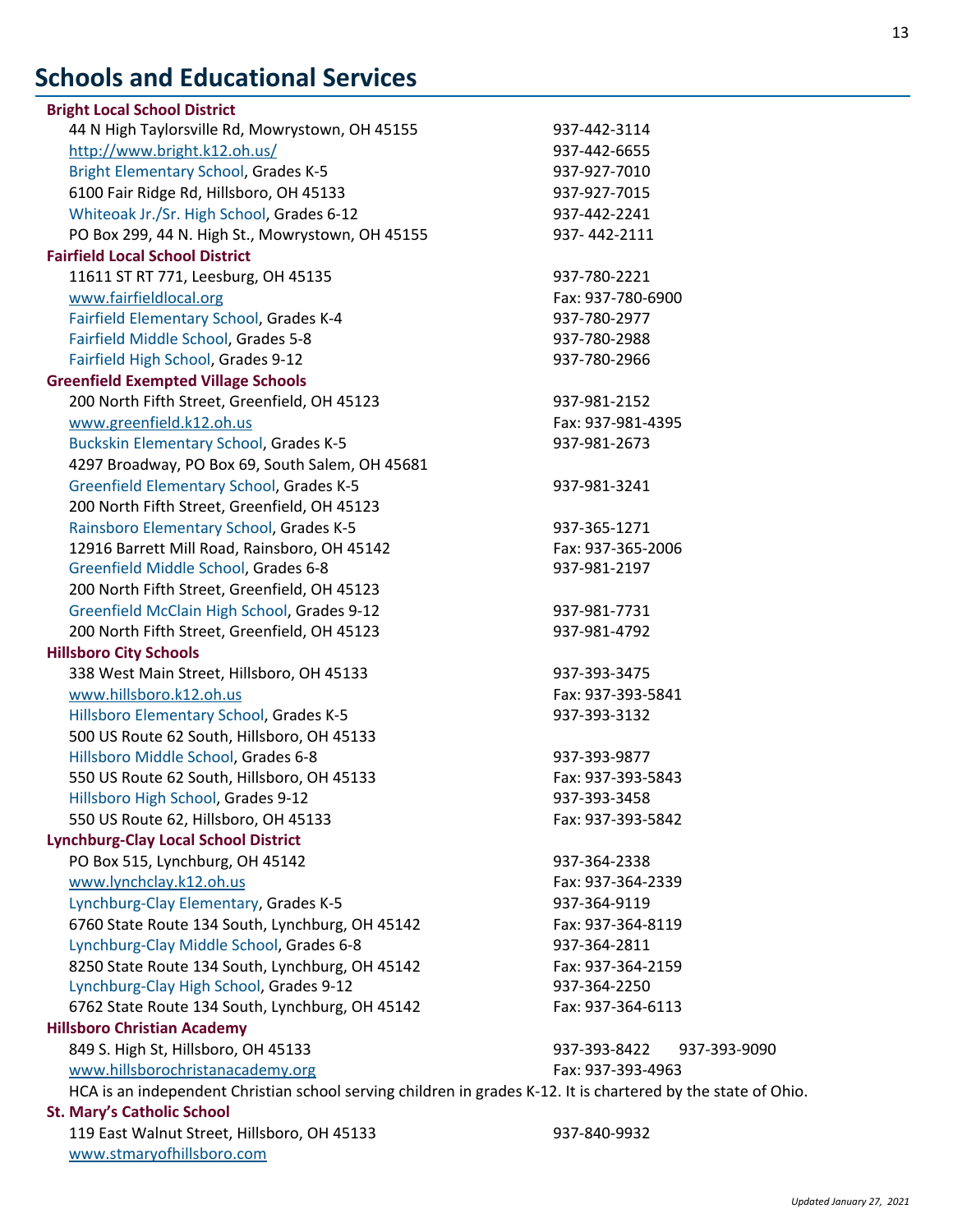Grades Preschool – 4. Anyone eligible to attend school; regardless of religious denomination, tuition based, some scholarships available.

#### **Laurel Oaks Career Development Center**

300 Oak Drive, Wilmington, OH 45177 937-382-1411 1-800-752-5480

#### [www.greatoaks.com](http://www.greatoaks.com/)

[www.sscc.edu](http://www.sscc.edu/)

GED scheduling and vocational training for high school students and adults.

Must be a junior or senior high school student. No income guidelines; must be referred by the school district.

#### **Southern State Community College (SSCC)**

100 Hobart Drive, Hillsboro, OH 45133 937-393-3431 1-800-628-7722

Two-year College offering programs in general studies, technical education and continuing education. Programs are designed for transfer to four-year colleges and universities as well as application in high demand occupations. Services for Adult Basic and Literacy Education, GED preparation and testing, as well as corporate training are available. High school graduates; persons with GED may be accepted as full-time students. Students without a high school diploma or GED may be accepted as part-time students for their first quarter.

#### **Adult Opportunity Center**

#### [www.sscc.edu/specialized/aoc.shtml](http://www.sscc.edu/specialized/aoc.shtml) 1-800-628-7722 937-393-3431 ext. 2687

Adult Basic and Literacy Education (ABLE) provided on each campus and in several off- campus locations in all five counties in the SSCC service area; morning, afternoon, and evening classes are available with fully qualified instructors present at each site; a variety of services are offered include adult literacy, GED preparation, nursing program preparation, college refresher and readiness courses education, reading, writing, and math improvement, and English for Speakers of Other Languages (ESOL) courses.

The ABLE program is offered FREE to any qualified individual who is at least 18 years old. All books and materials are provided and no fees are charged for instruction.

#### **Career & Counseling Services**

Career & Counseling services are available to currently enrolled students, alumni, and community members at no charge. These services include assistance with career choice and job search skills (i.e. resume/cover letter assistance, interview skills, networking, and job search strategy). Mental health counseling is also provided to actively enrolled students and their families at no charge.

#### **Workforce Development & Community Services**

To meet the needs of our community and its businesses; programs are organized for workforce development, employer services, and community education outreach; college credit and non-credit courses are offered; customized training; and onsite as well as offsite employer services are available. One example of the innovative programs we offer is the new Entrepreneurship Certificate Program at the Adams County Enterprise Center.

Serves children 18 months to 5 years of age; open Monday – Friday, 7:00am – 6:00pm. Private pay, also accepts reimbursement for services through ODJFS.

#### **Southern Ohio Educational Service Center**

3321 Airborne Road, Wilmington, OH 45177 937-382-6921

[www.southernohioesc.org](http://www.southernohioesc.org/) Fax: 937-383-3171

Exceptional children and alternative programs curriculum instruction, school improvement, educational leadership, professional development technology, and instruction media.

#### [www.sscc.edu/students](http://www.sscc.edu/students) 1-800-628-7722 937-393-3431 ext. 2713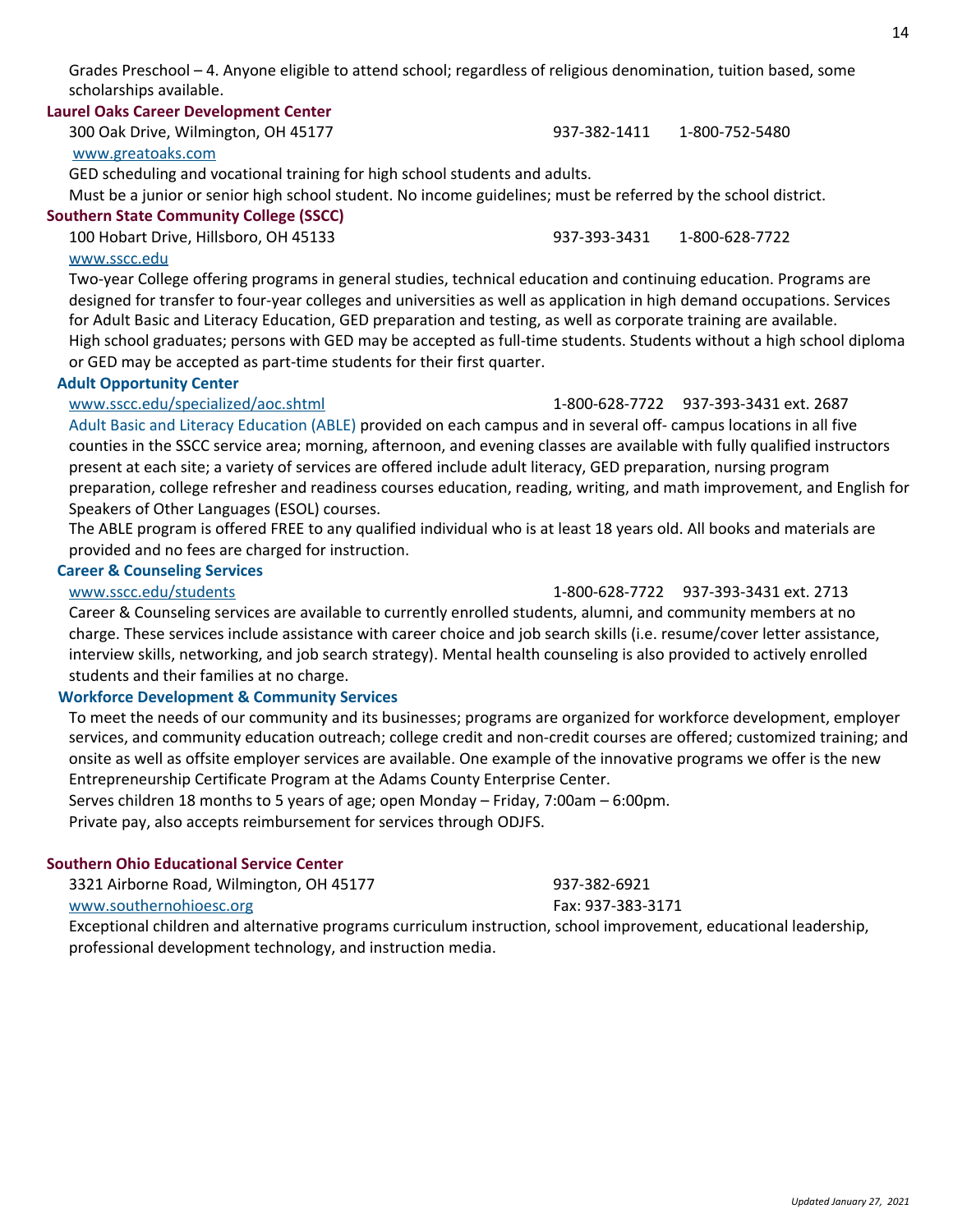# <span id="page-14-0"></span>**Medical & Chiropractic Care**

| <b>Acute Care &amp; Family Practice</b>                                                                                                                                 |                                  |  |
|-------------------------------------------------------------------------------------------------------------------------------------------------------------------------|----------------------------------|--|
| 938 W. Main St. STE. 7, Hillsboro Ohio 45133                                                                                                                            | 937-402-4735                     |  |
| <b>Adena Greenfield Medical Center</b>                                                                                                                                  |                                  |  |
| 550 Mirabeau Street, Greenfield, OH 45123                                                                                                                               | 937-981-9400 937-981-9453        |  |
| www.adena.org                                                                                                                                                           | Fax: 937-981-9499                |  |
| Emergency Medical Care, Emergency Room Care, Rehabilitation Services, Home Health Care, Occupational/Physical                                                           |                                  |  |
| Therapy, Specialty Clinics and Speech Therapy.                                                                                                                          |                                  |  |
| <b>American Cancer Society</b>                                                                                                                                          |                                  |  |
| 2808 Reading Rd. Cincinnati, OH.45206                                                                                                                                   | 1-800-227-2345                   |  |
| This organization provides information on prevention and early detection of cancer. The organization assists with                                                       |                                  |  |
| resources and guidance.                                                                                                                                                 |                                  |  |
| <b>American Heart Association</b>                                                                                                                                       |                                  |  |
| 5211 Madison Road, Cincinnati, OH 4522                                                                                                                                  | 513-699-4220                     |  |
| www.americanheart.org                                                                                                                                                   | Fax: 513-271-4762                |  |
| The American Heart Association Provides programming on prevention and education with regard to heart diseases and                                                       |                                  |  |
| strokes.                                                                                                                                                                |                                  |  |
| <b>American Red Cross</b>                                                                                                                                               |                                  |  |
| 2111 Dana Ave. Cincinnati OH. 45207                                                                                                                                     | 513-579-3000<br>1-800-255-7070   |  |
| www.redcross.org                                                                                                                                                        |                                  |  |
| The American Red Cross helps keep people safe every day, as well as in emergency situations; thanks to caring                                                           |                                  |  |
| supportive people in the community.                                                                                                                                     |                                  |  |
| <b>Arthritis Foundation</b>                                                                                                                                             |                                  |  |
| 3490 Far Hills Ave Dayton OH. 45429                                                                                                                                     | 937-293-5211                     |  |
| www.arthritis.org                                                                                                                                                       |                                  |  |
| Referrals: Rheumatology lists and disease specific brochures are available at no charge.                                                                                |                                  |  |
| Programs for better living exercise leader workshops available for Tai Chi, land-based exercise and aquatic exercise.                                                   |                                  |  |
| <b>Cincinnati Children's Hospital</b>                                                                                                                                   |                                  |  |
| 3333 Burnet Avenue, ML 9004, Cincinnati, OH 45229                                                                                                                       | 513-636-4200                     |  |
| Poison Control Center                                                                                                                                                   | 513-636-5111<br>1-800-222-1222   |  |
| Cincinnati Children's Hospital                                                                                                                                          | 1-800-872-5111<br>1-800-872-5111 |  |
| Drug Hotline                                                                                                                                                            |                                  |  |
| www.cincinnatichildrens.org/poisonsaftey                                                                                                                                |                                  |  |
| The center provides information on problems related to drug overdoses, occupational and environmental exposures,                                                        |                                  |  |
| childhood poisonings and complications from street drugs and related subjects. Over the phone assistance about what                                                     |                                  |  |
| to do if someone swallows poison. This center is located in Cincinnati and operates 24-hour emergency information                                                       |                                  |  |
| programs.                                                                                                                                                               |                                  |  |
| <b>Clinton Memorial Hospital</b>                                                                                                                                        |                                  |  |
| 610 W. Main Street, Wilmington, OH 45177                                                                                                                                | 937-382-6611                     |  |
| www.cmhregional.com                                                                                                                                                     |                                  |  |
| Birthing center, cancer care, cardiac care, diagnostic imaging, emergency services, home care, inpatient/outpatient                                                     |                                  |  |
| surgery, inpatient/outpatient rehabilitation, interventional radiology, sleep care and wound treatment.                                                                 |                                  |  |
| <b>Drug and Poison Information</b>                                                                                                                                      |                                  |  |
| (800) 222-1222<br>If an emergency call 911                                                                                                                              |                                  |  |
| <b>Dayton Children's Hospital</b>                                                                                                                                       |                                  |  |
| One Children's Plaza, Dayton, OH 45404                                                                                                                                  | 937-641-4000<br>1-866-891-6941   |  |
| www.childrensdayton.org<br>Fax: 937-641-4500<br>Emergency medical care, emergency room care, hospital delivery, intermediate care facilities, hospital based outpatient |                                  |  |
| services, inpatient rehabilitation, psychiatric inpatient services.                                                                                                     |                                  |  |
| <b>Greenfield Medical Services</b>                                                                                                                                      |                                  |  |
| 1092 West Jefferson Street, Greenfield, OH 45123                                                                                                                        | 937-981-1121                     |  |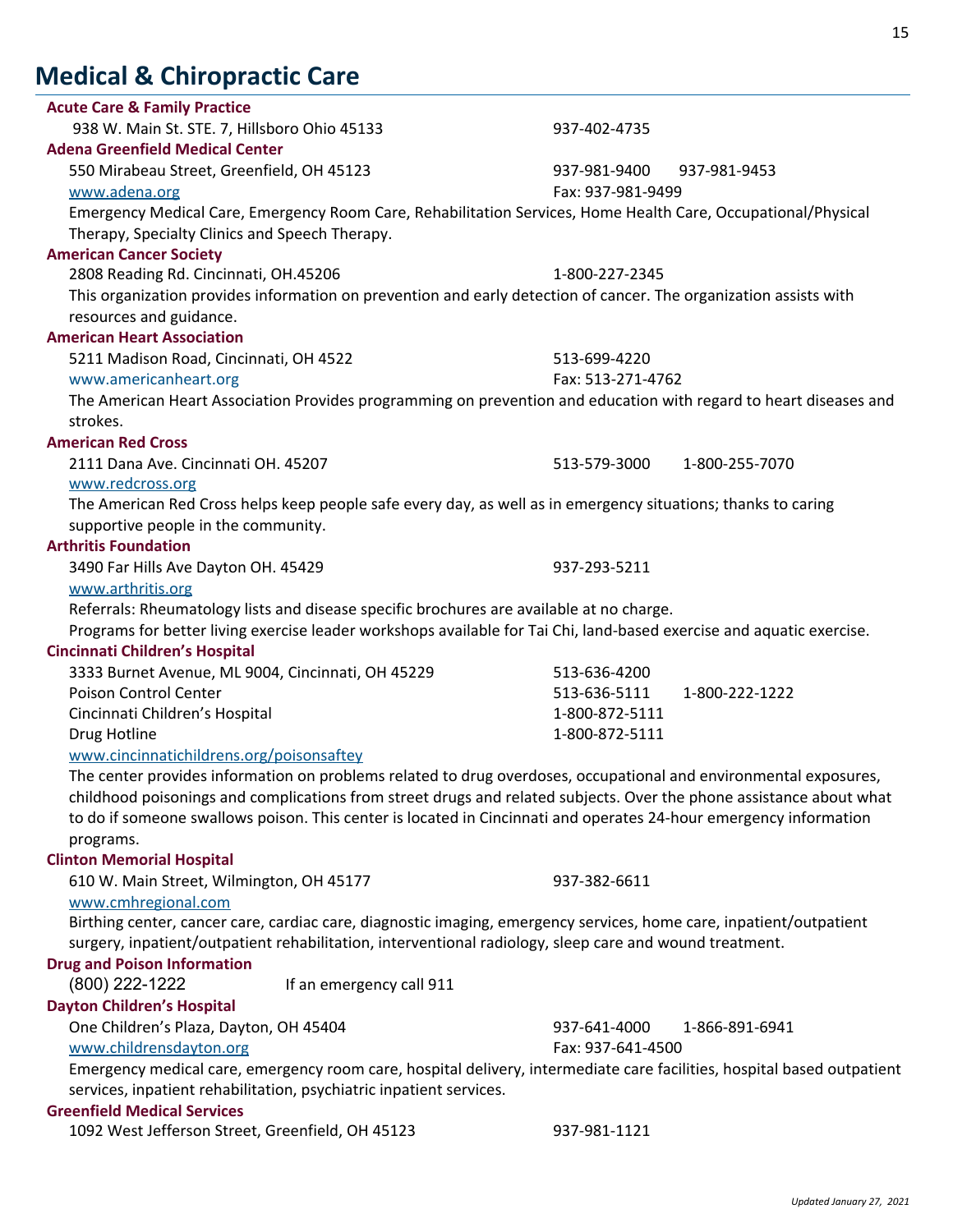|  |  |  | <b>Health Source of Ohio - Hillsboro</b> |
|--|--|--|------------------------------------------|
|--|--|--|------------------------------------------|

1108 Northview Drive, Suite 1, Hillsboro, OH 45133 937-393-5781 [www.healthsourceohohio.com](http://www.healthsourceohohio.com/)

#### **Highland District Hospital**

1275 North High Street, Hillsboro, OH 45133 937-393-6100

#### [www.hdh.org](http://www.hdh.org/) Fax: 937-393-6278

Emergency services, maternity services, outpatient surgery, outpatient specialists, inpatient & outpatient rehabilitation, home health, oncology/hematology, hospital outpatient based services (lab, radiology, cardiopulmonary) and geriatric inpatient services.

#### *Home Health Services*

#### 937-393-6371

Medicare and Medicaid certified hospital based agency. 24-hour access to RN, home health aides, maternal/child services, medical social services, occupational, speech, and physical therapy and skilled nursing services (including IV therapy and chemotherapy).

Eligibility: Residents of Highland County and surrounding areas clients within a 30 mile radius of Hillsboro. Medicare and Medicaid certified.

#### *Maternity Department*

937-393-6118 Fax: 937-840-6618

*Childbirth Classes:* These classes are for women 6-8 months pregnant. See website for details. Breastfeeding: Classes offered every 6-8 weeks and lactation counseling on request. See website for more details.

*Infant CPR:* Classes are offered quarterly. See website or call for details.

Classes are offered free to those delivering at Highland District Hospital; small fee for mothers delivering elsewhere. **Highland Family Health Care**

| 1402 North High Street, Hillsboro, OH 45133  | 937-393-4899      |                |
|----------------------------------------------|-------------------|----------------|
| <b>Physicians for Women</b>                  |                   |                |
| 1487 North High Street, Hillsboro, OH 45133  | 937-840-9150      |                |
| <b>Adena Health Systems</b>                  |                   |                |
| 111 West Water Street, Chillicothe, OH 45601 | 740-779-4663      | 1-800-799-7710 |
| www.adena.org                                | Fax: 740-779-4679 |                |

The South Central Ohio Region includes Ross, Pike, Pickaway, Jackson Counties and portions of Fayette, Highland, Hocking and Vinton Counties. The services provided are the following: hospice, home health, home infusion, home respiratory, skilled nursing care, wound/ostomy care, PICC/Medline care, pediatrics, rehab therapies, maternal child health services, homemaker, home health aide, pharmaceuticals including IV antibiotics and chemotherapy, durable medical equipment, oxygen therapy, apnea monitors, CPA/BipAP and aerosis.

#### **Hospice of Fayette County**

222 North Oakland Avenue, PO Box 849, Washington C.H., OH 43160 740-335-0149

#### [www.hospice-fayco.org](http://www.hospice-fayco.org/) Fax: 740-335-3489

#### [hospice@ameritech.net](mailto:hospice@ameritech.net)

Providing quality-of-life care for over 23 years to Fayette, Ross, Highland, Clinton, Clark, Greene, Madison and Pickaway counties

#### **Life Ambulance**

| 758 S. 7th St. Greenfield, OH 45123      | 937-981-5433 |                |
|------------------------------------------|--------------|----------------|
| <b>Lynchburg Medical Center</b>          |              |                |
| 8900 ST RT 134, Lynchburg, Ohio 45142    | 937-364-2346 |                |
| <b>Mercy Hospital Clermont</b>           |              |                |
| 3000 Hospital Drive, Batavia, OH 45103   | 513-732-8200 |                |
| www.e-mercy.com                          |              |                |
| <b>Nationwide Children's Hospital</b>    |              |                |
| 700 Children's Drive, Columbus, OH 43205 | 614-722-2000 | 1-800-792-8401 |
| www.nationwidechildrens.org              |              |                |

Emergency medical care, emergency room care, hospital delivery, intermediate care facilities, hospital based outpatient services, inpatient rehabilitation, psychiatric inpatient services.

#### **Ohio State University Hospital**

410 West 10th Avenue, Columbus, OH 43210 614-283-8000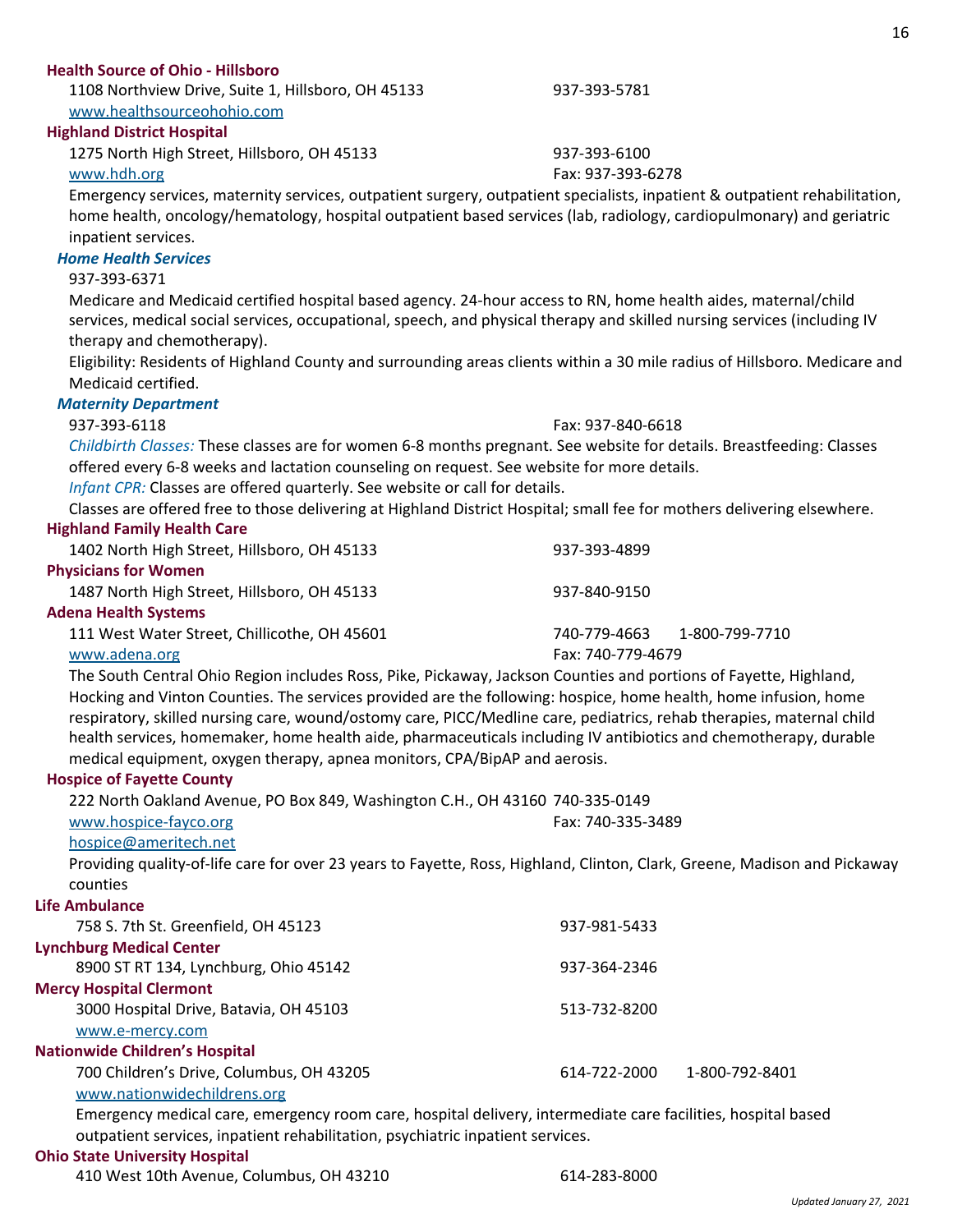# [www.recoveryhealthnetwork.com](http://www.recoveryhealthnetwork.com/) 1-888-395-5004 The Recovery Health Network (RHN), a non-for-profit company, donates FREE prescription saving cards to anyone in 231 –A West Main Street, Hillsboro, OH 45133 937-393-3300 4903 ST.RT. 125, Georgetown, OH 45121 937-378-5461

#### [www.medicalcenter.osu.edu](http://www.medicalcenter.osu.edu/)

#### **Recovery Health Network**

need. The RHN free prescription (Rx) discount drug card provides individuals with an easy and free "no strings attached" healthcare discount program that allows free access to substantial discounts on prescription medications. The average Rx savings for using the card is 67% and often up to 94%. Request card online. **Roman Family HealthCare** 1440 Jefferson St., Greenfield, OH 45123 937-981-2880 <https://www.romanfamilyhealthcare.com/> Urgent Care facility located in Greenfield. Provides treatment, labs, physicals and other testings. **Hospice of Hope Ohio Valley** 215 Hughes Boulevard, Mt. Orab, OH 45154 937-444-4900 or 1-800-928-4243 [www.hospiceofhope.org](http://www.hospiceofhope.org/) **Shriner's Hospitals for Children - Cincinnati** 3018 & 3229 Burnett Avenue, Cincinnati, OH 45229 1-855-206-2096

#### [www.shrinershospitalsforchilldren.org](http://www.shrinershospitalsforchilldren.org/)

Treatment is provided for all burns and cleft lip & palate. Treatment is also provided for congenital or acquired plastic surgery needs including brachial plexus injury, hemangioma, congenital ear deformities, hairy nerves, congenital hand malformations, gynecomastia (abnormal breast development in boys), hidradenitis (chronic sweat gland disorder), port wine stains, post trauma deformities (dog bites, lawnmower accidents, treadmill injuries) and more. Children up to 18 are eligible for care. Shiner's Hospitals for Children accepts patients regardless of the families' ability to pay. Transportation assistance is available.

#### **West Main Urgent Care**

<http://westmainuc.yolasite.com/>

#### **Bureau for Children with Medical Handicaps**

*Highland County General Health District*

1487 North High Street, Suite 400, Hillsboro, OH 45133 937-393-1941

Purpose: BCMH is a tax-supported program within the Ohio Department of Health. The goal is to assure that children with special health care needs and their families obtain comprehensive care and services.

The Diagnostic Program, Treatment Program, Service Coordinator Program and Public Health Nurse Children who are under the age of 21, are a resident of Ohio, must be under the care of a BCMH approved physician, have a possible medical handicap for Diagnostic Program, have an eligible medical handicap for the Treatment Program. The family of the child must be financially eligible for the Treatment Program only.

#### **Brown County General Hospital**

[www.bcrhc.org](http://www.bcrhc.org/)

#### **Chillicothe VA Medical Center**

#### 17273 OH-104, Chillicothe, OH 45601 740-773-1141

The Chillicothe VA Medical Center provides acute and chronic mental health services, primary and secondary medical services, a wide range of nursing home care services, specialty medical services as well as specialized women Veterans health clinics. The facility is an active ambulatory care setting and serves as a chronic mental health referral center for VA Medical Centers in southern Ohio and parts of West Virginia and Kentucky. On site primary care services are available in our four Primary Care Teams. Other outpatient services include medical/surgical specialty clinics, and a wide range of mental health services such as Dual Diagnosis, PTSD Clinical Team, and an OEF/OIF/OND Clinic. An active community based program includes Home Based Primary Care (HBPC), Care Coordination, Mental Health Intensive Case Management (MHICM), Community Living Center and a Community Residential Care Program.

| Dr. Rindy Matthews, Chiropractic Care     |              |
|-------------------------------------------|--------------|
| 505 West Main St, Leesburg, OH 45135      | 937-780-2225 |
| <b>Back to Health Family Chiropractic</b> |              |
| 1113 Northview Dr., Hillsboro, OH 45133   | 937-393-9609 |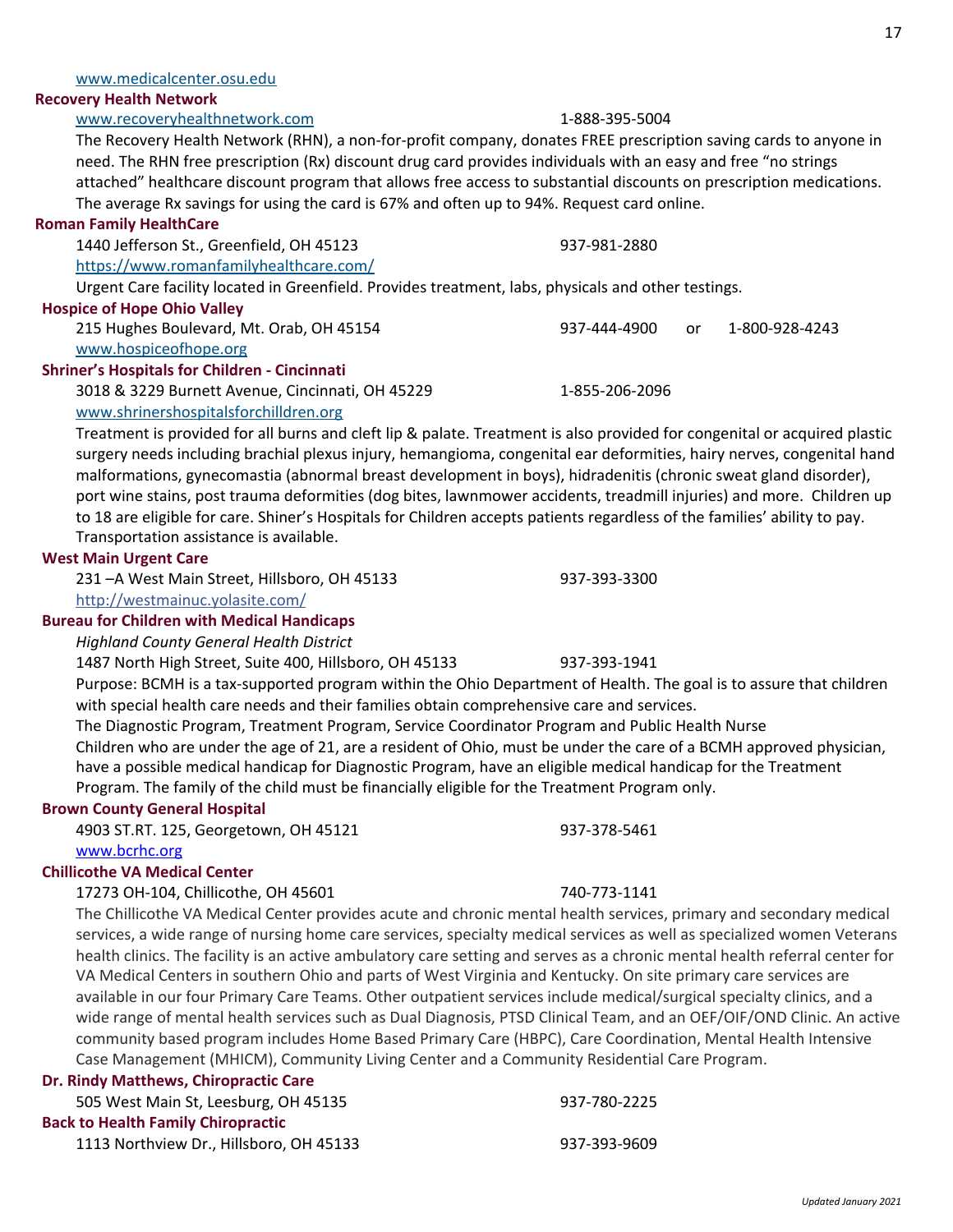<span id="page-17-0"></span>

| <b>True Life Chiropractic</b>                       |              |
|-----------------------------------------------------|--------------|
| 599 Harry Sauner Rd, Suite C, Hillsboro, OH 45133   | 937-661-6859 |
| <b>Dr. Rex Chiropractic</b>                         |              |
| 902 North High Street, Suite A, Hillsboro, OH 45133 | 937-402-4203 |
| <b>Hunter Family Chiropractic</b>                   |              |
| 219 West Main Street, Hillsboro, OH 45133           | 937-661-6060 |
| <b>Greenfield Chiropractic</b>                      |              |
| 1460 State Hwy 28, Greenfield, OH 45123             | 937-981-1992 |
| <b>CARE Chiropractic</b>                            |              |
| 309 Jefferson St., Greenfield, OH 45123             | 937-981-9000 |
|                                                     |              |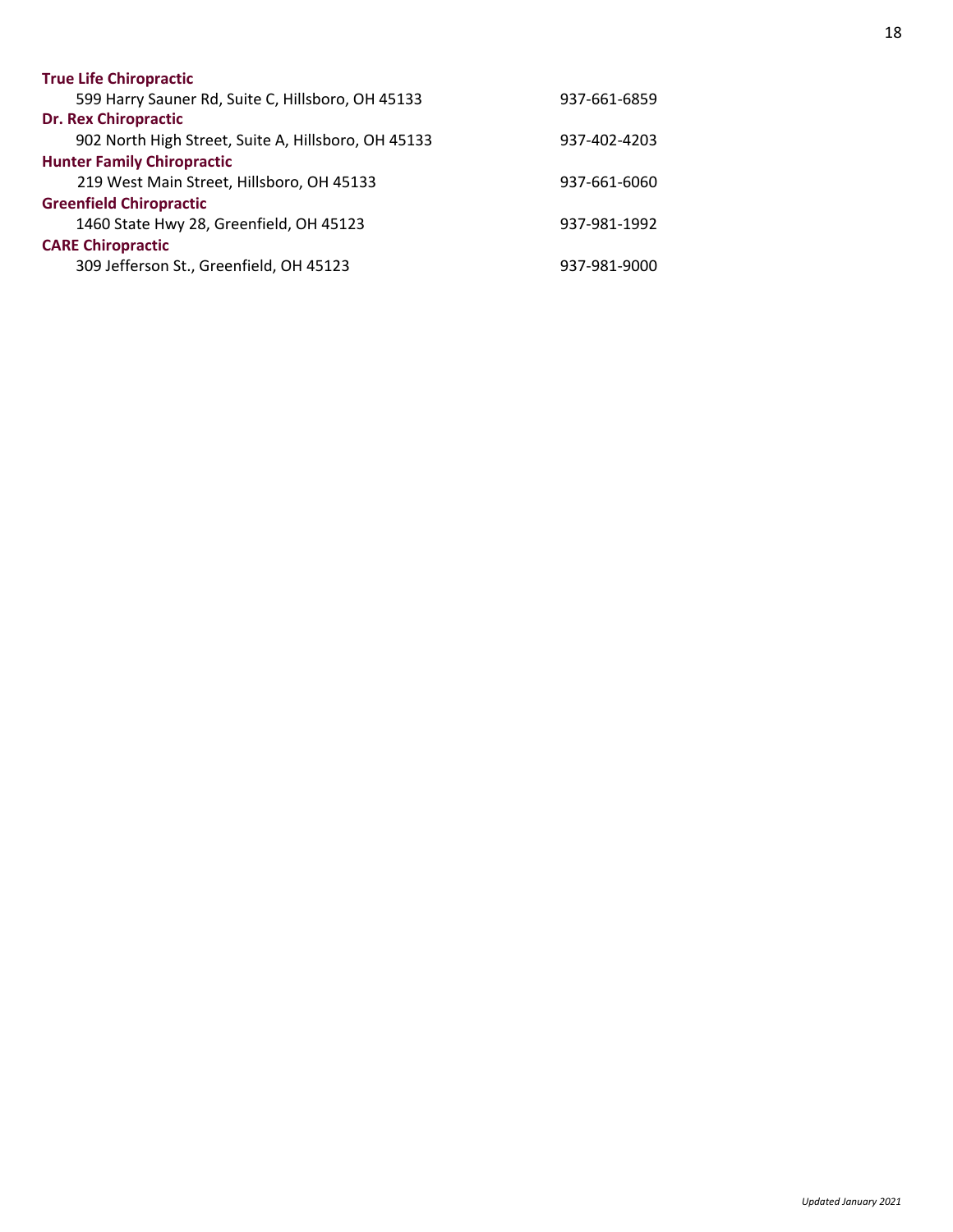# **Nursing Homes and Rehabilitation Centers**

| <b>Edgewood Manor</b>                                                              |                   |    |                |
|------------------------------------------------------------------------------------|-------------------|----|----------------|
| 850 Nellie Street, Greenfield, OH 45123                                            | 937-981-2165      |    |                |
| www.consulatehealthcare.com                                                        | Fax: 937-981-1309 |    |                |
| <b>The Laurels of Hillsboro</b>                                                    |                   |    |                |
| 175 Chillicothe Ave., Hillsboro, OH 45133                                          | 937-393-1925      |    |                |
| www.laurelsofhillsboro.com                                                         |                   |    |                |
| <b>Heartland of Hillsboro</b>                                                      |                   |    |                |
| 1141 Northview Dr., Hillsboro, OH 45133                                            | 937-393-5766      |    |                |
| https://www.heartland-manorcare.com/Hillsboro                                      |                   |    |                |
| <b>Crestwood Ridge Skilled Nursing &amp; Rehabilitation</b>                        |                   |    |                |
| 141 Willetsville Pike, Hillsboro, OH 45133                                         | 937-393-6700      |    |                |
| https://continuinghc.com/skilled-nursing-rehabilitation-facilities/crestwoodridge/ |                   |    |                |
| <b>Bells Garden Place</b>                                                          |                   |    |                |
| 251 Harry Sauner Rd., Hillsboro, OH 45133                                          | 937-403-9215      |    |                |
| https://www.enlivant.com/communities/ohio                                          |                   |    |                |
| <b>Greenfield Skilled Nursing and Rehabilitation</b>                               |                   |    |                |
| 238 S Washington St., Greenfield, OH 45123                                         | 937-981-3349      |    |                |
| https://www.greenfieldsnf.com/                                                     |                   |    |                |
| <b>Maple View Manor</b>                                                            |                   |    |                |
| 430 S Maple St, Bainbridge, Ohio 45612                                             | 740-634-3301      |    |                |
| <b>Hospice of Hope Ohio Valley</b>                                                 |                   |    |                |
| 215 Hughes Boulevard, Mt. Orab, OH 45154<br>www.hospiceofhope.org                  | 937-444-4900      | or | 1-800-928-4243 |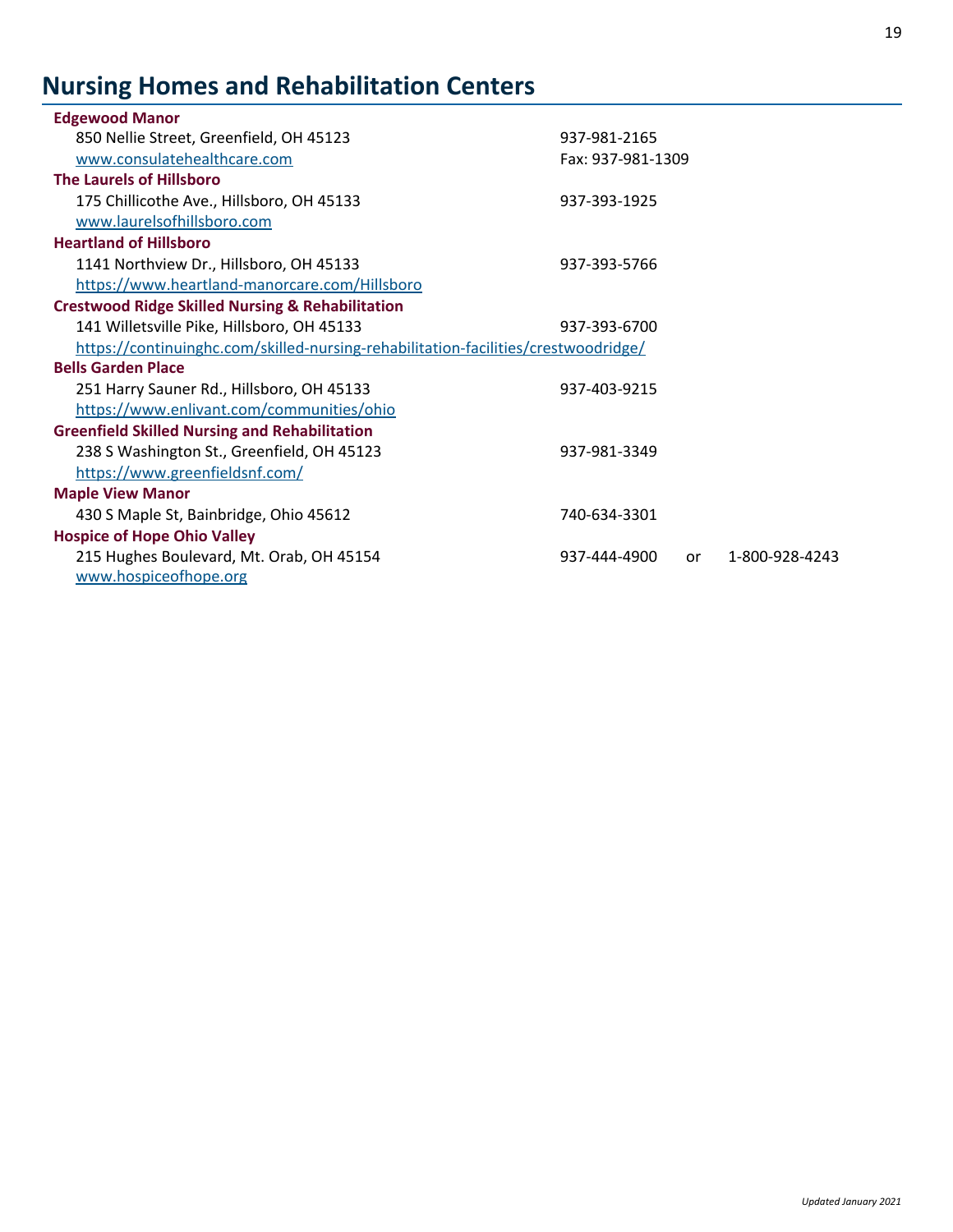## **Legal**

|                                            | Police, Fire, and EMS                                                                                                |                           |                                                                                                                       |  |
|--------------------------------------------|----------------------------------------------------------------------------------------------------------------------|---------------------------|-----------------------------------------------------------------------------------------------------------------------|--|
|                                            |                                                                                                                      | <b>Fire and Emergency</b> | <b>Police (Non-Emergency)</b>                                                                                         |  |
|                                            | Greenfield                                                                                                           | 911                       | 937-981-4466                                                                                                          |  |
|                                            | <b>Highland</b>                                                                                                      | 911                       | 937-780-3885                                                                                                          |  |
|                                            | <b>Hillsboro</b>                                                                                                     | 911                       | 937-393-3411                                                                                                          |  |
|                                            | Leesburg                                                                                                             | 911                       | 937-780-6735                                                                                                          |  |
|                                            | Lynchburg                                                                                                            | 911                       | 937-364-6659                                                                                                          |  |
|                                            | Mowrystown                                                                                                           | 911                       | 937-442-3815                                                                                                          |  |
|                                            | <b>Highland County Sheriff's Department</b>                                                                          |                           | 937-393-1421                                                                                                          |  |
|                                            | <b>Highland Co. North Joint Fire &amp; Ambulance (Leesburg)</b>                                                      |                           |                                                                                                                       |  |
|                                            | 200 South St. Leesburg OH. 45135                                                                                     |                           | 937-780-4001                                                                                                          |  |
|                                            | <b>Paint Creek Joint EMS/Fire District</b>                                                                           |                           |                                                                                                                       |  |
|                                            | 204 N. East St Hillsboro, OH 45133                                                                                   |                           | 937-981-3394                                                                                                          |  |
|                                            | <b>Highland County Sheriff's Department</b>                                                                          |                           |                                                                                                                       |  |
|                                            | 130 Homestead Avenue #1, Hillsboro, OH 45133                                                                         |                           | 937-393-1421 or 911                                                                                                   |  |
|                                            | www.highlandcoso.com                                                                                                 |                           | Jail: 937-840-6240                                                                                                    |  |
|                                            | <b>Neighboring Sheriff's Departments</b>                                                                             |                           |                                                                                                                       |  |
|                                            |                                                                                                                      |                           | Dial 911 for an emergency in any county, for non-emergency needs contact each department at the following             |  |
|                                            | numbers:                                                                                                             |                           |                                                                                                                       |  |
|                                            | <b>Adams County</b>                                                                                                  |                           |                                                                                                                       |  |
|                                            | 110 W Main St. West Union, OH 45693                                                                                  |                           | 937-544-2314                                                                                                          |  |
|                                            | <b>Brown County</b>                                                                                                  |                           |                                                                                                                       |  |
| 16103 Bodman Rd Mt. Orab, OH 45154         |                                                                                                                      | 937-378-4425              |                                                                                                                       |  |
|                                            | <b>Clinton County</b>                                                                                                |                           |                                                                                                                       |  |
|                                            | 1645 David's Rd. Wilmington, Oh. 45177                                                                               |                           | 937-382-1611                                                                                                          |  |
|                                            | <b>Fayette County</b>                                                                                                |                           |                                                                                                                       |  |
|                                            | 113 E. Market St. Washington CH, Oh. 43160                                                                           |                           | 740-335-6170                                                                                                          |  |
|                                            | <b>Highland County</b>                                                                                               |                           |                                                                                                                       |  |
| 130 Homestead Ave. #1 Hillsboro, Oh. 45133 |                                                                                                                      | 937-393-1421              |                                                                                                                       |  |
|                                            | <b>Ross County</b>                                                                                                   |                           |                                                                                                                       |  |
|                                            | 28 N. Paint St. Chillicothe, Oh. 45601                                                                               |                           | 740-773-1185                                                                                                          |  |
|                                            | <b>American Bar Association</b>                                                                                      |                           |                                                                                                                       |  |
|                                            | ABA Network www.abanet.org                                                                                           |                           | 1-800-285-2221 1-312-988-5000                                                                                         |  |
|                                            |                                                                                                                      |                           | The mission of the American Bar Association is to be the national representative of the legal profession, serving the |  |
|                                            | public and the profession by promoting justice, professional excellence and respect for the law.<br><b>Davis Law</b> |                           |                                                                                                                       |  |
|                                            | 107 Governor Foraker Pl. Hillsboro, OH 45133                                                                         |                           | 937-393-4000                                                                                                          |  |
|                                            | <b>Fred Beery</b>                                                                                                    |                           |                                                                                                                       |  |
|                                            | 125 N. High St. Hillsboro, OH 45133                                                                                  |                           | 937-393-1907                                                                                                          |  |
|                                            | <b>Highland County Victim Witness Program</b>                                                                        |                           |                                                                                                                       |  |
|                                            | 112 Governor Foraker Place, Hillsboro, OH 45133                                                                      |                           | 937-393-5872                                                                                                          |  |
|                                            | victimwitness@co.highland.oh.us                                                                                      |                           | Fax: 937-393-0659                                                                                                     |  |
|                                            |                                                                                                                      |                           |                                                                                                                       |  |

Offers support, information and a variety of services to victims and witnesses in order to help victims and witnesses understand their rights and responsibilities so that they can make intelligent choices about what is best for them. Staff and volunteers, who also respond to area hospitals to provide support and information to victims who have been sexually assaulted, maintain 24-hour crises services. Other services include emergency assistance such as referrals, follow-up calls, providing crime prevention information and communication with law enforcement agencies, rape crisis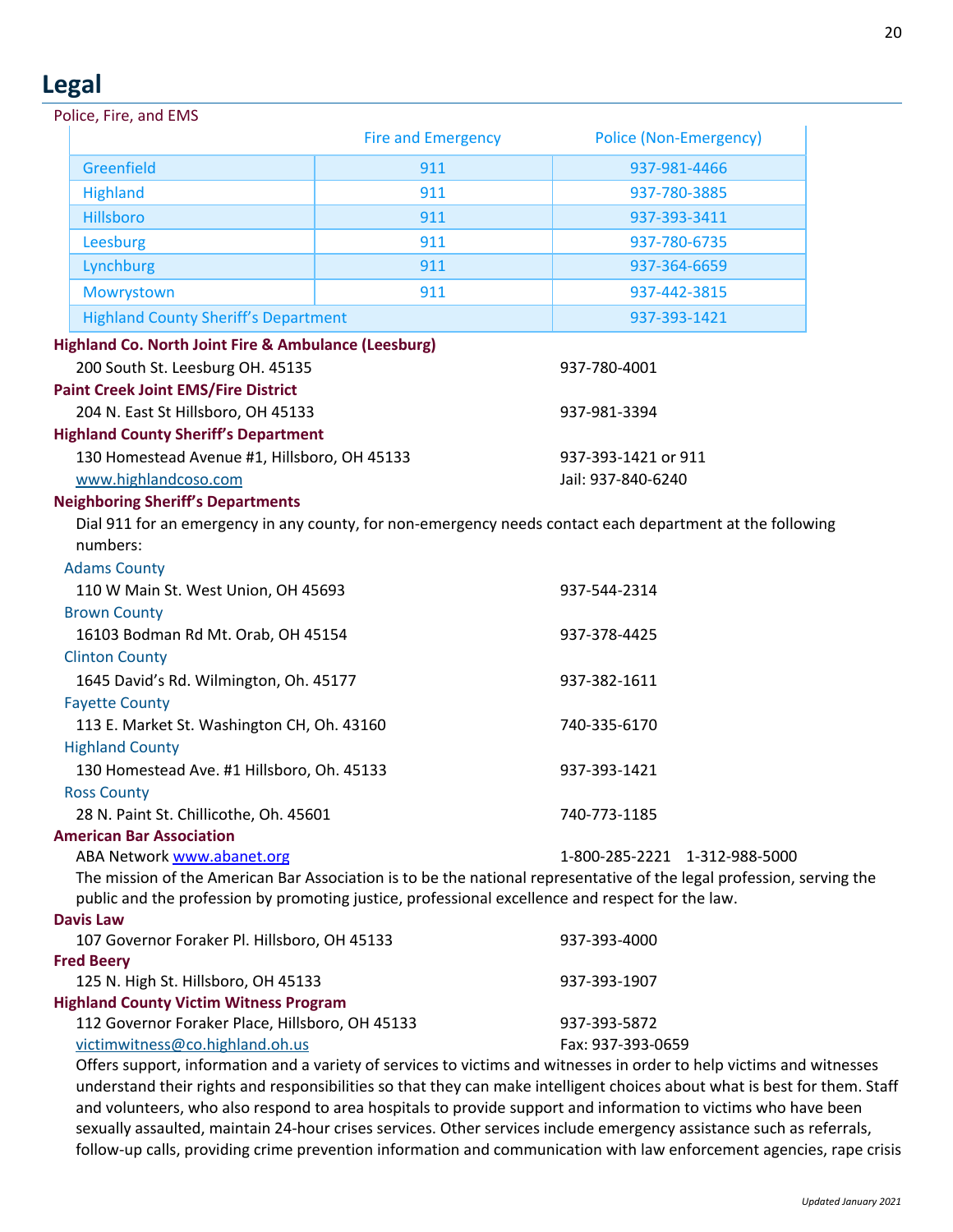centers, prosecutors, and other related agencies, and assistance to law enforcement with death notifications as

<span id="page-20-0"></span>

| needed.                                                                                                              |                                                                                                                           |
|----------------------------------------------------------------------------------------------------------------------|---------------------------------------------------------------------------------------------------------------------------|
| Hillsboro Department of Law, Office of Victim's Services                                                             |                                                                                                                           |
| 130 Homestead Avenue, Hillsboro, OH 45133                                                                            | 937-393-0520 (leave a message)                                                                                            |
| fberry@hillsboroohio.net                                                                                             | Fax: 419-755-9491                                                                                                         |
| Assistance with preparing Court of Claims reparation forms. Courtroom advocacy and support for victims of            |                                                                                                                           |
| misdemeanor crimes in Highland County (with the exception of Madison Township). This office serves as a liaison      |                                                                                                                           |
|                                                                                                                      | between the cities Law Director and the victims and witnesses during arraignment and trails in Municipal Court. Also      |
| sends out notifications for court appearances.                                                                       |                                                                                                                           |
| <b>Judkins &amp; Hayes Attorney</b>                                                                                  |                                                                                                                           |
| 303 W. Jefferson St. Greenfield OH. 45123                                                                            | 937-981-4403                                                                                                              |
| <b>Kirk Law</b>                                                                                                      |                                                                                                                           |
| 158 W Main St. Hillsboro, OH. 45133                                                                                  | 937-763-9866                                                                                                              |
| <b>Legal Aid Society of Southwest Ohio, LLC</b>                                                                      |                                                                                                                           |
| 215 E. 9th St #200 Cincinnati, Ohio 45202                                                                            | 1-513-241-9400 800-582-2682                                                                                               |
| www.lascinti.org                                                                                                     |                                                                                                                           |
| <b>Ohio Missing Children Clearinghouse</b>                                                                           |                                                                                                                           |
| www.ohioattorneygeneral.gov/missingkids                                                                              | 1-800-325-5604                                                                                                            |
|                                                                                                                      | The coordinating agency that makes information about missing children available to other agencies, the media and the      |
| general public. The Clearinghouse's mission is to aid in the search for missing children, create public awareness of |                                                                                                                           |
|                                                                                                                      | pertinent issues, and develop and disseminate information in order to educate the public, professional, and others in     |
| the prevention of missing and abducted children.                                                                     |                                                                                                                           |
| <b>Ohio Adult Parole Authority</b>                                                                                   |                                                                                                                           |
| Hillsboro Office                                                                                                     |                                                                                                                           |
| 100 South High Street, Hillsboro, OH 45133                                                                           | 937-393-8401                                                                                                              |
| www.drc.state.oh.us                                                                                                  |                                                                                                                           |
| The Chillicothe Regional APA serves 25 southern Ohio counties, including Adams, Brown, Clinton, Fayette, and         |                                                                                                                           |
|                                                                                                                      | Highland. The mission of the Adult Parole Authority is to protect the public from violence and other crime through the    |
| building and sharing of offender information with victims, the courts and other criminal justice agencies, and to    |                                                                                                                           |
|                                                                                                                      | provide supervision of offenders who are in the community, utilizing strategies aimed at rehabilitation, incapacitation,  |
| and when necessary, punishment.                                                                                      |                                                                                                                           |
| <b>Smith &amp; Quance</b>                                                                                            |                                                                                                                           |
| 344 Jefferson St. Greenfield, OH. 45123                                                                              | 937-981-4142                                                                                                              |
| <b>Victim Information and Notification Everyday (VINE)</b>                                                           |                                                                                                                           |
| www.vinelink.com                                                                                                     | 1-800-770-0192                                                                                                            |
|                                                                                                                      | An automated telephone system that permits callers to find out the custody status of an offender housed in a county       |
|                                                                                                                      | jail, ODRC or DYS facility, of find out about upcoming court events related to an offender. Callers can also register for |
|                                                                                                                      | automatic notifications (by phone, email or pager) when there is a change in an offender's sentence, expiration date,     |
|                                                                                                                      | inmate custody status and location, as well as notifications on the transfer, release, escape, or death of an inmate. All |
| telephone call and registrations are anonymous, confidential and free.                                               |                                                                                                                           |
|                                                                                                                      |                                                                                                                           |
|                                                                                                                      |                                                                                                                           |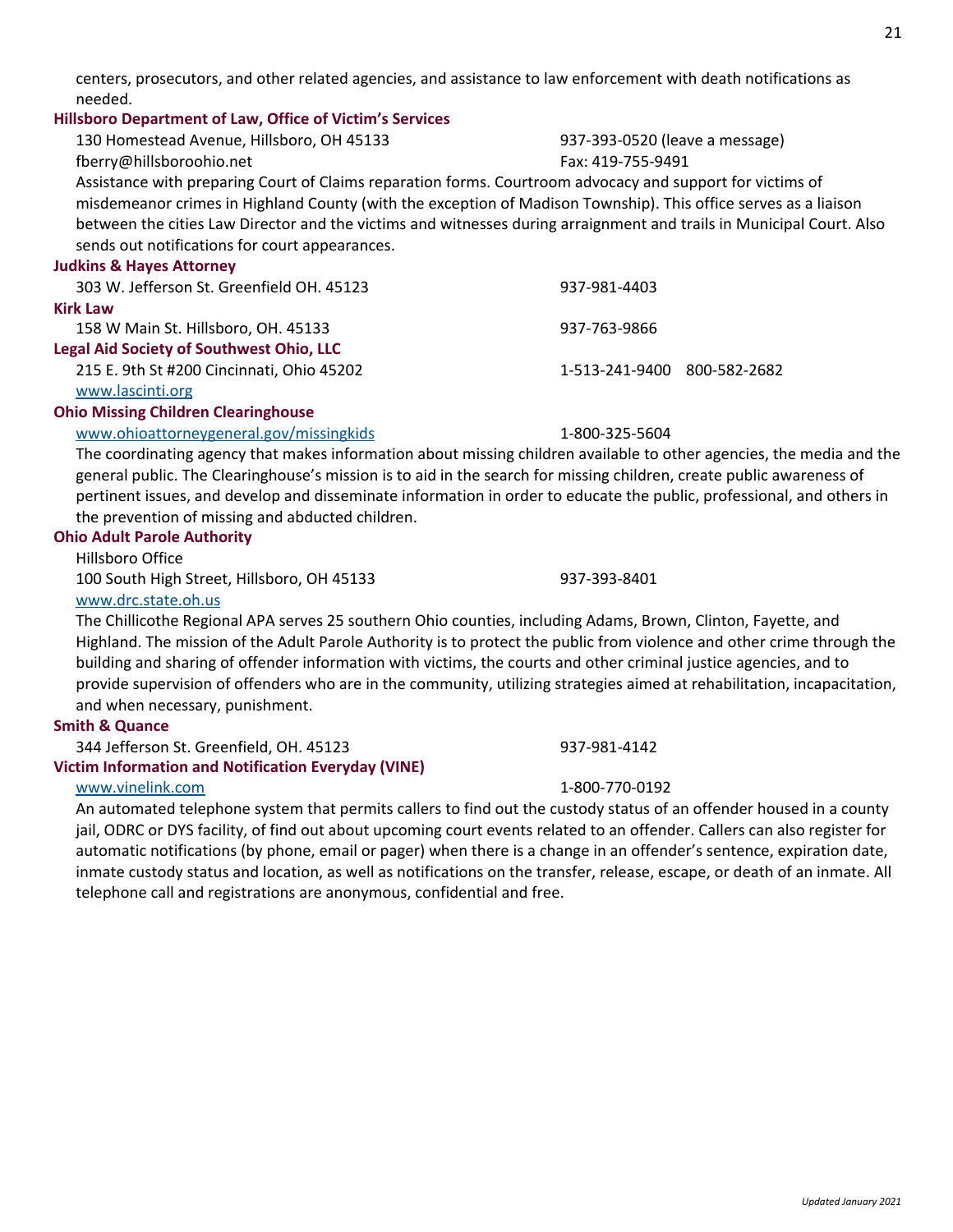## **Recreation & Parks**

<span id="page-21-0"></span>

| <b>Highland County Family YMCA</b><br>201 Diamond Drive, Hillsboro, OH 45133                                                                                                                                                                                                                                         | 937-840-9622 |
|----------------------------------------------------------------------------------------------------------------------------------------------------------------------------------------------------------------------------------------------------------------------------------------------------------------------|--------------|
| https://myy.org/location/highland-county-ymca/<br>Provides physical, mental, and social activities. Child care services are also available.                                                                                                                                                                          |              |
| <b>Highland County Historical Society and The Highland House Museum</b><br>151 East Main Street, Hillsboro, OH 45133                                                                                                                                                                                                 | 937-393-3392 |
| Hours of Operation: Saturday & Sundays, 1:00 pm - 4:00 pm; Group tours by appointment                                                                                                                                                                                                                                |              |
| www.highlandco.org                                                                                                                                                                                                                                                                                                   |              |
| The museum is a treasure trove of 200 years of rare collectables including: period clothing, textiles and quilts, fine<br>silver, china, musical instruments, documents and books. Also includes a collection of primitive farm and kitchen tools.<br>A Hall of Fame tributes notable citizens from Highland County. |              |
| <b>Highland County Visitors Bureau</b><br>338 W Main St., Hillsboro, OH 45133<br>www.visithighlandcounty.com                                                                                                                                                                                                         | 937-393-1111 |
| <b>Paint Creek State Park</b><br>280 Taylor Road, Bainbridge, OH 45612<br>http://parks.ohiodnr.gov/paintcreek                                                                                                                                                                                                        | 937-393-4284 |
| <b>Rocky Fork Lake State Park</b><br>9800 North Shore Drive, Hillsboro, OH 45133<br>http://parks.ohiodnr.gov/rockyfork                                                                                                                                                                                               | 937-393-4284 |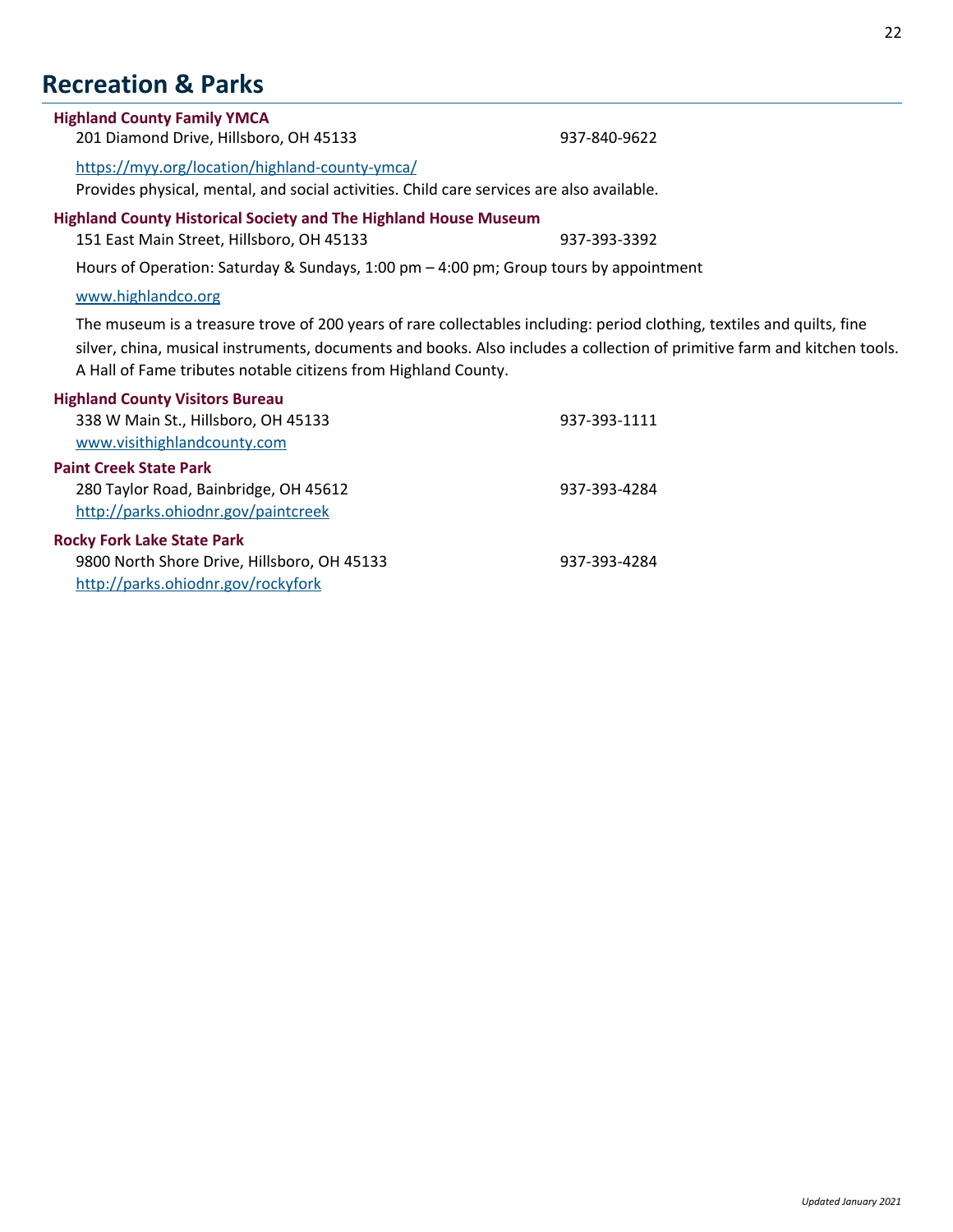# **Post Offices & Libraries**<br>USPS Post Offices in Highland County

| <b>USPS Post Offices in Highland County</b>                                                |              |
|--------------------------------------------------------------------------------------------|--------------|
| <b>Greenfield Post Office</b><br>233 Jefferson St. Greenfield, OH.45123                    | 937-981-0955 |
| <b>Highland Post Office</b><br>7914 W. Main St. Highland OH.45132                          | 937-780-9005 |
| <b>Hillsboro Post Office</b><br>301 N. High St Hillsboro, OH. 45133                        | 937-393-9231 |
| <b>Leesburg Post Office</b><br>44 E. Main St. Leesburg, OH. 45135                          | 937-780-2551 |
| <b>Lynchburg Post Office</b><br>264 N. Main St. Lynchburg, OH. 45142                       | 937-364-2715 |
| <b>Mowrystown Post Office</b><br>2 W Main St. Mowrystown, OH 45155                         | 937-442-2333 |
| <b>Sinking Spring Post Office</b><br>103 S Main St., Sinking Spring, OH 45172 937-588-3215 |              |
| <b>Highland County District Public Libraries</b>                                           |              |
| <b>Greenfield Public Library</b><br>134 Jefferson Street, Greenfield, OH 45123             | 937-981-3772 |
| <b>Hillsboro Public Library</b><br>10 Willettsville Pike, Hillsboro, OH 45133              | 937-393-3114 |
| <b>Leesburg Public Library</b><br>240 East Main Street, Leesburg, OH 45135                 | 937-780-7295 |
| <b>Lynchburg Public Library</b><br>102 South Main Street, Lynchburg, OH 45142              | 937-364-2511 |
| <b>Rocky Fork Public Library</b><br>11125 N. Shore Dr. Hillsboro, Ohio 45133               | 937-393-3114 |
|                                                                                            |              |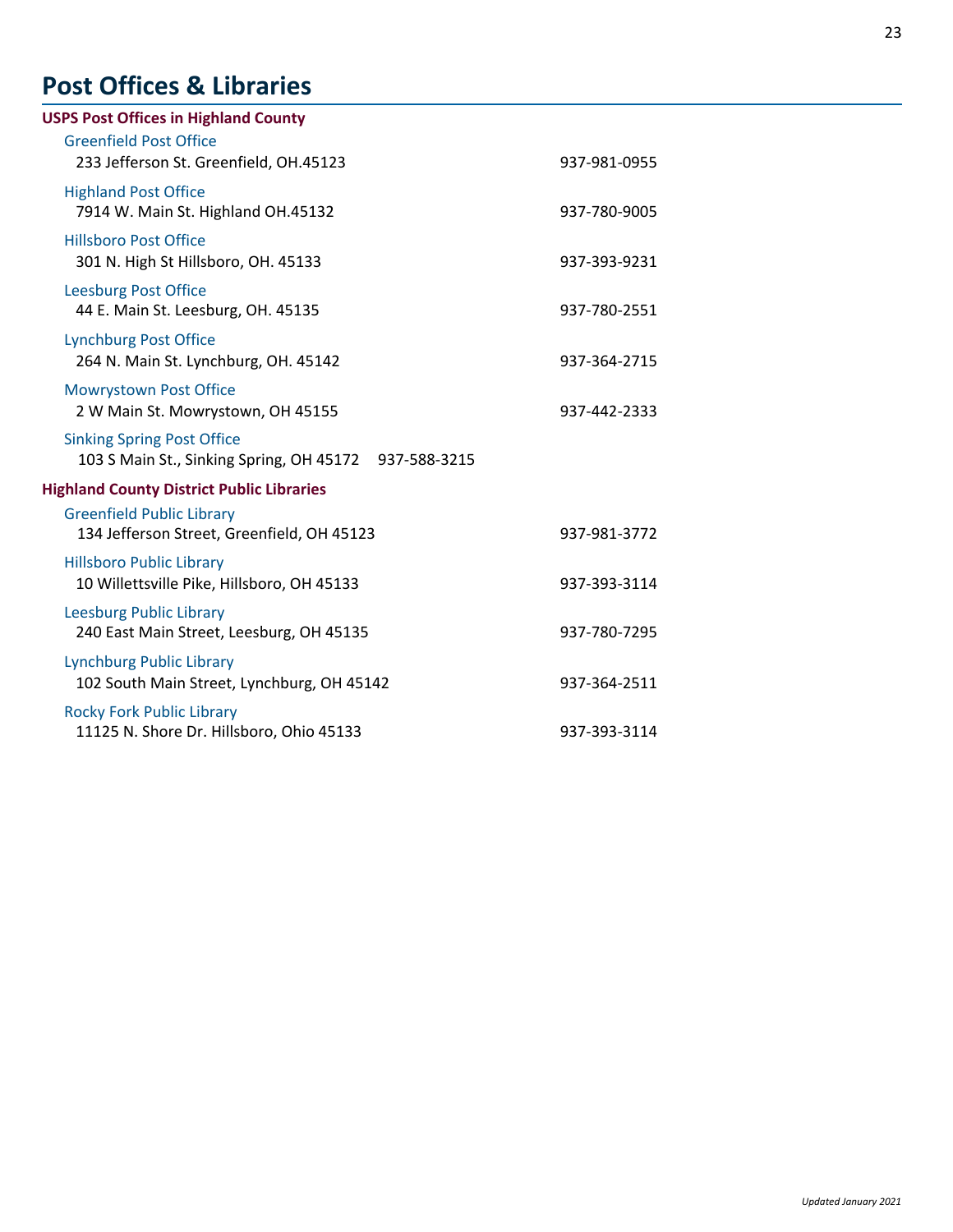# **Mental Health, Disabilities, and Addiction Treatment**

| <b>Alcoholics &amp; Narcotics Anonymous Groups</b> | https://www.aa.org/pages/en US/find-local-aa |
|----------------------------------------------------|----------------------------------------------|
| <b>Sunday</b>                                      |                                              |
| Greenfield Freedom Group - 8pm (CD)                | Sunshine Group-9am (CD)                      |
| First Presbyterian Church                          | 100 Hobart Dr.-SSCC                          |
| 457 Jefferson St.                                  | Hillsboro, OH. 45133                         |
| Greenfield, OH. 45123                              |                                              |
|                                                    |                                              |
| Family Recovery Services NA - 7pm                  |                                              |
| 313 Chillicothe Ave.                               |                                              |
| Hillsboro, OH 45133                                |                                              |
| <b>Monday</b>                                      |                                              |
| TWMIG Group-8pm (OS)                               | HOYPPA Group-6:30pm (OD)                     |
| First Baptist Church                               | <b>FRS</b>                                   |
| 125 N. Washington St.                              | US. RT. 50 East                              |
| Greenfield, OH.45123                               | Hillsboro, OH. 45133                         |
|                                                    |                                              |
| Tuesday                                            |                                              |
| Beginner's Meeting - 7pm (OD)                      | Hills Closed Group-8:30 (CD)                 |
| First Baptist Church                               | First Baptist Church                         |
| 127 S. West St.                                    | 127 S. West St.                              |
| Hillsboro, OH. 45133                               | Hillsboro, OH. 45133                         |
|                                                    |                                              |
| Drug Busters NA - 6:30pm                           | Celebrate Recovery-7pm (OD)                  |
| Peace Lutheran Church                              | Walnut Hill CCCU                             |
| 231 Harry Sauner Rd                                | 10449 Barger Rd.                             |
| Hillsboro, OH. 45133                               | Leesburg, OH.45135                           |
| Wednesday                                          |                                              |
| HB Serenity Group-7:30pm (OD)                      |                                              |
| 12X12 Big Book                                     |                                              |
| Hillsboro, OH. 45133                               |                                              |
|                                                    |                                              |
| <b>Thursday</b>                                    |                                              |
| Sister's in Sobriety Group-6pm                     | Drug Busters NA-6:30PM                       |
| St. Mary's Episcopal Church                        | Peace Lutheran Church                        |
| 234 N. High St.                                    | 231 Harry Sauner Rd.                         |
| Hillsboro, OH. 45133                               | Hillsboro, OH. 45133                         |
| Friday                                             |                                              |
| Highland County Jail Group-6:30pm                  | Hillsboro Discussion Group-6:30 (OD)         |
| <b>Highland County Justice Center</b>              | St. Mary's Episcopal Church                  |
| Homestead Ave,                                     | 234 N. High St.                              |
| Hillsboro, OH. 45133                               | Hillsboro, OH. 45133                         |
|                                                    |                                              |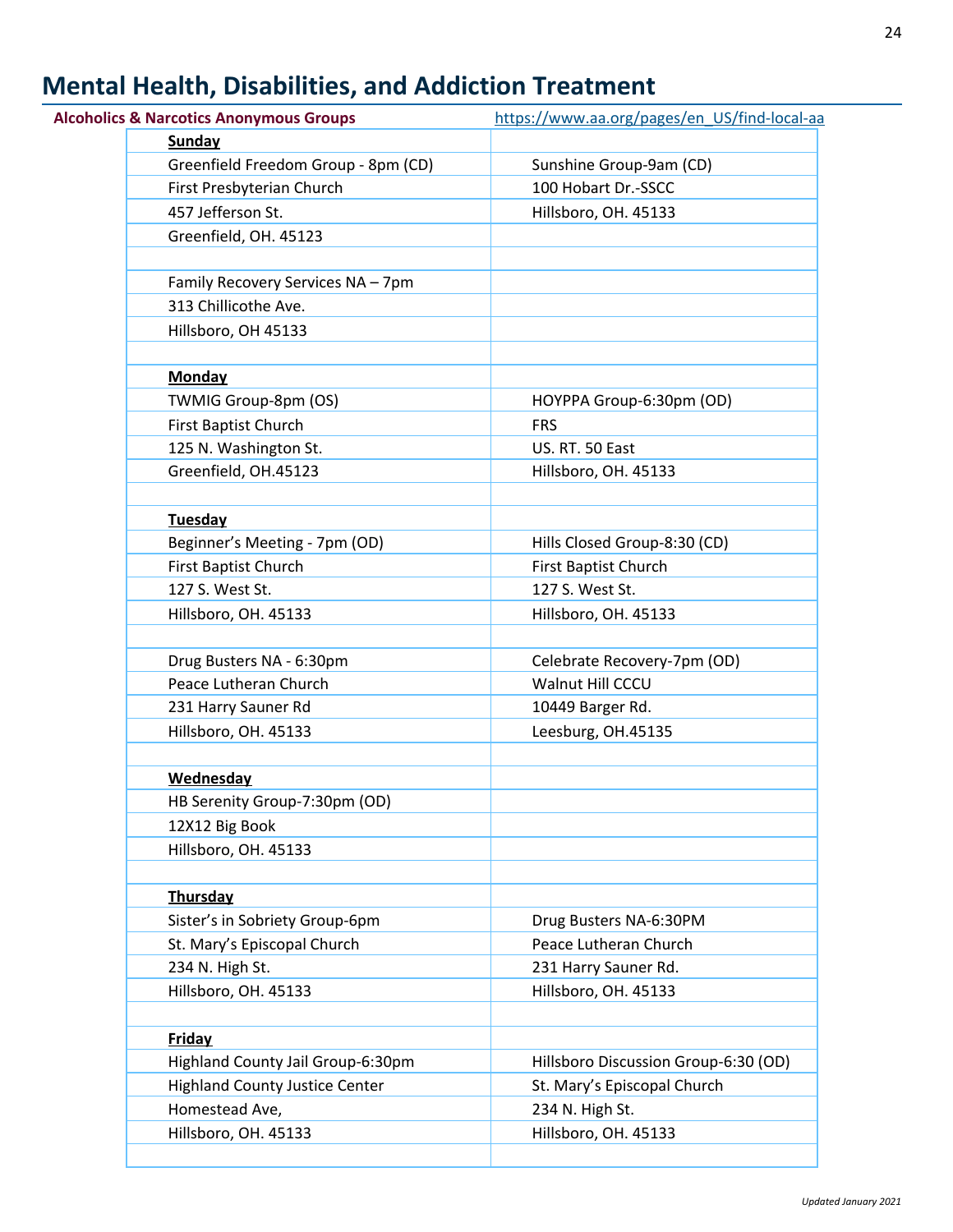| <b>Saturday</b>                   |  |
|-----------------------------------|--|
| Rainsboro United Methodist Church |  |
| 10am meeting - (937) 365-3028     |  |
| 10am-Al-Anon                      |  |
| 7633 St. Rt. 753                  |  |
| Greenfield, OH. 45123             |  |
|                                   |  |

#### **Al-Anon/Alateen Family Groups**

#### [LovedOnesGroup10@gmail.com](mailto:LovedOnesGroup10@gmail.com)

Wed: 12:00 pm - "Brown Bag" Meeting @ First United Church - E Walnut St, Hillsboro, OH 45133

Thurs: 8:00 pm – Peace Lutheran Church - 231 Harry Sauner Rd, Hillsboro, OH 45133

#### **Narcotics Anonymous**

Central Ohio Area Office and Hotline: 1-800-587-4232

#### [www.na.org](http://www.na.org/)

Self-help group using the 12 steps of recovery. For anyone willing to admit that narcotics or illicit drugs are affecting them in a negative way; no fees or dues to attend.

#### **Alzheimer's Association of Greater Cincinnati**

644 Linn Street, Suite 1026, Cincinnati, OH 45203 513-721-4284

#### [www.alz.org/cincinnati](http://www.alz.org/cincinnati)

Serving an eight (8) county region: Adams, Brown, Gallia, Highland, Jackson, Lawrence, Scioto, and Vinton counties. Alzheimer's Association provides support, education, advocacy and research on behalf of those affected by Alzheimer's disease.

#### *Helpline*

A 24-hour telephone service which provides information, support and referrals to community resources for families, friends and professionals with Alzheimer's Disease or a related disorder. (800)272-3900

#### *Family Care Consultation*

This program provides personalized consultation to help families plan for care; a source of practical information and emotional support.

#### *Family Support Group*

This program meets in small discussion groups for family caregivers and friends that provide an opportunity for mutual support and understanding.

#### *Educational Programs*

A variety of educational programs for families, care givers and professionals are offered continually throughout our area.

#### *Care Giver Theory*

What families need to know about Dementia and an overview of Alzheimer's Disease.

#### *Safe Return*

A nationwide, community-based safety net designed to help register and identify individuals who are memory impaired due to Alzheimer's Disease or a related disorder. A 24-hour toll-free 800 line enables police and private citizens to return wanderers to their homes.

#### *Resource Center*

A multi-media reference library with free literature for family caregivers, students, professionals, and other laypersons.

#### *Memories in the Making*

An art program for the individuals in the early and middle stages of Alzheimer's Disease, which provides an opportunity for self-expression through participation in the visual arts.

#### **Bridges of Grace Counseling, LLC**

#### 131 ½ W Walnut St., Hillsboro, Ohio 45133 937-515-7196

Bridges of Grace Counseling LLC is a private practice established by Erin Holsted, a clinical social worker with over twenty years of experience providing counseling services to children, adolescents, families and adults. Areas of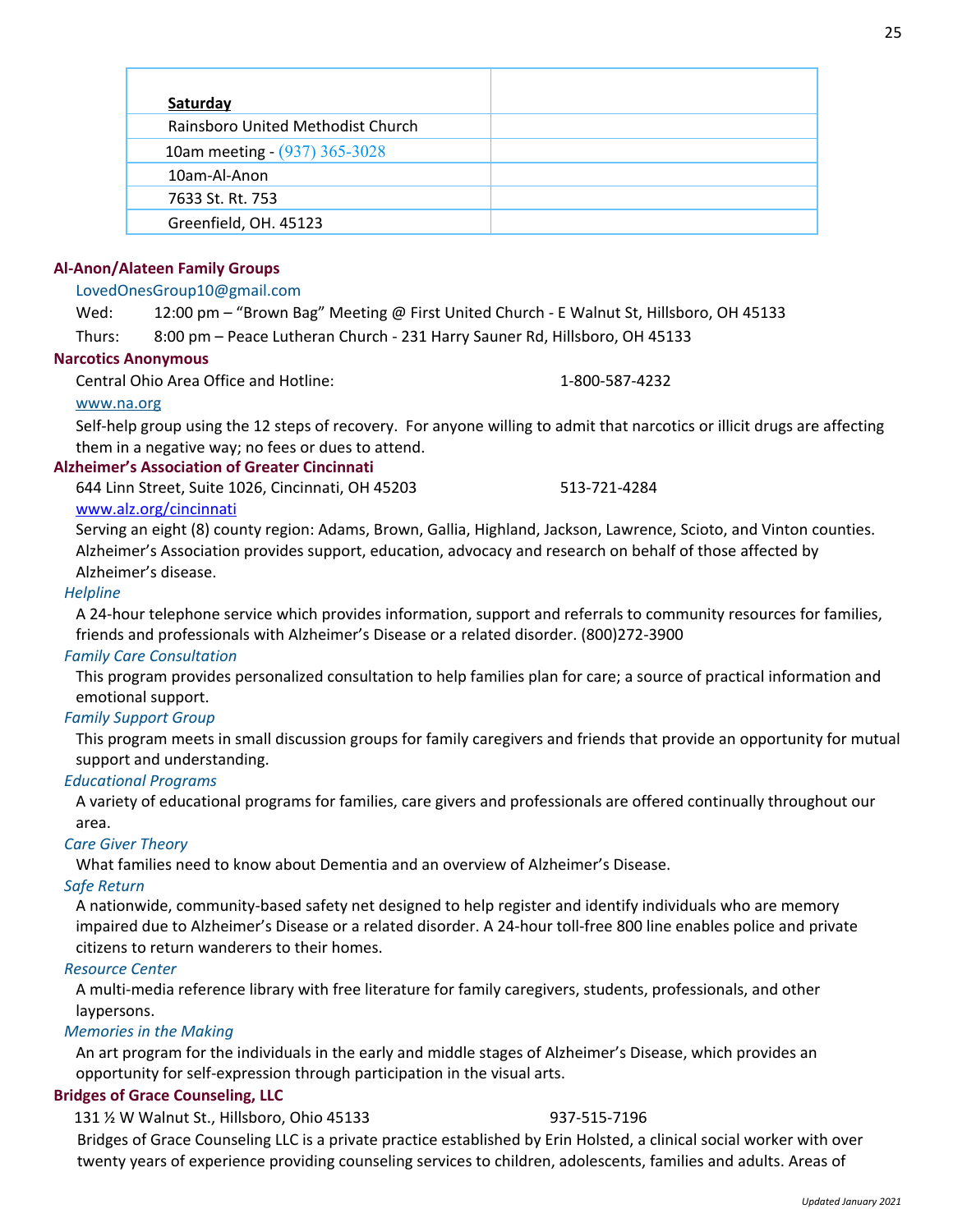specialty include Christian counseling, clinical counseling for ADHD, depression, anxiety and trauma, grief, loss or life transition difficulties and supportive counseling with individuals and families in helping professions, ministry and farming. Individual counseling, family counseling, group counseling and consultation and referrals services are available.

#### **Family Recovery Services (FRS)**

313 Chillicothe Avenue, PO Box 823, Hillsboro, OH 45133

[www.frshighland.org](http://www.frshighland.org/)

*FRS Connections*

149 Chillicothe Ave, Hillsboro, OH 45133 937-393-9662

Fax: 937-393-1682

A partial hospitalization program with an educational component provided by Hillsboro City Schools. This program is designed for emotional disabled children who cannot maintain behavior in a standard school setting. Mental health services are provided along with educational services for school credits. Children in Highland County schools ages 8-18 who meet the requirement of the program and who have an IEP.

#### *FRS Counseling, Inc.*

104 Erin Cr., Hillsboro, OH 45133 937-393-4562

Fax: 937-393-2056

Provides a variety of integrated services to the residents of the Highland County area. Including: outpatient, partial hospitalization, transportation and drivers, intervention programs for alcohol and other drug addictions, and mental health services. The mental health treatment services are for children and adolescents ages 8 to 18 and adults who struggle with acute mental health issues such as depression, anxiety, PTSD and various other family and emotional issues.

Based on the philosophy that substance abuse and mental health issues are treatable and people can move into recovery to lead healthy and symptom free lives. FRS is a CARF accredited provider of mental health and substance abuse services.

Substance Abuse Services: Ohio MHAS certified, providing assessments, referrals, individual counseling, group counseling, case management, intensive outpatient counseling, opiate treatment, diver's intervention program and prevention services.

#### **Friel and Associates, LLC**

1020 Jefferson St., Greenfield, OH 45123 937-981-1911

#### http://www.frielandassociates.com/

Abstinence based addiction and substance use counseling. Friel and Assoc. strive to holistically assess and treat clients in order to reduce relapse risk through healthy and productive lifestyles. We believe every life is capable of change and it's never too late to make those changes.

#### **Highland County Family & Children First Council**

Contact: Valerie Williams, HCCAO 1487 N. High St. STE. 500 Hillsboro, OH 45133 937-393-3458 [highlandfcfc@gmail.com](mailto:highlandfcfc@gmail.com) Fax: 937-393-7175

#### *Service Coordination*

Intersystem youth team, multi-need families, family plans, non-behavioral needs met for families and high need wrap around services for behaviorally challenged youth.

#### *Community Planning*

House Bill 289 – Community Annual Plan, Help ME Grow – services for children from birth to 3 years old, and Children's Trust Fund 1-2-3- Parenting Program.

#### *Family Engagement & Empowerment*

Family representative for the FCF Council Family Advocacy.

#### **Hope House Christian Counseling Center**

24 Water St., Sinking Spring, OH 45172 937-588-4488 www.hopehouseccc.com

A private, faith-based counseling center offering individual, child, couple, grief, and addiction counseling.

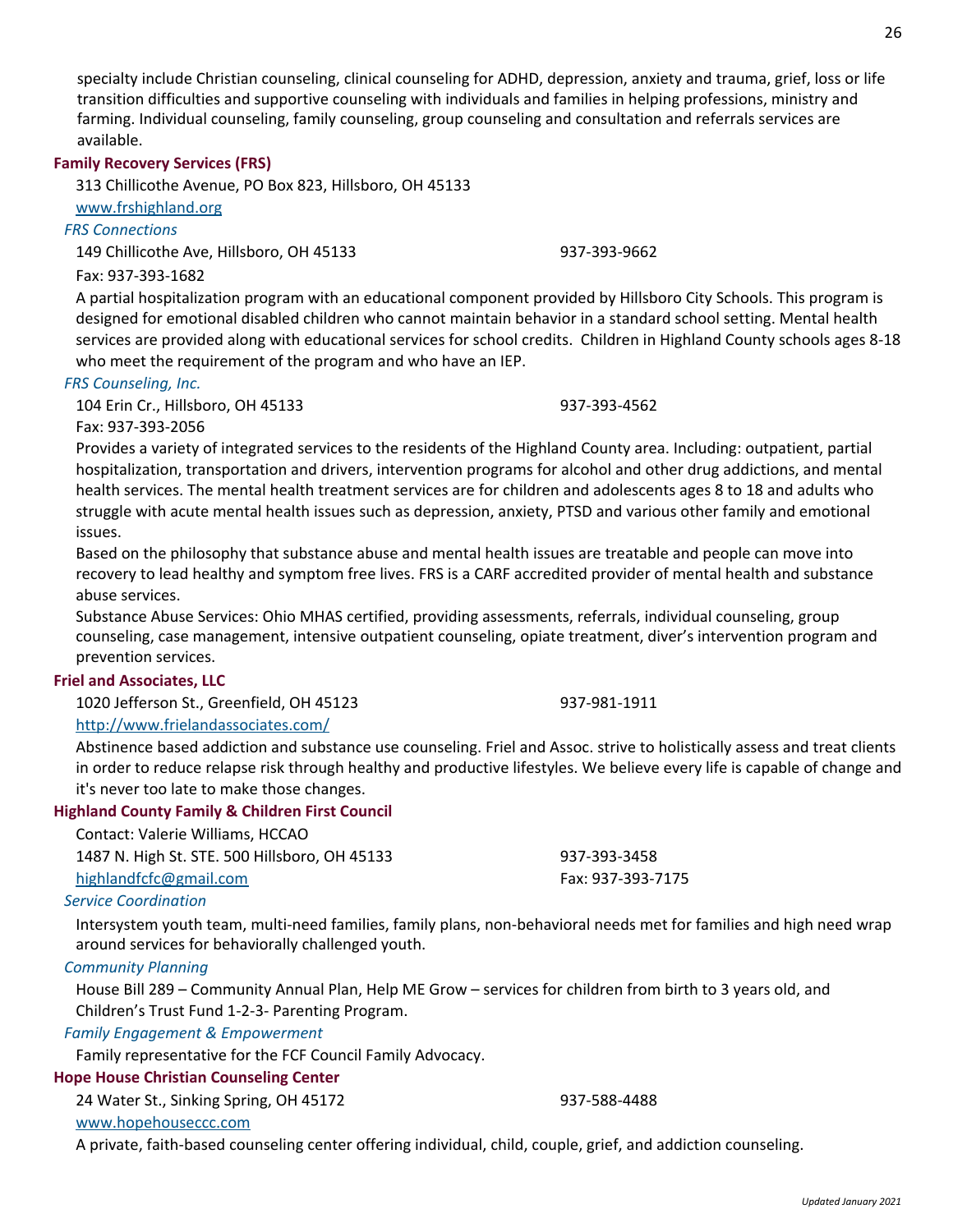#### **Paint Valley Alcohol, Drug Addiction and Mental Health Board**

394 Chestnut Street, Chillicothe, OH 45601 740-773-2283

#### [www.pvadamh.org](http://www.pvadamh.org/)

Contracts with a network of public health care agencies to treat persons in need of mental health, alcohol, and drug addiction services. ADAMH serves as the mental health planning agency for Fayette, Highland, Pickaway, Pike, and Ross counties. This board does not provide direct services to families.

#### **REACH for Tomorrow**

132 South Washington St., Greenfield, OH 45123 1-877-99REACH <http://www.reachfortomorrowohio.org/> Fax: 937-288-8040

R.E.A.C.H. For Tomorrow is a community mental health organization that focuses on prenatal-age 8 children and their families by empowering, educating, and enriching them with holistic services to offer restoration and hope for a brighter future. R.E.A.C.H. for Tomorrow is a not-for-profit that was developed to fill gaps in the communities through Restoration (R), Education (E), Advocacy (A), Collaboration (C), and Hope (H). R.E.A.C.H. believes that by equipping the Church, Schools, Agencies, Organizations and the Community with the tools and knowledge to meet the needs due to traumas experienced, they can empower individuals, restore families and educate the community.

#### **Scioto Paint Valley Mental Health**

134 East Jefferson Street, Greenfield, OH 45123 937-981-7701 937-393-9946 108 Erin Court, Hillsboro, OH 45133 Crisis Line: 937-393-9904 (Hillsboro) [www.spvmhc.org](http://www.spvmhc.org/) Fax: 937-981-2054

Serving Highland, Fayette, Ross, Pickaway and Pike Counties with Program Assertive Community Treatment Team (PACT Team), Integrated Dual Diagnostic Team (IDDT), Substance Abusing Mentally Ill (SAMI), Intensive Children's Services, Counseling, Anger Management, 24/7 Crisis Intervention Services.

#### **Star Community Justice Center**

4578 Gallia Pike, Franklin Furnace, OH 45629 740-354-9026 [www.drc.state.oh.us/public/cbcf/star.htm](http://www.drc.state.oh.us/public/cbcf/star.htm) Fax: 740-354-9076 Provides a residential treatment program for offenders.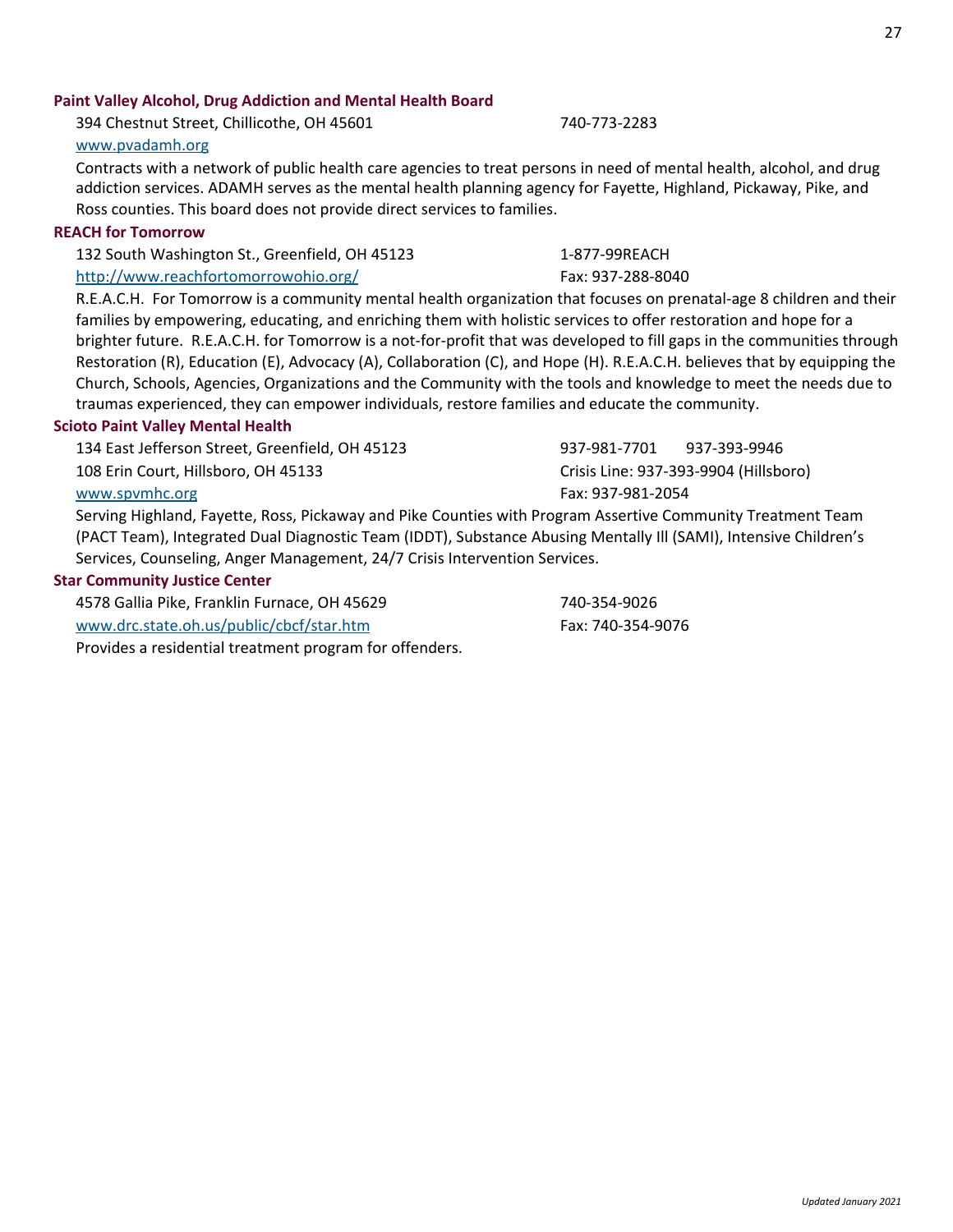## **Transportation Services**

#### **HARTS/Highland County Mobility Manager**

Joe Adray Information on all available transportation services in Highland County <https://www.harts4highland.org/> 104 Erin Court PO Box 823 Hillsboro, Ohio 45133 Office Phone – (937) 393-9720 ext. 414 Cell Phone – (937) 402-6156

#### **FRS Transportation**

313A Chillicothe Ave. PO Box 502 Hillsboro, Ohio 45133 (937) 393-0585 Provider of low cost rural transportation, human services transportation, elderly, disabled, and low income services

#### **Highland County Community Action, Org.**

1487 N. High Street Hillsboro, Ohio 45133 (937) 393-3458 HCCAO provides transportation to and from medically affiliated visits for eligible Highland County residents.

#### **Chris Hopkins Transportation**

9035 US 62 NORTH Hillsboro, Ohio 45133 Phone work (937) 393-4327 Cell Phone (937) 402-7941 Provides transportation services to the DD population

#### **Veterans Services**

1575 N High St #400 Hillsboro, Ohio 45133 (937) 393-8686 Transportation services for veterans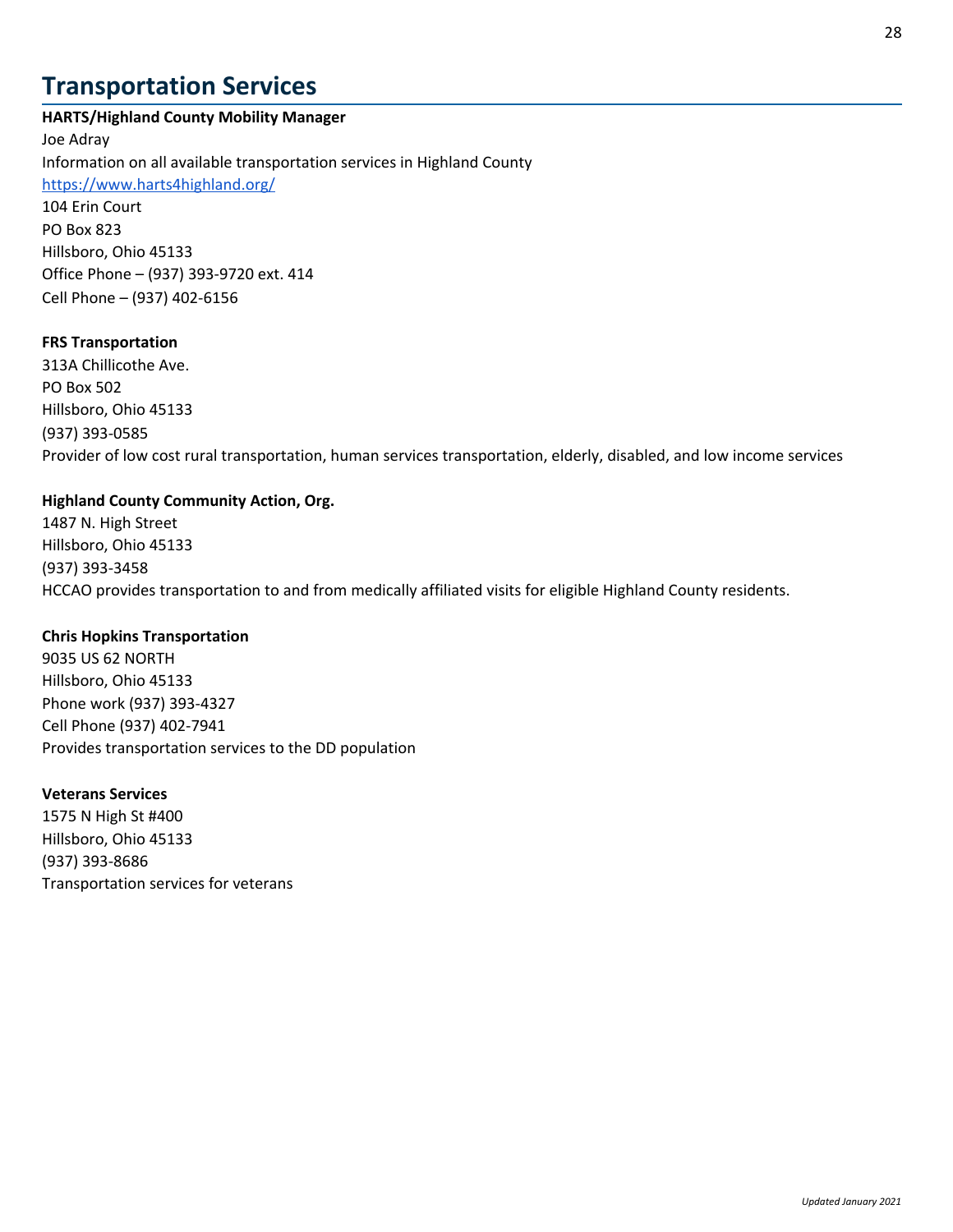# **Highland County Offices**

<span id="page-28-0"></span>

| <b>Highland County Commissioners Office</b>                        |                              |
|--------------------------------------------------------------------|------------------------------|
| 119 Governor Foraker Place, Hillsboro, OH 45133                    | 937-393-1991                 |
| <b>Highland County Auditor</b>                                     |                              |
| 114 Governor Foraker Place, Hillsboro, OH 45133                    | 937-393-1915                 |
| www.highlandcountyauditor.org                                      | Fax: 937-393-3854            |
| <b>Highland County Board of Developmental Disabilities</b>         |                              |
| 8919 US RT 50 East, Hillsboro, OH 45133                            | 937-393-4237                 |
| www.highdd.org                                                     |                              |
| <b>Highland County Board of Elections</b>                          |                              |
| 1575 North High Street, Hillsboro, OH 45133                        | 937-393-9961                 |
| www.highlandcountyelections.com                                    | Fax: 937-393-5854            |
| <b>Highland County Bureau of Motor Vehicles Deputy Registrar</b>   |                              |
| 1575 North High Street STE. 500, Hillsboro, OH 45133               | 937-393-3991                 |
| <b>Highland County Coroner</b>                                     |                              |
| 219 West Main Street, Hillsboro, OH 45133                          | 937-393-6633                 |
| <b>Highland County Department of Job and Family Services</b>       |                              |
| 1575 North High Street, Suite 100, Hillsboro, OH 45133             | 937-393-4278                 |
| Mon-Thurs: 7:30AM-5:00PM, Friday 7:30AM-11:30AM                    | Fax: 937-393-4461            |
| <b>Highland County Dog Warden</b>                                  |                              |
| 9357 State Route 124, Hillsboro, OH 45133                          | 937-393-1421                 |
| <b>Highland County Economic Development</b>                        |                              |
| 119 Governor Foraker Place, Suite 211, Hillsboro, OH 45133         | 937-393-1911                 |
| <b>Highland County Emergency Management Agency</b>                 |                              |
| 1487 North High Street, Suite 600, Hillsboro, OH 45133             | 937-393-5880                 |
| www.co.highland.oh.us                                              | Fax: 937-393-2655            |
| ema@co.highland.oh.us                                              |                              |
| <b>Highland County Engineer</b>                                    |                              |
| 138 Bowers Avenue, PO Box 297, Hillsboro, OH 45133                 | 937-393-3496                 |
| www.highlandcountyeng.org                                          | Fax: 937-393-3498            |
| <b>Highland County Family Advocacy Center</b>                      |                              |
| 111 Crestwood Drive, Hillsboro, OH 45133                           | 937-393-4642                 |
| <b>Highland County GIS &amp; Map Office</b>                        |                              |
| 119 Governor Foraker Pl, 2nd Floor, Suite 206, Hillsboro, OH 45133 | 937-393-9546<br>937-393-9964 |
| <b>Highland County Health Department</b>                           |                              |
| 1487 North High Street STE. 400, Hillsboro, OH 45133               | 937-393-1941                 |
| www.highlandcountyhealthdept.com                                   | Fax: 937-393-4694            |
| <b>Highland County Probation Department</b>                        |                              |
| 117 East Main Street, Hillsboro, OH 45133                          | 937-393-0840                 |
| <b>Highland County Prosecutor</b>                                  |                              |
| 112 Governor Foraker Place, Hillsboro, OH 45133                    | 937-393-1851                 |
| <b>Highland County Recorder</b>                                    |                              |
| 119 Governor Foraker Place, Suite 108, Hillsboro, OH 45133         | 937-393-9954                 |
| recorder@co.highland.oh.us                                         | Fax: 937-393-5855            |
| <b>Highland County Recycling and Litter Prevention</b>             |                              |
| Operated by Highland County Community Action Organization, Inc     |                              |
| 1487 N High St., STE 500, Hillsboro, OH 45133                      | 937-393-3458                 |
| www.hccao.org/recycle                                              |                              |
| <b>Highland County Treasurer</b>                                   |                              |
| 119 Governor Foraker Place, PO Box 824, Hillsboro, OH 45133        | 937-393-9951                 |
| treasurer@co.highland.oh.us                                        | Fax: 937-393-5855            |
|                                                                    |                              |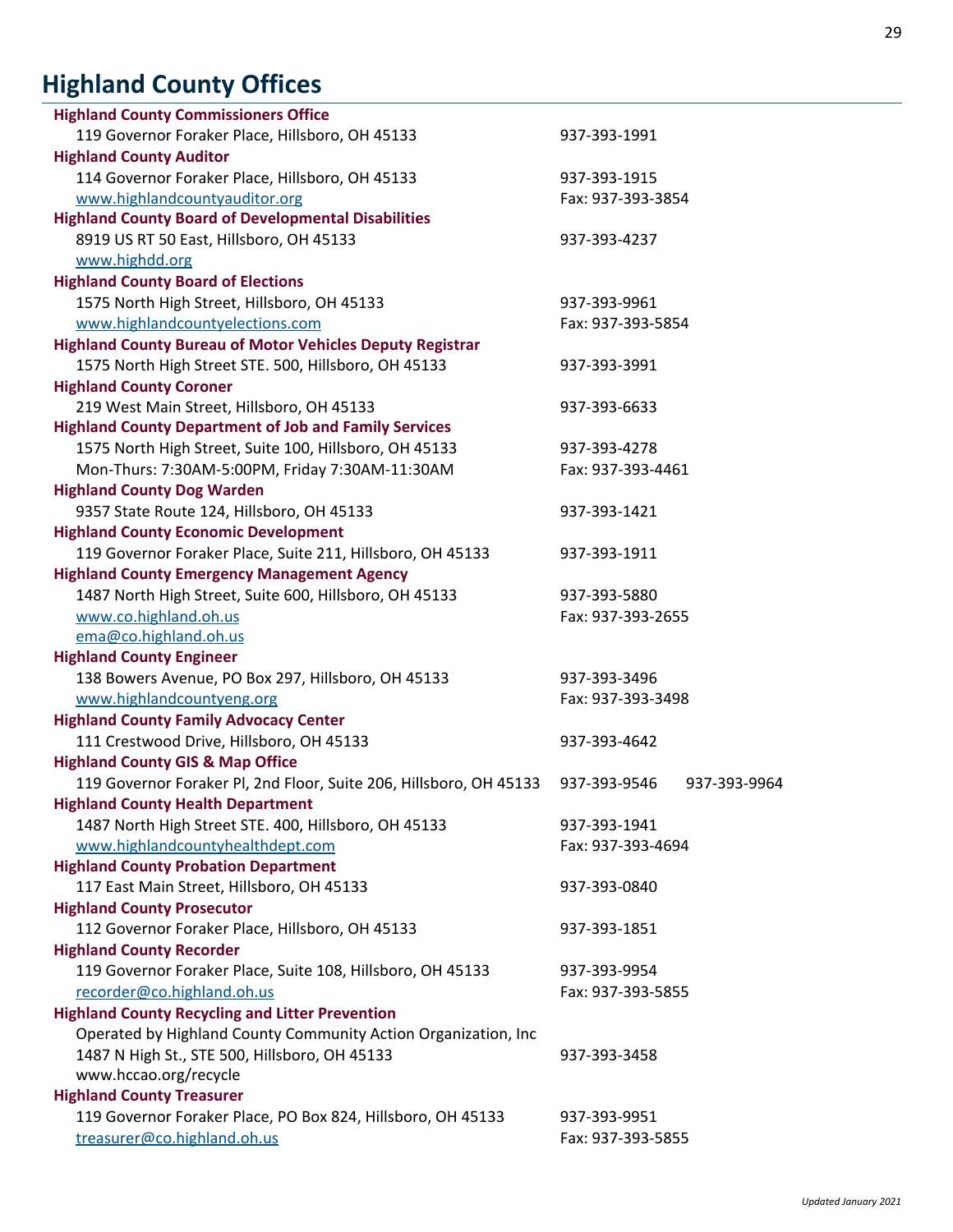## **Courts**

<span id="page-29-0"></span>

| <b>Hillsboro Municipal Court</b>                                   |                   |
|--------------------------------------------------------------------|-------------------|
| 130 Homestead Avenue, Hillsboro, OH 45133                          | 937-393-3022      |
| www.hillsboroohio.net                                              | Fax: 937-393-0517 |
| Highland County Court - Madison Township                           |                   |
| 300 Jefferson St., 2nd Floor P.O. Drawer 378, Greenfield, OH 45123 | 937-981-2139      |
| www.co.highland.oh.us/county-court                                 | Fax: 937-981-2130 |
| greenfieldcourt@co.highland.oh.us                                  |                   |
| <b>Highland County Common Pleas Court</b>                          |                   |
| 105 North High Street, Hillsboro, OH 45133                         | 937-393-2422      |
| www.hccpc.org                                                      | Fax: 937-393-2989 |
| <b>Highland County Clerk of Courts</b>                             |                   |
| 105 North High Street, Hillsboro, OH 45133                         | 937-393-9957      |
| http://www.highlandclerkofcourts.org/                              | Fax: 937-393-9879 |
| <b>Highland County Juvenile Court</b>                              |                   |
| 105 North High Street, Hillsboro, OH 45133                         | 937-393-9982      |
| <b>Highland County Probate Court</b>                               |                   |
| 105 North High Street, Hillsboro, OH 45133                         | 937-393-9981      |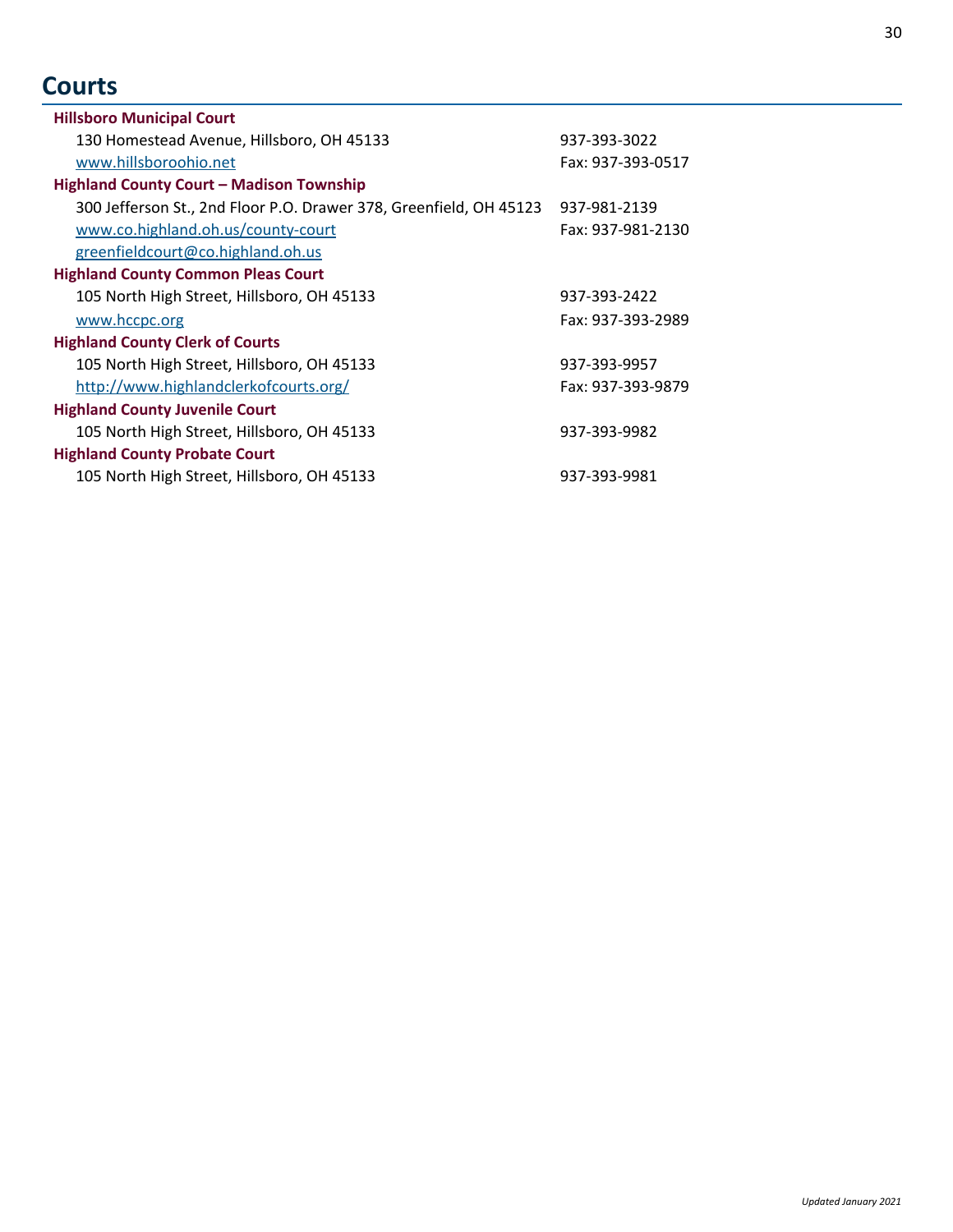# **City and Village Governments**

| <b>Village of Highland</b>                             |              |
|--------------------------------------------------------|--------------|
| 12131 New Lexington Ave, Highland, OH 45132            | 937-780-3885 |
| <b>City of Hillsboro</b>                               |              |
| 130 North High Street, Hillsboro, OH 45133             | 937-393-5219 |
| <b>Village of Greenfield</b>                           |              |
| 300 Jefferson Street, PO Box 300, Greenfield, OH 45123 | 937-981-3500 |
| <b>Village of Leesburg</b>                             |              |
| P.O. Box 305, Leesburg, OH. 45135                      | 937-780-6928 |
| <b>Village of Lynchburg</b>                            |              |
| 155 S. Main St., Lynchburg OH. 45142                   | 937-364-0071 |
| <b>Village of Mowrystown</b>                           |              |
| 50 Maple St. Mowrystown, OH 45155                      | 937-442-3815 |
| <b>Village of Sinking Spring</b>                       |              |
| PO Box 12, Sinking Spring, OH 45172                    | 937-588-4321 |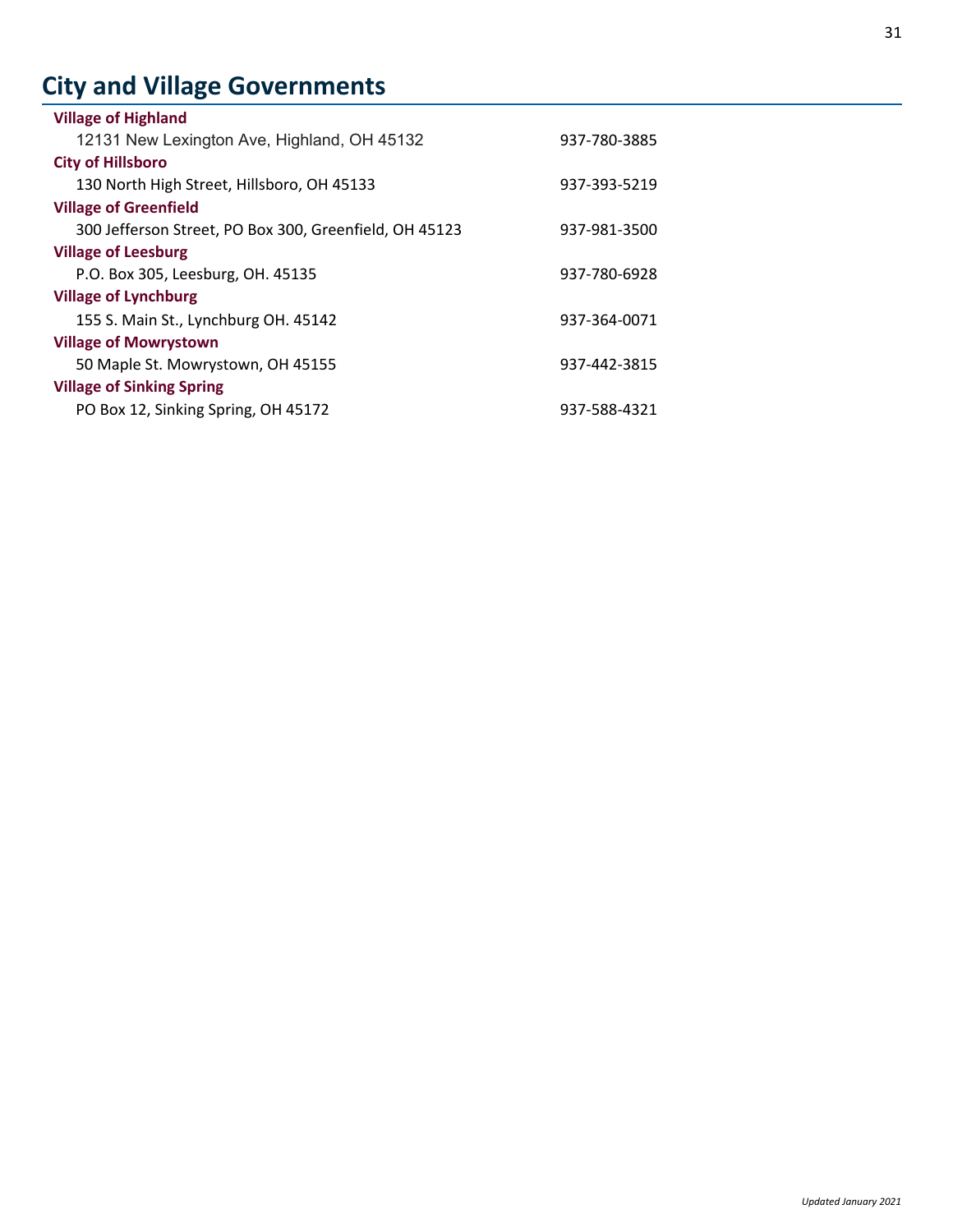# <span id="page-31-0"></span>**Federal and State Government**

| <b>President of the United States</b>                              |                   |
|--------------------------------------------------------------------|-------------------|
| 1600 Pennsylvania Avenue, Washington D.C. 20500                    | 202-456-1111      |
| comments@whitehouse.gov                                            |                   |
| <b>US Rep. OH-2 - Brad Wenstrup</b>                                |                   |
| 2419 Rayburn House Office Building, Washington D.C. 20515          | 202-225-3164      |
| <b>US Senator Rob - Portman</b>                                    |                   |
| 448 Russell Senate Office Building, Washington D.C 20510           | 202-224-3353      |
| <b>US Senator - Sherrod Brown</b>                                  |                   |
| 713 Hart Senate Office Building, Washington D.C. 20510             | 202-224-2315      |
| <b>Ohio Governor Mike DeWine</b>                                   |                   |
| 77 South High Street, 30th Floor, Columbus, OH 43215               | 614-466-3555      |
|                                                                    | Fax: 614-752-4858 |
| <b>State Representative District 91 Shane Wilkin</b>               |                   |
| 77 South High Street, 11th Floor, Columbus, OH 43215               | 614-466-3506      |
| http://www.ohiohouse.gov/shane-wilkin                              |                   |
| <b>State Senator Bob Peterson</b>                                  |                   |
| Senate Building, 1 Capitol Square, First Floor, Columbus, OH 43215 | 614-466-8156      |
| http://www.ohiosenate.gov/senators/peterson/contact                |                   |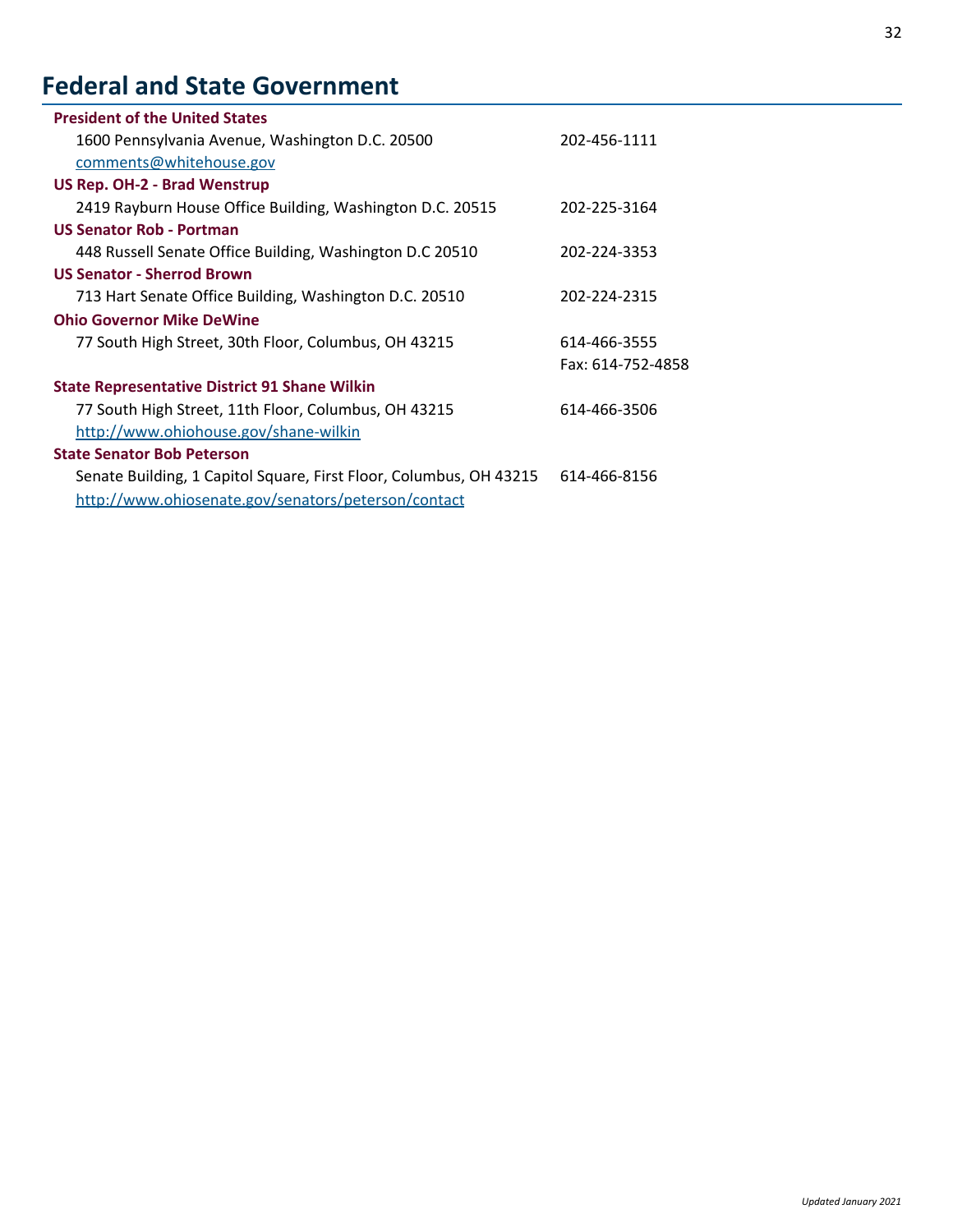# <span id="page-32-0"></span>**Highland County Housing Possibilities**

| <b>CEDARWOODS APARTMENTS</b>                                     | <b>HIGHLAND HEIGHTS APARTMENTS</b>        |
|------------------------------------------------------------------|-------------------------------------------|
| 100 Cedarwoods Drive                                             | 271 Harry Sauner Road                     |
| Hillsboro, OH 45133                                              | Hillsboro, OH 45133                       |
| 937-393-1587                                                     | 937-393-0568                              |
| E, D, M, S                                                       | E, D                                      |
|                                                                  |                                           |
| <b>DEER BROOK PROPERTIES</b>                                     | <b>HI-LAND TERRACE</b>                    |
| 112 Taylor Drive                                                 | 737 North West Street                     |
| Hillsboro, OH 45133                                              | Hillsboro, OH 45133                       |
| 937-393-9642                                                     | 937-393-2733                              |
| E, D, S                                                          | M, S                                      |
|                                                                  |                                           |
| <b>DEER BROOK RIDGE</b>                                          | <b>PANTS FACTORY HOUSING PARTNERS</b>     |
| 1100 Northview Drive                                             | 135 North West Street                     |
| Hillsboro, OH 45133                                              | Hillsboro, OH 45133                       |
| 937-393-9848                                                     | 937-393-9300                              |
| E, D                                                             | 1-866-789-3929                            |
|                                                                  |                                           |
| <b>DEER BROOK SQUARE</b>                                         | <b>TREEWOOD APARTMENTS</b>                |
| 1100 Northview Drive                                             | 807 Treewood Drive                        |
| Hillsboro, OH 45133                                              | Hillsboro, OH 45133                       |
| 937-393-0822                                                     | 937-393-1060                              |
| E, D                                                             | E, D, M, S                                |
|                                                                  |                                           |
| <b>GOLDEN MANOR</b>                                              | <b>WINDSOR APARTMENTS</b>                 |
| 415 North East Street                                            | 100 Windsor Drive                         |
| Hillsboro, OH 45133                                              | Hillsboro, OH 45133                       |
| 937-393-9378                                                     | 937-393-9922                              |
| E, D                                                             | E, D, S                                   |
|                                                                  |                                           |
| <b>HARPER STATION</b>                                            |                                           |
| 1000 North West Street                                           |                                           |
| Hillsboro, OH 45133                                              |                                           |
| 937-393-0018                                                     |                                           |
| $E$ - Elderly<br><b>D</b> - Disabled<br>M - Multi-Family<br>Key: | S - Subsidized (some or all of the units) |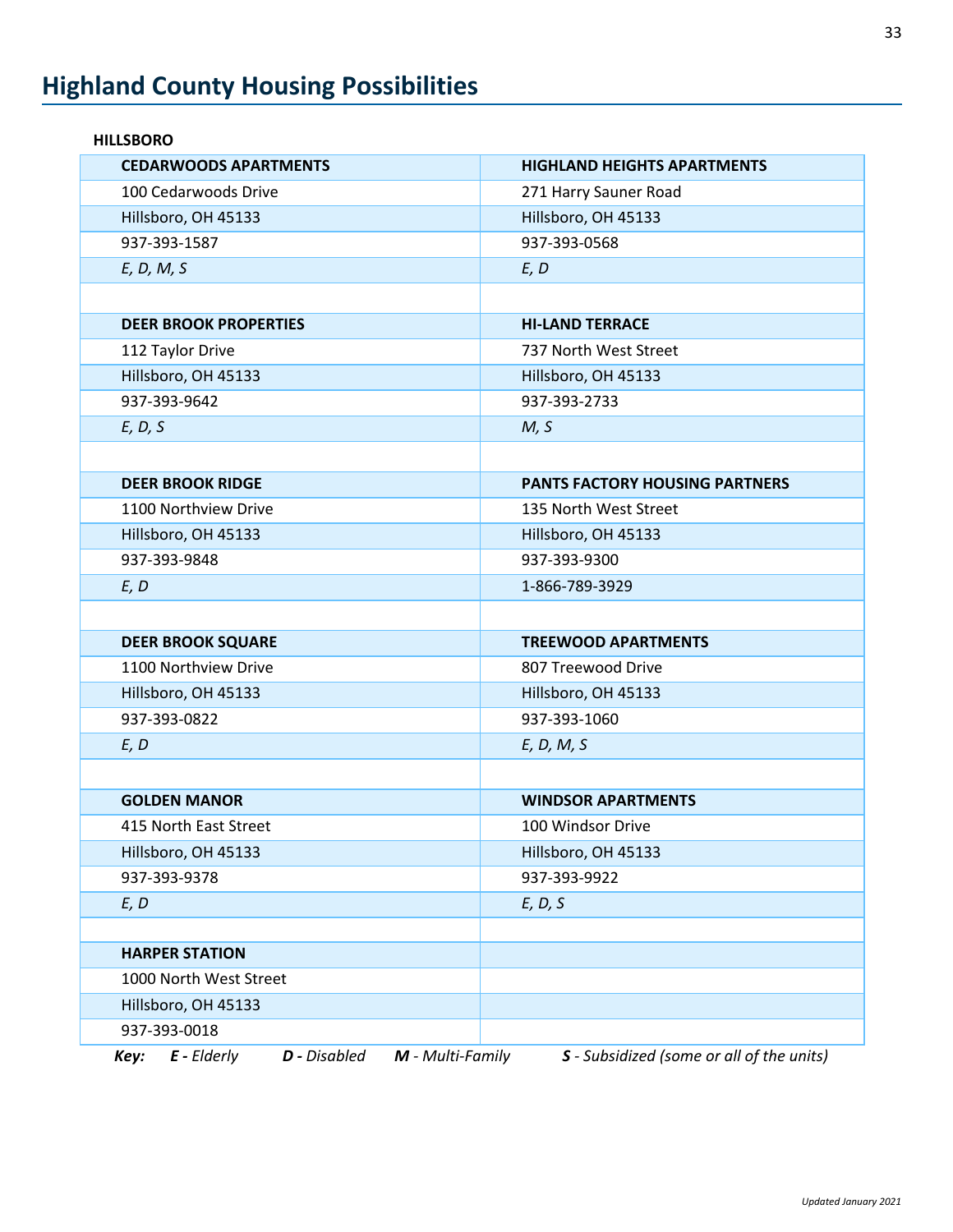#### **GREENFIELD**

| <b>CHAUTAUQUA PARK APARTMENTS</b> | <b>GREENHILLS VILLAGE</b>         |
|-----------------------------------|-----------------------------------|
| 1000 South Fifth Street           | 1199 Greenhills Drive             |
| Greenfield, OH 45123              | Greenfield, OH 45123              |
| 937-981-2617                      | 937-981-4987, TDD: 1-800-750-0750 |
| E, D, M, S                        | E, D, S                           |
|                                   |                                   |
| <b>GREENFIELD MEDOWS</b>          | <b>SYCAMORE GLEN</b>              |
| 200 North Eleventh Street         | 101 Janice Street                 |
| Greenfield, OH 45123              | Greenfield, OH 45123              |
| 937-981-4127                      | 937-981-1183                      |
| E, D, M, S                        | Single Family Homes; Lease to Buy |

#### **LEESBURG**

| <b>MARGIE APARTMENTS</b> | <b>FRIENDLY VIEW APARTMENTS</b> |
|--------------------------|---------------------------------|
| 300 Elm Street           | 11890 Standpipe Road            |
| Leesburg, OH 45135       | Leesburg, OH 45135              |
| 937-780-6325             | 937-780-6896                    |
| E, D, S                  | E, D, M, S                      |

#### **LYNCHBURG**

|              | <b>LYNCHBURG COMMONS</b> |                     |                         | 1, 2 & 3 BEDROOM APARTMENTS                      |
|--------------|--------------------------|---------------------|-------------------------|--------------------------------------------------|
|              | 285 North Main Street    |                     |                         | <b>Contact: Tracy Strange</b>                    |
|              | Lynchburg, OH 45142      |                     |                         | 937-783-2715                                     |
| 937-364-6383 |                          |                     |                         |                                                  |
| E, D, S      |                          |                     |                         |                                                  |
| Key:         | <b>E</b> - Elderly       | <b>D</b> - Disabled | <b>M</b> - Multi-Family | <b>S</b> - Subsidized (some or all of the units) |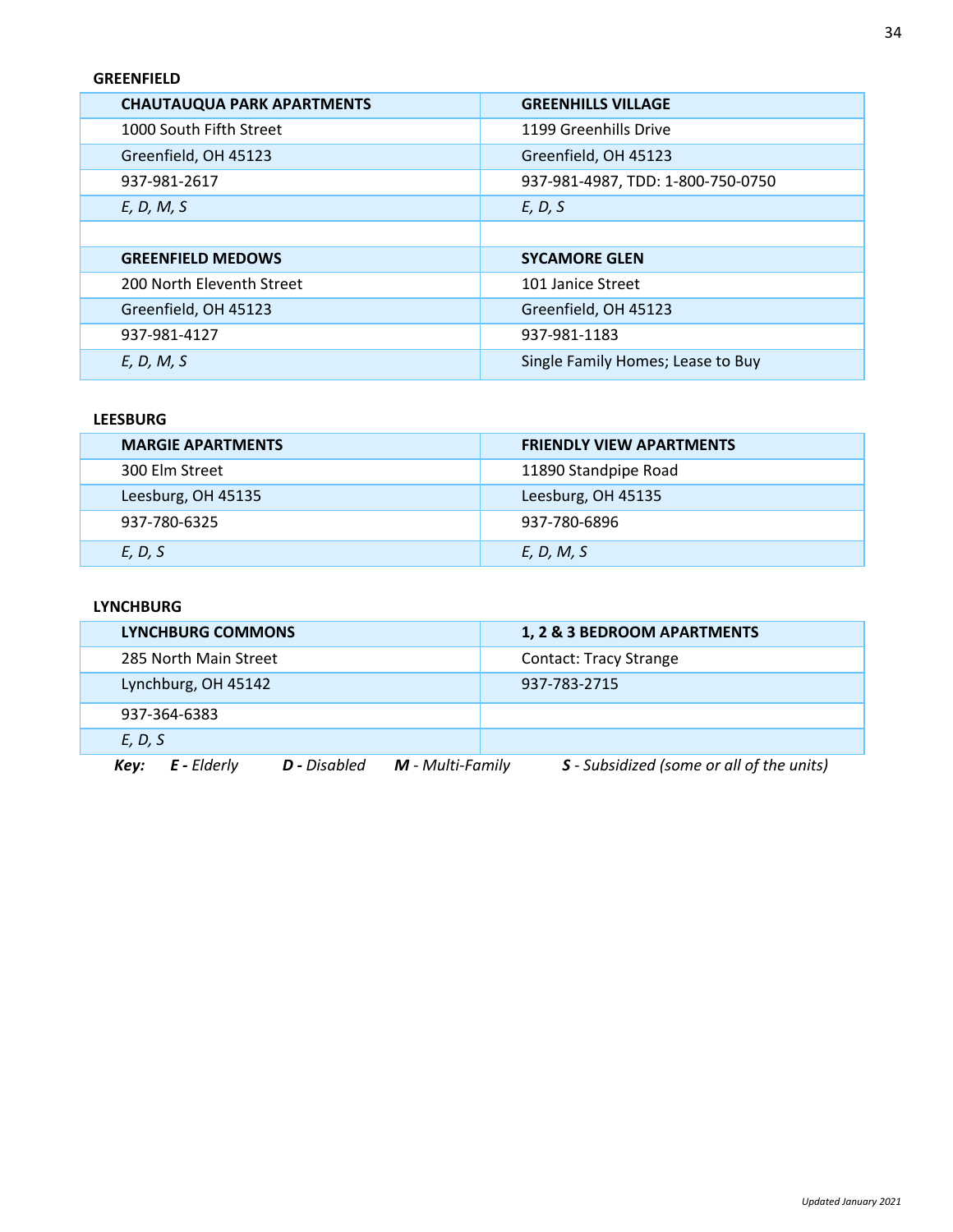## <span id="page-34-0"></span>**Churches**

| <b>Allensburg Church of Christ</b>                                  |              |
|---------------------------------------------------------------------|--------------|
| 7105 Abernathy Road, Lynchburg, OH 45142                            | 937-364-2962 |
| Anchor Baptist Church - At Dunn's Chapel                            |              |
| 5381 Anderson Road, Hillsboro, OH 45133                             | 937-393-2209 |
| <b>Auburn United Methodist Church</b>                               |              |
| 7834 Main St, PO Box 97, Highland, OH 45132                         | 937-780-7942 |
| <b>Bainbridge Assembly of God</b>                                   |              |
| 5173 US Route 50, Bainbridge, OH 45612                              | 740-634-2064 |
| <b>Bainbridge Church of Christ</b>                                  |              |
| 3812 US Route 50, Bainbridge, OH 45612                              | 740-634-3928 |
| Bainbridge Church of Christ in Christian Union                      |              |
| 220 South Quarry Street, Bainbridge, OH 45612                       | 740-649-3403 |
| <b>Belfast United Methodist Church</b>                              |              |
| 1862 State Route 73, Hillsboro, OH 45133                            | 937-764-0435 |
| <b>Berrysville Holiness Church</b>                                  |              |
| 4234 ST, RT, 73 Hillsboro OH.451333                                 | 937-393-9963 |
| <b>Bible Believers Baptist Church</b>                               |              |
| 7011 Ervin Road, Hillsboro, OH 45133                                | 937-393-4476 |
| <b>Bible Missionary Church</b>                                      |              |
| 665 South 7th Street, Greenfield, OH 45123                          | 937-981-3661 |
| <b>Buford Church of Christ</b>                                      |              |
| 2457 ST. RT. 134 Buford 45171                                       | 937-446-2848 |
| <b>Buckskin Community Church</b>                                    |              |
| 2862 Church St., South Salem, OH 45681                              | 937-876-5049 |
| <b>Buford Community Church</b>                                      |              |
| 2457 ST.RT. 134, Buford 45171                                       | 937-446-2848 |
| PO Box 711, Batavia, OH 45103                                       |              |
| <b>Carmel Church of God</b>                                         | 937-466-2746 |
| 5554 Carmel Road, Hillsboro, OH 45133                               |              |
| <b>Centerfield Friends Church</b>                                   | 740-463-6771 |
| 11403 Centerfield Rd. Greenfield, OH 45123                          |              |
| <b>Chapel of Hope</b><br>12986 State Route 41, Greenfield, OH 45123 | 937-981-2441 |
| <b>Christian Science Society</b>                                    |              |
| 201 West Walnut Street, Hillsboro, OH 45133                         | 937-393-3962 |
| <b>Church of Christ</b>                                             |              |
| 330 Pearl Street, Lynchburg, OH 45142                               | 937-364-6336 |
| <b>Church of God</b>                                                |              |
| 6008 State Route 124, Latham, OH 45646                              | 740-493-2298 |
| Church of Jesus Christ of Latter-Day Saints                         |              |
| 1281 State Route 28 East, Greenfield, OH 45123                      | 937-981-9153 |
| <b>Church of Prophecy</b>                                           |              |
| 211 Belfast Rd, Hillsboro OH. 45133                                 | 513-899-3495 |
| <b>Cornerstone Assembly of God</b>                                  |              |
| 203 N. East St Hillsboro, OH 45133                                  | 937-393-8547 |
| <b>Danville Church of Christ</b>                                    |              |
| 4917 State Route 138, Danville, OH 45133                            | 937-288-2662 |
| <b>East Monroe United Methodist</b>                                 |              |
| 12524 Monroe Rd. Leesburg OH. 45135                                 | 937-780-9381 |
| Elmville Church of Christ in Christian Union                        |              |
| 11474 Butler Road, Hillsboro, OH 45133                              | 937-466-9497 |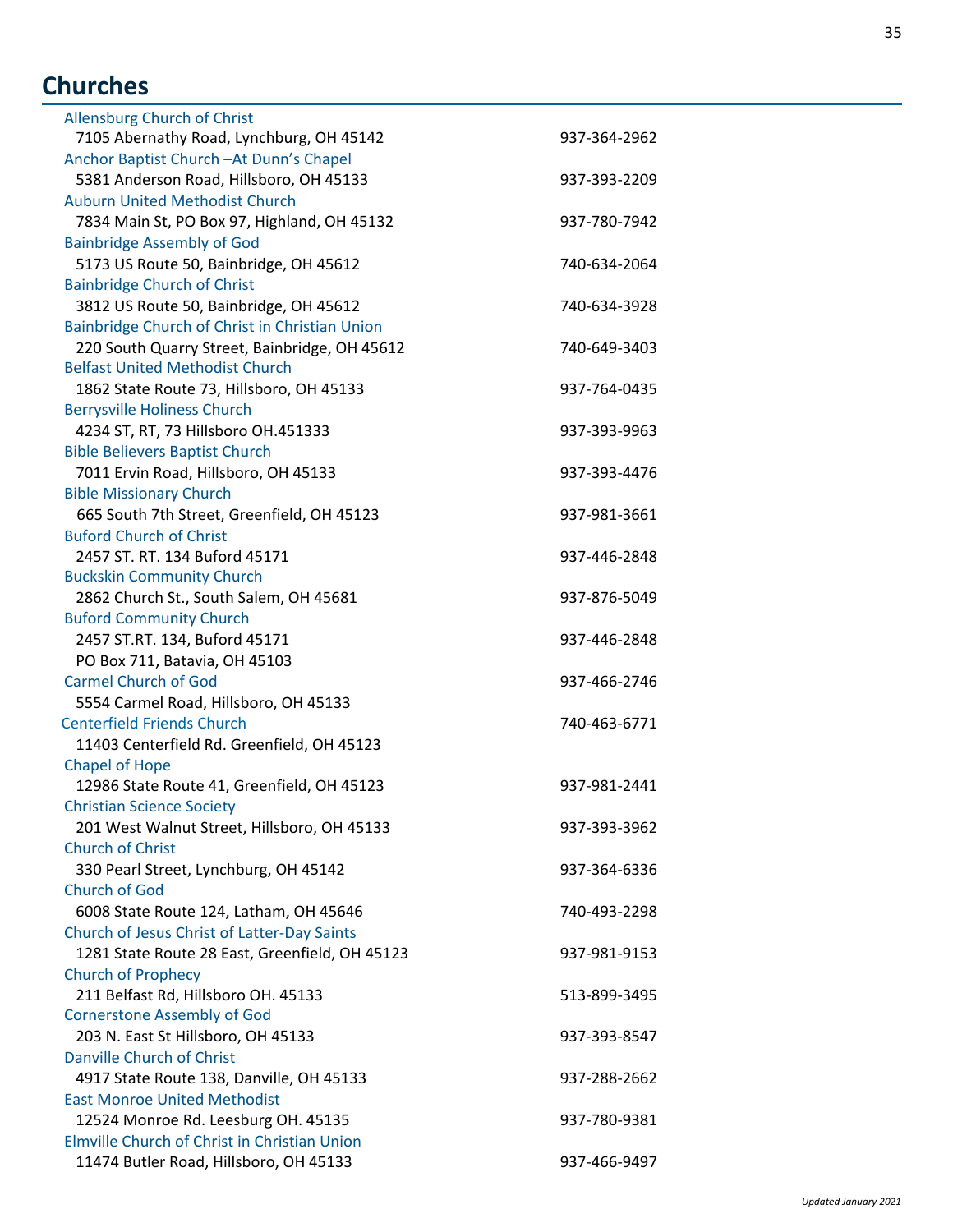| <b>Emmanuel Christian Church</b>                       |              |              |
|--------------------------------------------------------|--------------|--------------|
| 12281 Cameron Dr., Greenfield, OH 45123                | 937-981-5992 |              |
| <b>Fairfax United Methodist Church</b>                 |              |              |
| 1345 ST.RT.41, Hillsboro, OH 45133                     | 937-927-5249 |              |
| <b>Faith Baptist Church</b>                            |              |              |
| Freiburg & High St, P.O. Box 575, Lynchburg, OH 45412  | 937-364-2681 |              |
| <b>Fall Creek Friends Church</b>                       |              |              |
| 11345 Karnes Road, Hillsboro, OH 45133                 | 937-393-2506 |              |
| <b>First Baptist Church</b>                            |              |              |
| 127 S.W. St. Hillsboro, OH. 45133                      | 937-393-1473 |              |
| <b>First Baptist Church</b>                            |              |              |
| 250 Lafayette Street, Greenfield, OH 45123             | 937-981-2705 |              |
| <b>First Church of Christ</b>                          |              |              |
| 140 Short & Sycamore St, Lynchburg, OH 45142           | 937-364-2550 |              |
| <b>First Church of God</b>                             |              |              |
| 508 North West Street, Hillsboro, OH 45133             | 937-393-1032 |              |
| <b>First Church of the Nazarene</b>                    |              |              |
| 8230 US 50 East, Hillsboro, OH 45133                   | 937-393-3545 |              |
| <b>First Presbyterian Church</b>                       |              |              |
| 201 East Main Street, Hillsboro, OH 45133              | 937-393-3171 |              |
| <b>First Presbyterian Church</b>                       |              |              |
| 457 Jefferson & 5th Streets, Greenfield, OH 45123      | 937-981-3735 |              |
| <b>First United Methodist Church</b>                   |              |              |
| 405 South Streets, Greenfield, OH 45123                | 937-981-2419 |              |
| <b>First United Methodist Church</b>                   |              |              |
| 133 East Walnut Street, Hillsboro, OH 45133            | 937-393-2981 |              |
| Freedom Fellowship Church                              |              |              |
| 7451 Pea Ridge Road, Hillsboro, OH 45133               | 937-393-4223 |              |
| <b>Fruitdale United Methodist Church</b>               |              |              |
| 11223 State Route 41 South Greenfield, OH 45123        | 937-981-3580 |              |
| <b>Good News Gathering</b>                             |              |              |
| 6250 US 62, Hillsboro, OH 45133                        | 937-393-5383 |              |
| Good Shepherd United Brethren in Christ Church         |              |              |
| 12920 State Route 28 West, Greenfield, OH 45123        | 937-981-7112 | 740-703-5762 |
| Grace Bible Baptist Church - Sinking Spring            |              |              |
| 15 Washington Street, Sinking Spring, OH 45172         | 937-588-4675 |              |
| <b>Grace Bible Baptist Church - Greenfield</b>         |              |              |
| 12370 State Route 28 West, Greenfield, OH 45123        | 937-981-0198 |              |
| <b>Greater Life Assembly</b>                           |              |              |
| 12145 North Shore Drive, Hillsboro, OH 45133           | 937-365-1509 | 937-393-5627 |
| <b>Greenfield Church of Christ</b>                     |              |              |
| 955 Jefferson Street at Edgewood, Greenfield, OH 45123 | 937-981-2484 |              |
| Hillsboro 7th Day Adventist Church                     |              |              |
| 740 South High Street, Hillsboro, OH 45133             | 937-393-3588 |              |
| Hillsboro Bible Baptist Church                         |              |              |
| 8080 State Route 124 East, Hillsboro, OH 45133         | 937-393-2911 |              |
| <b>Hillsboro Church of Christ</b>                      |              |              |
| 155 West Walnut Street, Hillsboro, OH 45133            | 937-393-1752 |              |
| Hillsboro Church of Christ in Christian Union          |              |              |
| 126 East Beech Street, Hillsboro, OH 45133             | 937-409-0878 |              |
| <b>Hillsboro Church of God</b>                         |              |              |
| 5760 US 62 South, Hillsboro, OH 45133                  | 937-393-3109 |              |
|                                                        |              |              |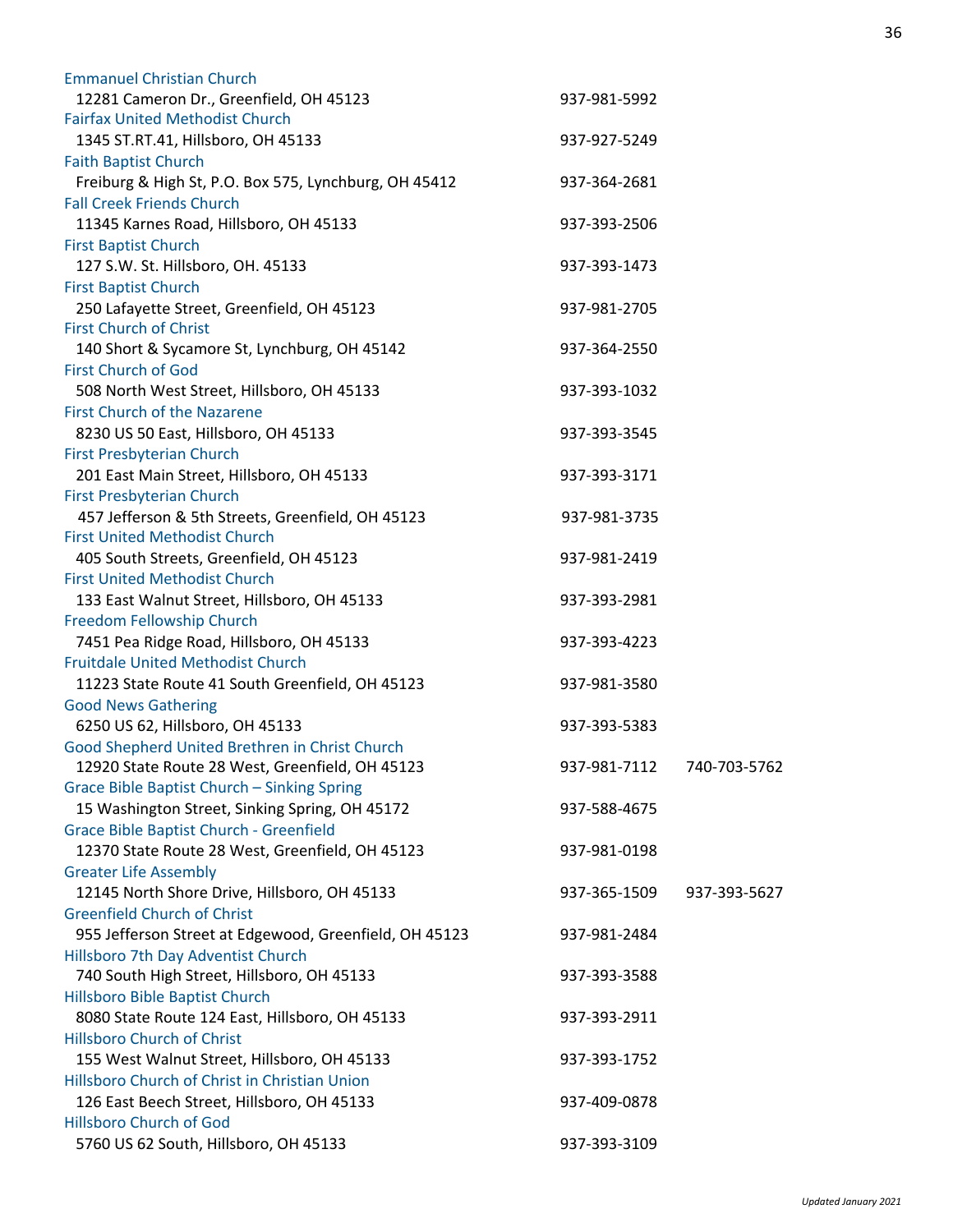| <b>Hillsboro Freewill Baptist Church</b>                                     |              |
|------------------------------------------------------------------------------|--------------|
| 6360 US 50 West, Hillsboro, OH 45133                                         | 937-393-1192 |
| <b>Hillsboro House of Worship</b>                                            |              |
| 8395 US 62 North, Hillsboro, OH 45133                                        | 937-393-2345 |
| Hillsboro Southern Baptist Church                                            |              |
| 5846 State Route 138 West, Hillsboro, OH 45133                               | 937-288-2250 |
| Landmark Baptist Church                                                      |              |
| 2326 State Route 136, Sugar Tree Ridge                                       | 937-268-9931 |
| Leesburg Church of Christ                                                    |              |
| 236 South Fairfield Street, Leesburg, OH 45135                               | 937-780-9495 |
| Leesburg United Methodist Church                                             |              |
| 117 Church Street, Leesburg, OH 45135                                        | 937-780-9381 |
| PO Box 333, Leesburg, OH 45135                                               |              |
| Leesburg Wesleyan Church                                                     |              |
| 225 West Main and US 62, Leesburg, OH 45135                                  | 740-335-9233 |
| <b>Lynchburg United Methodist Church</b>                                     |              |
| 285 Pearl Street, Lynchburg, OH 45142                                        | 937-364-2285 |
| <b>Marshall Church of Christ</b>                                             |              |
| 10611 State Route 124, Marshall, OH 45133                                    | 937-466-2716 |
| <b>Marshall United Methodist Church</b>                                      |              |
| 10968 State Route 124, Marshall, OH 45133                                    | 937-365-1864 |
| Mowrystown Church of Christ                                                  |              |
| 28 Main Street, P.O.Box 17 Mowrystown, OH 45155                              | 937-442-3461 |
| Mowrystown Presbyterian Church                                               |              |
| 3 State Route 321, PO Box 2, Mowrystown, OH 45155                            | 937-442-5685 |
| Mt. Washington Church of Christ                                              |              |
| 4540 State Route 247, Hillsboro, OH 45133                                    | 937-244-3473 |
| <b>New Hope Baptist Church</b>                                               |              |
| 128 East Beech Street, Hillsboro, OH 45133                                   | 937-393-1523 |
| <b>New Life Church and Ministries</b>                                        |              |
| 6101 State Route 247, Hillsboro, OH 45133                                    | 937-393-2429 |
| <b>New Market Baptist Church</b>                                             |              |
| 5919 East New Market Road, Hillsboro, OH 45133                               | 937-840-0570 |
| Northside Church of Christ                                                   |              |
| 25 Greenfield Pike, Hillsboro, OH 45133                                      | 937-393-3634 |
| <b>Northview Baptist (SBC)</b>                                               |              |
| 1139 Northview Drive, Hillsboro, OH 45133<br><b>Peace Lutheran Church</b>    | 937-393-2961 |
|                                                                              |              |
| 231 Harry Sauner Road, Hillsboro, OH 45133<br><b>Pilgrim Nazarene Church</b> | 937-393-1837 |
| 910 South Street, Greenfield, OH 45123                                       | 937-981-3061 |
| <b>Pricetown Church of Christ</b>                                            |              |
| 2070 State Route 131, Hillsboro, OH 45133                                    | 937-288-2418 |
| <b>Prospect United Methodist Church</b>                                      |              |
| 8859 East Prospect Road, Hillsboro, OH 45133                                 | 937-764-0435 |
| <b>Rainsboro Church of Christ</b>                                            |              |
| 13072 Barrett Mill Road, Bainbridge, OH. 45612                               | 937-365-1447 |
| <b>Rainsboro United Methodist Church</b>                                     |              |
| 7579 State Route 753, Greenfield, OH 45123                                   | 937-365-1864 |
| <b>ReaLife Church</b>                                                        |              |
| 230 West South St., Hillsboro, OH 45133                                      | 937-509-3730 |
| Samantha Free Will Baptist Church                                            |              |
| 10211 State Route 72, Leesburg, OH 45135                                     | 937-393-4140 |
|                                                                              |              |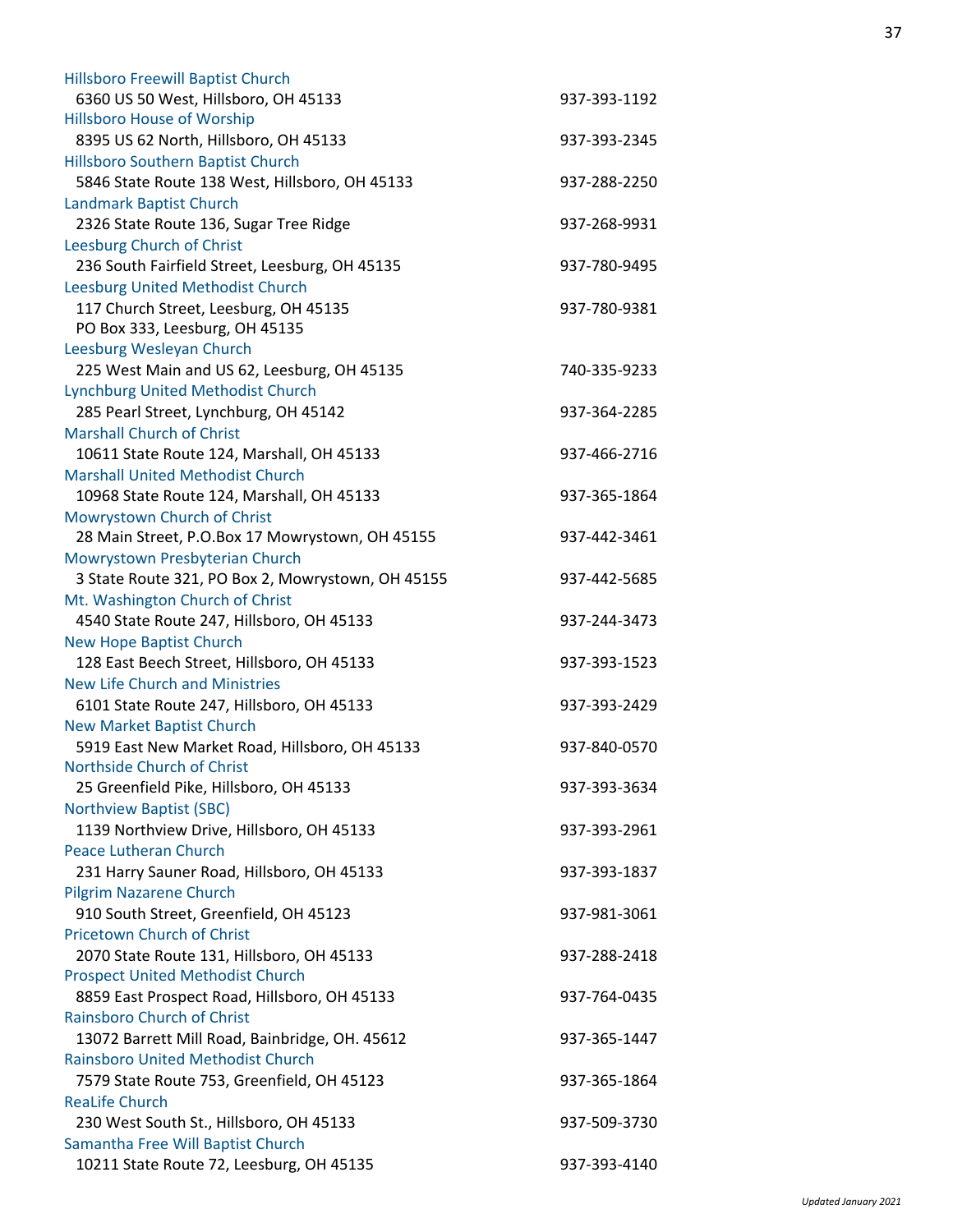| Samantha Friends Church                           |              |
|---------------------------------------------------|--------------|
| 8070 Fall Creek Road, Hillsboro, OH 45133         | 937-393-2975 |
| <b>Shorter Chapel AME</b>                         |              |
| 200 North Street, Greenfield, OH 45123            | 937-981-0780 |
| <b>Sinking Spring Community Church</b>            |              |
| 23 Main Street, Sinking Spring, OH 45172          | 937-588-2155 |
| Solid Rock Church of God                          |              |
| 871 ST.RT.28 Greenfield, OH 45123                 | 740-606-2150 |
| Southside Praise and Worship Center               |              |
| 621 South East Street, Hillsboro, OH 45133        | 937-393-2772 |
| St. Benignus Catholic Church                      |              |
| 204 South Second St, Greenfield, OH 45123         | 937-981-2785 |
| St. Mary's Catholic Church                        |              |
| 212 South High Street, Hillsboro, OH 45133        | 937-840-9932 |
| St. Mary's Episcopal Church                       |              |
| 234 North High Street, Hillsboro, OH 45133        | 937-393-2043 |
| The Tree of Life Fellowship Center                |              |
| 6437 North 4th Street, Greenfield, OH 45123       | 937-981-0456 |
| <b>TouchPoint Pentecostals</b>                    |              |
| 201 Park Avenue. Hillsboro, OH 45133              | 937-393-9739 |
| <b>Trinity Christian Union Church</b>             |              |
| 1200 North Washington, Greenfield, OH 45123       | 937-981-7301 |
| <b>Union Church of Christ</b>                     |              |
| 3021 North Taylorsville Road, Hillsboro, OH 45133 | 937-442-3614 |
| Walnut Hill Church of Christ in Christian Union   |              |
| 10449 Barger Road, Leesburg, OH 45135             | 937-780-6168 |
| Waymen Chapel A.M.E. Church                       |              |
| 144 West Pleasant Street, Hillsboro, OH 45133     | 937-393-3721 |